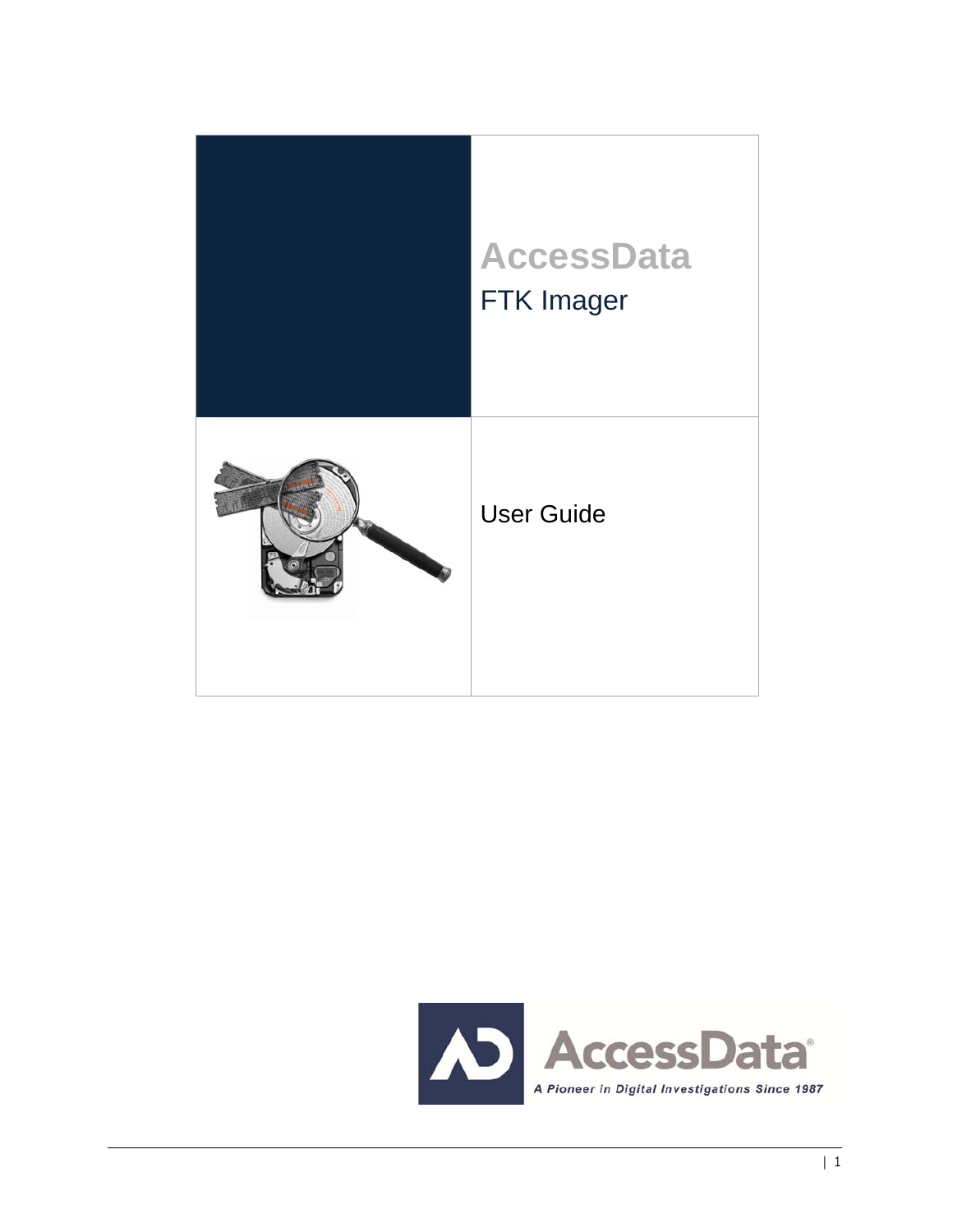# <span id="page-1-0"></span>**AccessData Legal and Contact Information**

Document date: March 21, 2012

# <span id="page-1-1"></span>**Legal Information**

©2012 AccessData Group, LLC All rights reserved. No part of this publication may be reproduced, photocopied, stored on a retrieval system, or transmitted without the express written consent of the publisher.

AccessData Group, LLC makes no representations or warranties with respect to the contents or use of this documentation, and specifically disclaims any express or implied warranties of merchantability or fitness for any particular purpose. Further, AccessData Group, LLC reserves the right to revise this publication and to make changes to its content, at any time, without obligation to notify any person or entity of such revisions or changes.

Further, AccessData Group, LLC makes no representations or warranties with respect to any software, and specifically disclaims any express or implied warranties of merchantability or fitness for any particular purpose. Further, AccessData Group, LLC reserves the right to make changes to any and all parts of AccessData software, at any time, without any obligation to notify any person or entity of such changes.

You may not export or re-export this product in violation of any applicable laws or regulations including, without limitation, U.S. export regulations or the laws of the country in which you reside.

AccessData Group, LLC. 384 South 400 West Suite 200 Lindon, Utah 84042 U.S.A.

www.accessdata.com

# <span id="page-1-2"></span>**AccessData Trademarks and Copyright Information**

- AccessData® is a registered trademark of AccessData Group, LLC.
- Distributed Network Attack® is a registered trademark of AccessData Group, LLC.
- DNA® is a registered trademark of AccessData Group, LLC.
- Forensic Toolkit® is a registered trademark of AccessData Group, LLC.
- FTK® is a registered trademark of AccessData Group, LLC.
- Password Recovery Toolkit® is a registered trademark of AccessData Group, LLC.
- PRTK® is a registered trademark of AccessData Group, LLC.
- Registry Viewer® is a registered trademark of AccessData Group, LLC.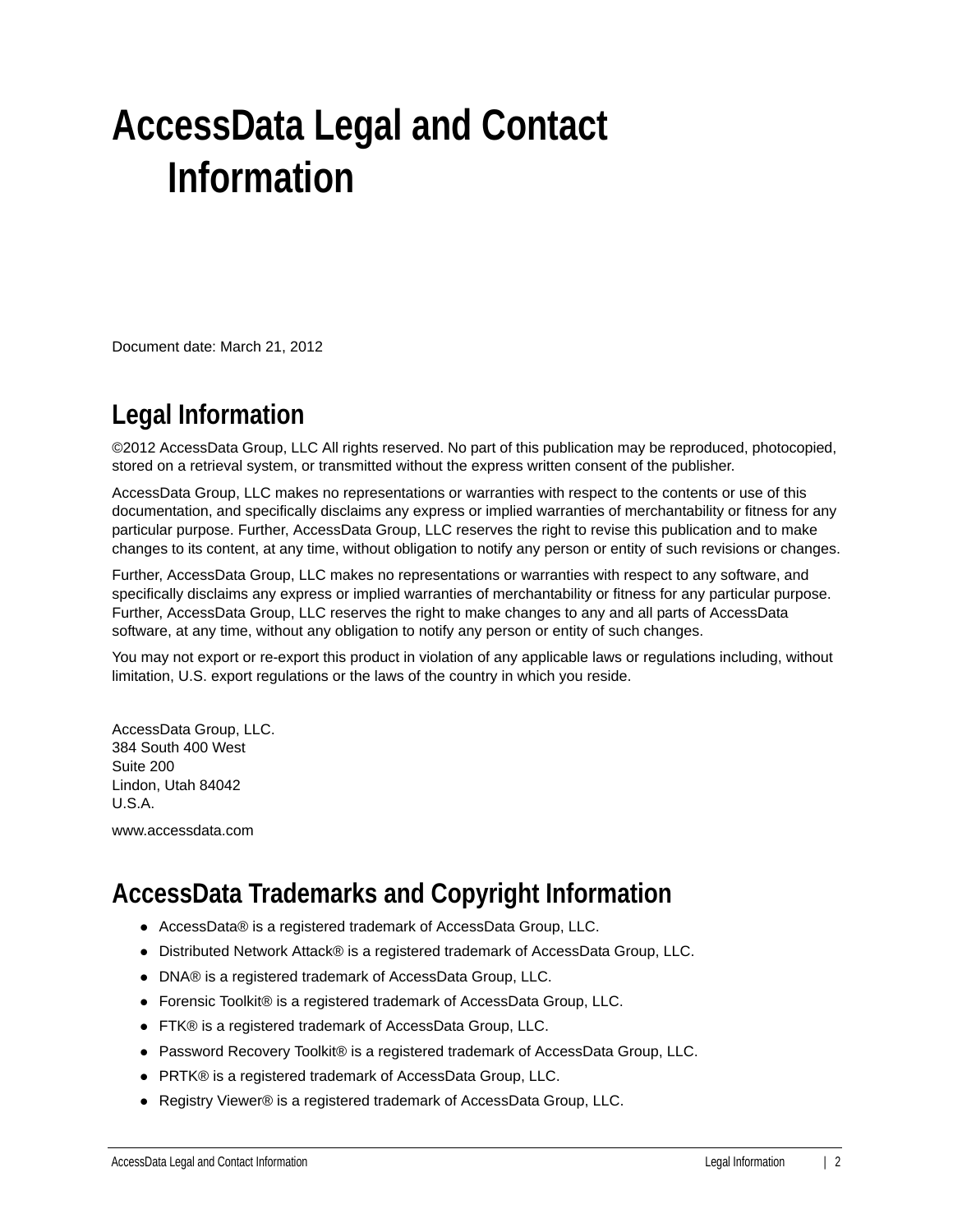A trademark symbol (®, ™, etc.) denotes an AccessData Group, LLC. trademark. With few exceptions, and unless otherwise notated, all third-party product names are spelled and capitalized the same way the owner spells and capitalizes its product name. Third-party trademarks and copyrights are the property of the trademark and copyright holders. AccessData claims no responsibility for the function or performance of third-party products.

Third party acknowledgements:

- FreeBSD ® Copyright 1992-2011. The FreeBSD Project .
- AFF® and AFFLIB® Copyright® 2005, 2006, 2007, 2008 Simson L. Garfinkel and Basis Technology Corp. All rights reserved.
- Copyright © 2005 2009 Ayende Rahien

# <span id="page-2-0"></span>**Documentation Conventions**

In AccessData documentation, a number of text variations are used to indicate meanings or actions. For example, a greater-than symbol (>) is used to separate actions within a step. Where an entry must be typed in using the keyboard, the variable data is set apart using [*variable\_data*] format. Steps that required the user to click on a button or icon are indicated by **Bolded text**. This *Italic* font indicates a label or non-interactive item in the user interface.

A trademark symbol (®, ™, etc.) denotes an AccessData Group, LLC. trademark. Unless otherwise notated, all third-party product names are spelled and capitalized the same way the owner spells and capitalizes its product name. Third-party trademarks and copyrights are the property of the trademark and copyright holders. AccessData claims no responsibility for the function or performance of third-party products.

# <span id="page-2-1"></span>**Registration**

The AccessData product registration is done at AccessData after a purchase is made, and before the product is shipped. The licenses are bound to either a USB security device, or a Virtual CmStick, according to your purchase.

### <span id="page-2-2"></span>**Subscriptions**

AccessData provides a one-year licensing subscription with all new product purchases. The subscription allows you to access technical support, and to download and install the latest releases for your licensed products during the active license period.

Following the initial licensing period, a subscription renewal is required annually for continued support and for updating your products. You can renew your subscriptions through your AccessData Sales Representative.

Use LicenseManager to view your current registration information, to check for product updates and to download the latest product versions, where they are available for download. You can also visit our web site, www.accessdata.com anytime to find the latest releases of our products.

For more information, see Managing Licenses in your product manual or on the AccessData web site.

# <span id="page-2-3"></span>**AccessData Contact Information**

Your AccessData Sales Representative is your main contact with AccessData Group, LLC. Also, listed below are the general AccessData telephone number and mailing address, and telephone numbers for contacting individual departments.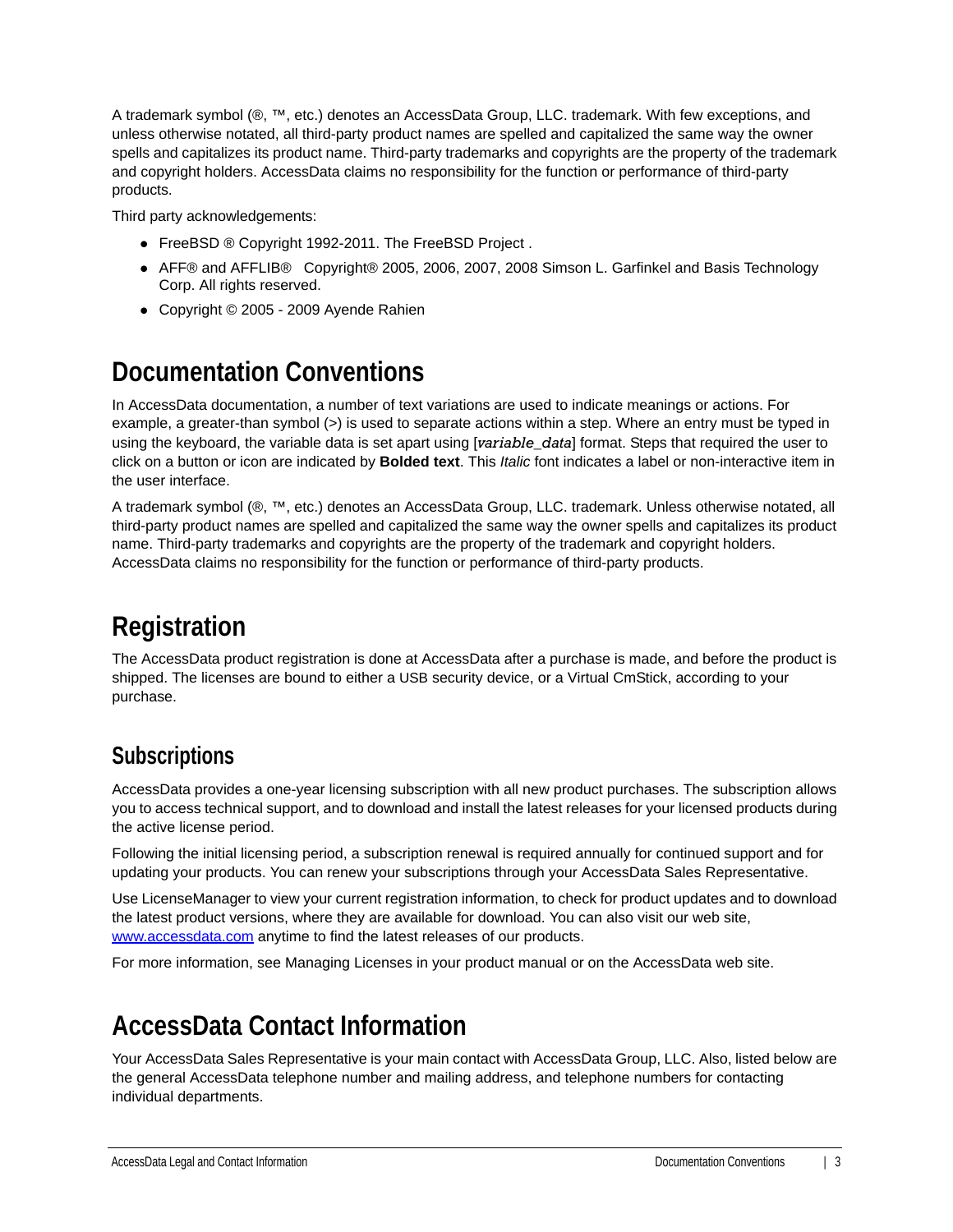### <span id="page-3-0"></span>**Mailing Address and General Phone Numbers**

You can contact AccessData in the following ways:

| Corporate Headquarters:                   | AccessData Group, LLC.<br>384 South 400 West<br>Suite 200<br>Lindon, UT 84042 USA<br>Voice: 801.377.5410<br>Fax: 801.377.5426 |
|-------------------------------------------|-------------------------------------------------------------------------------------------------------------------------------|
| General Corporate Hours:                  | Monday through Friday, $8:00$ AM $-5:00$ PM (MST)<br>AccessData is closed on US Federal Holidays                              |
| State and Local<br>Law Enforcement Sales: | <i>Voice:</i> 800.574.5199, option 1<br>Fax: 801.765.4370<br>Email: Sales@AccessData.com                                      |
| Federal Sales:                            | Voice: 800.574.5199, option 2<br>Fax: 801.765.4370<br>Email: Sales@AccessData.com                                             |
| Corporate Sales:                          | Voice: 801.377.5410, option 3<br>Fax: 801.765.4370<br>Email: Sales@AccessData.com                                             |
| Training:                                 | <i>Voice:</i> 801.377.5410, option 6<br>Fax: 801.765.4370<br>Email: Training@AccessData.com                                   |
| Accounting:                               | <i>Voice:</i> 801.377.5410, option 4                                                                                          |

#### **TABLE 1-1** AD Mailing Address, Hours, and Department Phone Numbers

### <span id="page-3-1"></span>**Technical Support**

Free technical support is available on all currently licensed AccessData products. You can contact AccessData Customer and Technical Support in the following ways:

| <b>TABLE 1-2</b> AD Customer & Technical Support Contact Information |
|----------------------------------------------------------------------|
|----------------------------------------------------------------------|

| Domestic Support Americas/Asia-Pacific          |                                                                                                                 |
|-------------------------------------------------|-----------------------------------------------------------------------------------------------------------------|
| <b>Standard Support:</b>                        | Monday through Friday, 5:00 AM $-$ 6:00 PM (MST),<br>except corporate holidays.                                 |
|                                                 | Voice: 801.377.5410, option 5<br>Voice: 800.658.5199 (Toll-free North America)<br>Email: Support@AccessData.com |
| <b>After Hours Phone Support:</b>               | Monday through Friday 6:00 PM to 1:00 AM (MST),<br>except corporate holidays.                                   |
|                                                 | Voice: 801.377.5410, option 5                                                                                   |
| <b>After Hours Email-only Support:</b>          | Monday through Friday 1:00 AM to 5:00 AM (MST),<br>except corporate holidays.                                   |
|                                                 | Email: afterhours@accessdata.com                                                                                |
| International Support Europe/Middle East/Africa |                                                                                                                 |
| Standard Support:                               | Monday through Friday, 8:00 AM - 5:00 PM (UK-<br>London), except corporate holidays.                            |
|                                                 | Voice: +44 207 160 2017 (United Kingdom)                                                                        |
|                                                 | Email: emeasupport@accessdata.com                                                                               |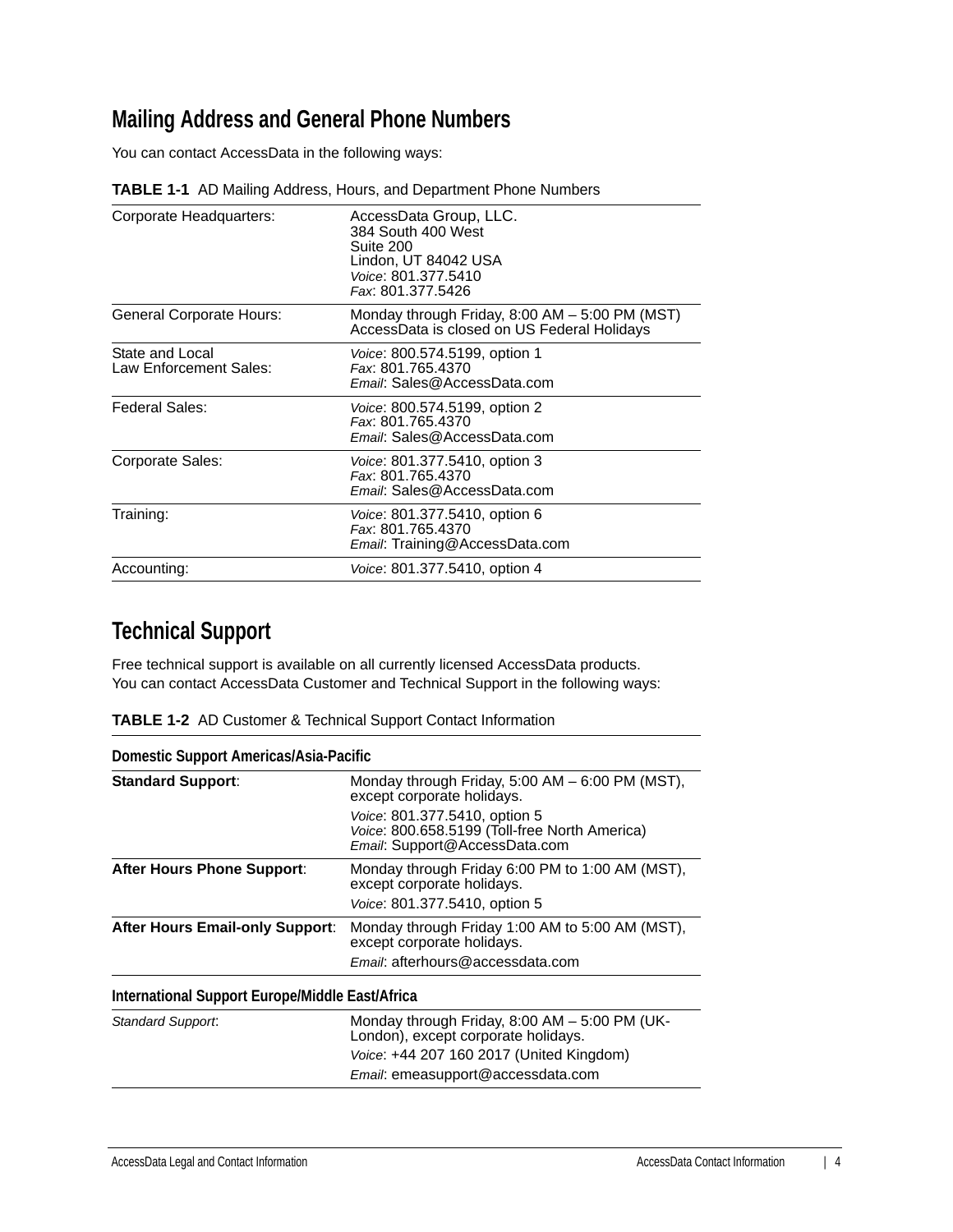| After Hours Support:            | Monday through Friday, 5:00 PM to 1:00 AM (UK/<br>London), except corporate holidays.<br>Voice: 801.377.5410 Option 5*.                                                                                |
|---------------------------------|--------------------------------------------------------------------------------------------------------------------------------------------------------------------------------------------------------|
| After Hours Email-only Support: | Monday through Friday, 1:00 AM to 5:00 AM (UK/<br>London), except corporate holidays.<br>Email: afterhours@accessdata.com                                                                              |
| Other                           |                                                                                                                                                                                                        |
| Web Site:                       | http://www.AccessData.com/Support                                                                                                                                                                      |
|                                 | The Support web site allows access to Discussion<br>Forums, Downloads, Previous Releases, our<br>Knowledgebase, a way to submit and track your<br>"trouble tickets", and in-depth contact information. |
| <b>AD SUMMATION</b>             | Americas/Asia-Pacific:                                                                                                                                                                                 |
|                                 | 800.786.2778 (North America).                                                                                                                                                                          |
|                                 | 415.659.0105.                                                                                                                                                                                          |
|                                 | Email: support@summation.com                                                                                                                                                                           |
| Standard Support.               | Monday through Friday, 6:00 AM-6:00 PM (PST),<br>except corporate holidays.                                                                                                                            |
| After Hours Support:            | Monday through Friday by calling 415.659.0105.                                                                                                                                                         |
| After Hours Email-only Support. | Between 12am and 4am (PST) Product Support is<br>available only by email at<br>afterhours@accessdata.com.                                                                                              |
| <b>AD Summation CaseVault</b>   | 866.278.2858                                                                                                                                                                                           |
|                                 | Email: support@casevault.com                                                                                                                                                                           |
|                                 | Monday through Friday, 8:00 AM - 6:00 PM (EST),<br>except corporate holidays.                                                                                                                          |
| AD Summation Discovery Cracker  | 866.833.5377                                                                                                                                                                                           |
|                                 | Email: dcsupport@accessdata.com                                                                                                                                                                        |
| <b>Support Hours:</b>           | Monday through Friday, 7:00 AM - 7:00 PM (EST,<br>except corporate holidays.                                                                                                                           |

**TABLE 1-2** AD Customer & Technical Support Contact Information (Continued)

**Note:** All support inquiries are typically responded to within one business day. If there is an urgent need for support, contact AccessData by phone during normal business hours.

### <span id="page-4-0"></span>**Documentation**

Please email AccessData regarding any typos, inaccuracies, or other problems you find with the documentation: *documentation@accessdata.com*

## <span id="page-4-1"></span>**Professional Services**

The AccessData Professional Services staff comes with a varied and extensive background in digital investigations including law enforcement, counter-intelligence, and corporate security. Their collective experience in working with both government and commercial entities, as well as in providing expert testimony, enables them to provide a full range of computer forensic and eDiscovery services.

At this time, Professional Services provides support for sales, installation, training, and utilization of FTK, FTK Pro, Enterprise, eDiscovery, and Lab. They can help you resolve any questions or problems you may have regarding these products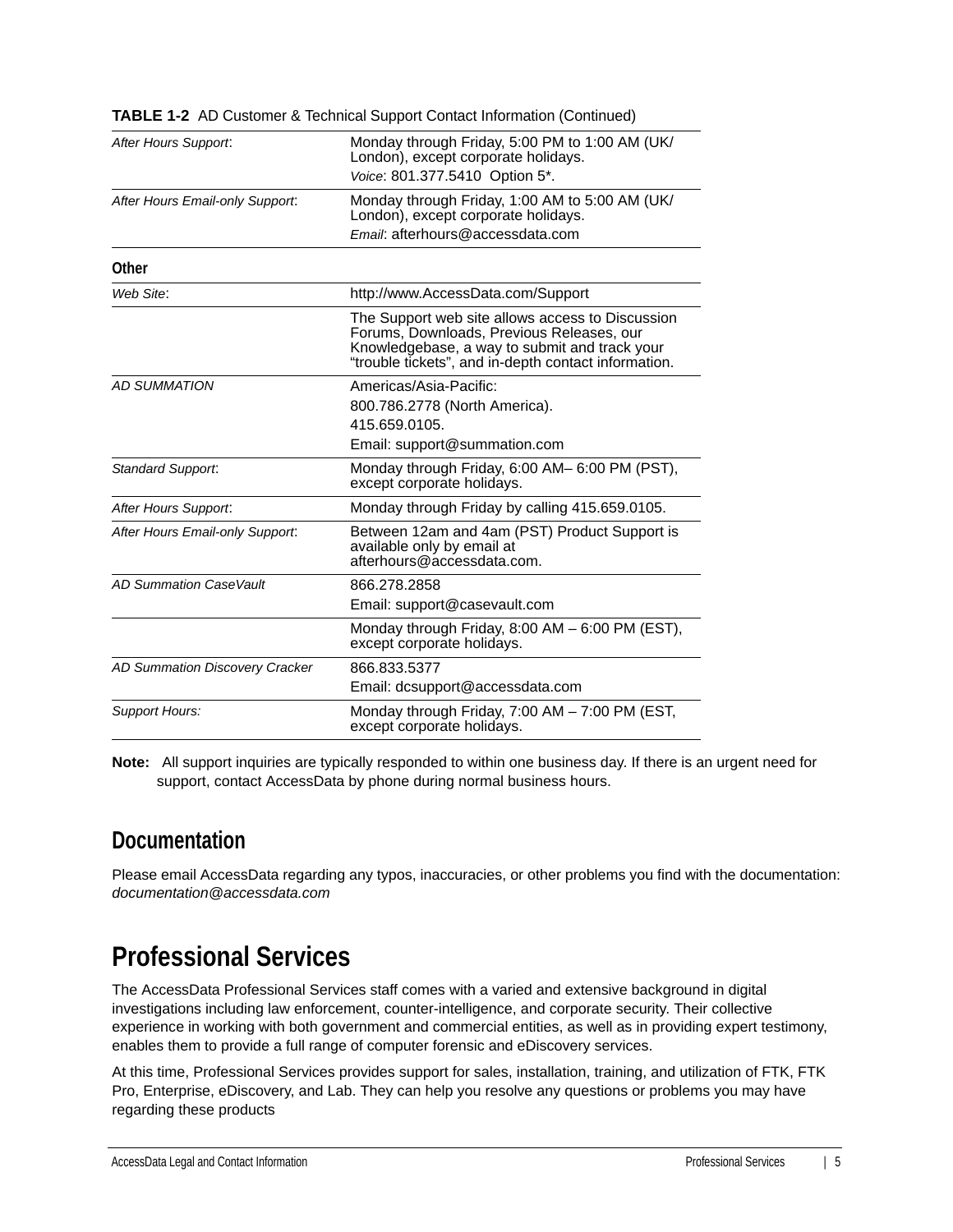## <span id="page-5-0"></span>**Contact Information for Professional Services**

Contact AccessData Professional Services in the following ways:

| <b>TABLE 1-3</b> AccessData Professional Services Contact Information |  |
|-----------------------------------------------------------------------|--|
|-----------------------------------------------------------------------|--|

| <b>Contact Method</b> | Number or Address                               |
|-----------------------|-------------------------------------------------|
| Phone                 | Washington DC: 410.703.9237                     |
|                       | North America: 801.377.5410                     |
|                       | North America Toll Free: 800-489-5199, option 7 |
|                       | International: +1.801.377.5410                  |
| Fmail                 | adservices@accessdata.com                       |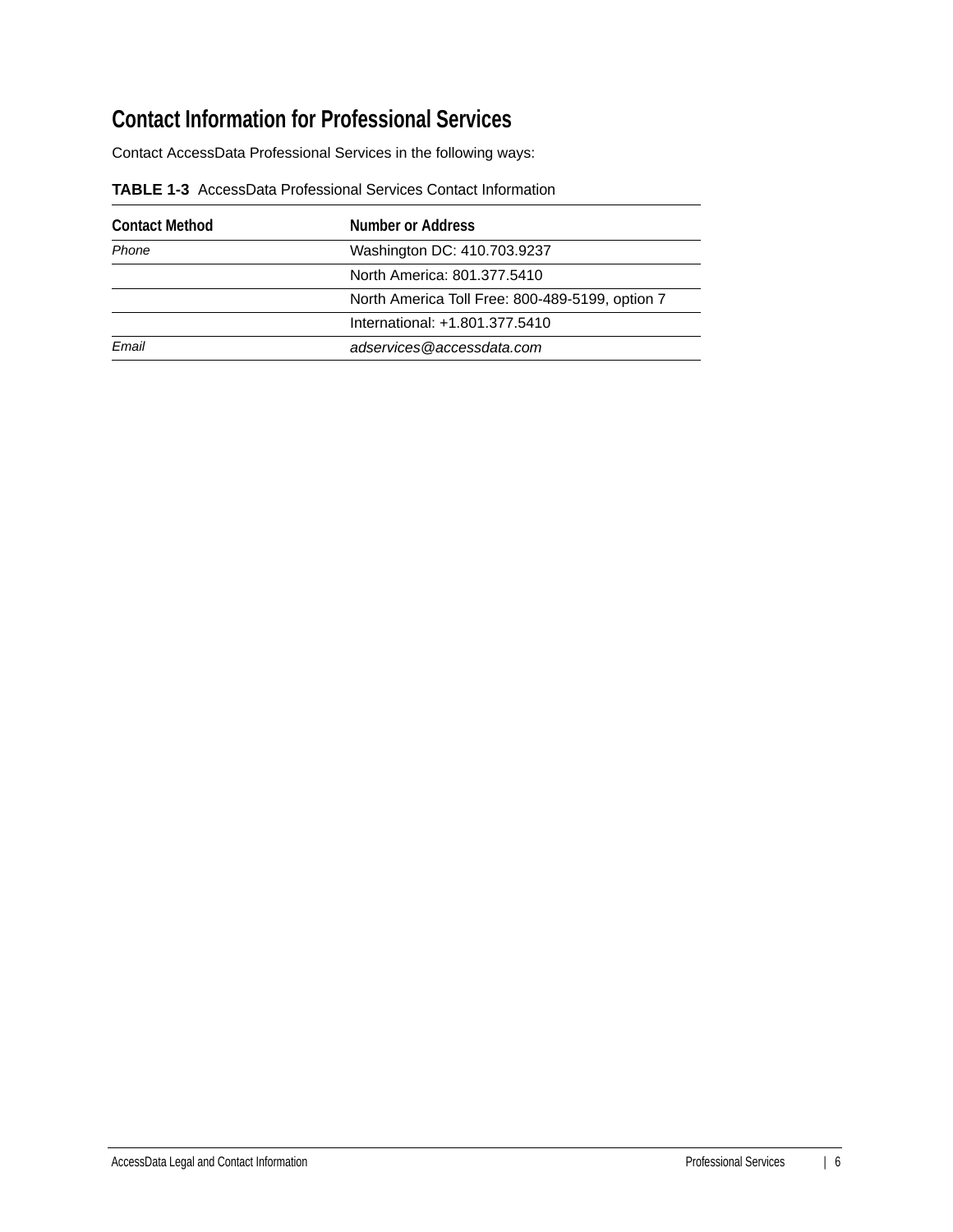# <span id="page-6-0"></span>**Table of Contents**

| AccessData Trademarks and Copyright Information [11] AccessData Trademarks and Copyright Information [11] AccessData Trademarks and Copyright Information [11] Access                                                          |
|--------------------------------------------------------------------------------------------------------------------------------------------------------------------------------------------------------------------------------|
|                                                                                                                                                                                                                                |
|                                                                                                                                                                                                                                |
|                                                                                                                                                                                                                                |
|                                                                                                                                                                                                                                |
|                                                                                                                                                                                                                                |
|                                                                                                                                                                                                                                |
|                                                                                                                                                                                                                                |
|                                                                                                                                                                                                                                |
|                                                                                                                                                                                                                                |
|                                                                                                                                                                                                                                |
|                                                                                                                                                                                                                                |
|                                                                                                                                                                                                                                |
| Chapter 1 Overview and Installation of                                                                                                                                                                                         |
|                                                                                                                                                                                                                                |
|                                                                                                                                                                                                                                |
|                                                                                                                                                                                                                                |
| Installing FTK Imager (Fig. 1991) and the contract of the contract of the contract of the contract of the contract of the contract of the contract of the contract of the contract of the contract of the contract of the cont |
|                                                                                                                                                                                                                                |
|                                                                                                                                                                                                                                |
|                                                                                                                                                                                                                                |
|                                                                                                                                                                                                                                |
|                                                                                                                                                                                                                                |
|                                                                                                                                                                                                                                |
|                                                                                                                                                                                                                                |
|                                                                                                                                                                                                                                |
|                                                                                                                                                                                                                                |
|                                                                                                                                                                                                                                |
|                                                                                                                                                                                                                                |
|                                                                                                                                                                                                                                |
|                                                                                                                                                                                                                                |
|                                                                                                                                                                                                                                |
|                                                                                                                                                                                                                                |
|                                                                                                                                                                                                                                |
|                                                                                                                                                                                                                                |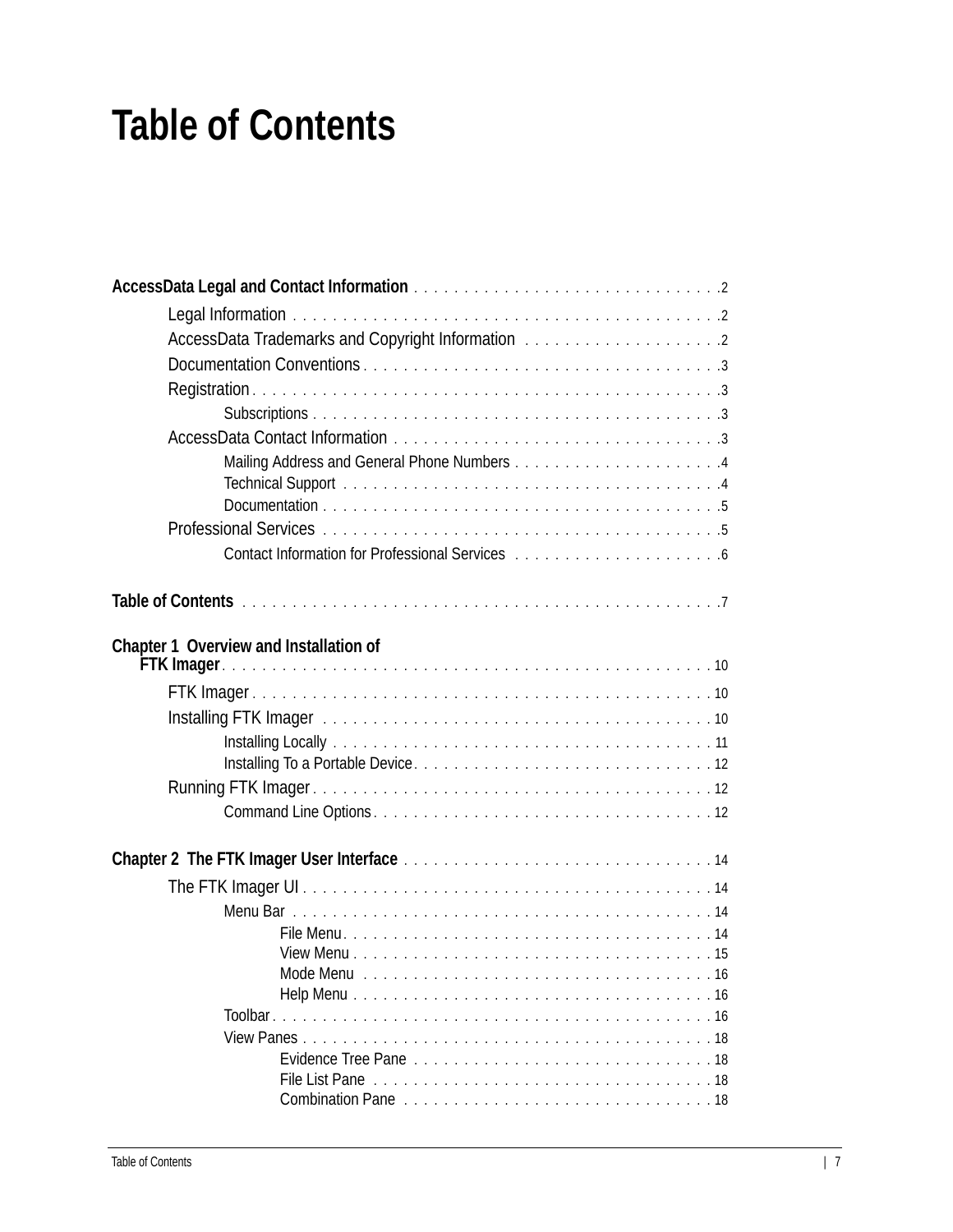| Characteristics of a Logically Mounted Image 23                                         |
|-----------------------------------------------------------------------------------------|
| Characteristics of a Physically Mounted Image 23                                        |
|                                                                                         |
|                                                                                         |
|                                                                                         |
|                                                                                         |
|                                                                                         |
| Acquiring Protected Registry Files on a Local Machine 27                                |
| Accessing Registry files from a Drive Image [1, 1, 1, 1, 1, 1, 1, 1, 1, 1, 1, 1, 1, 28] |
|                                                                                         |
|                                                                                         |
|                                                                                         |
|                                                                                         |
|                                                                                         |
|                                                                                         |
|                                                                                         |
|                                                                                         |
|                                                                                         |
|                                                                                         |
|                                                                                         |
|                                                                                         |
|                                                                                         |
|                                                                                         |
|                                                                                         |
|                                                                                         |
|                                                                                         |
|                                                                                         |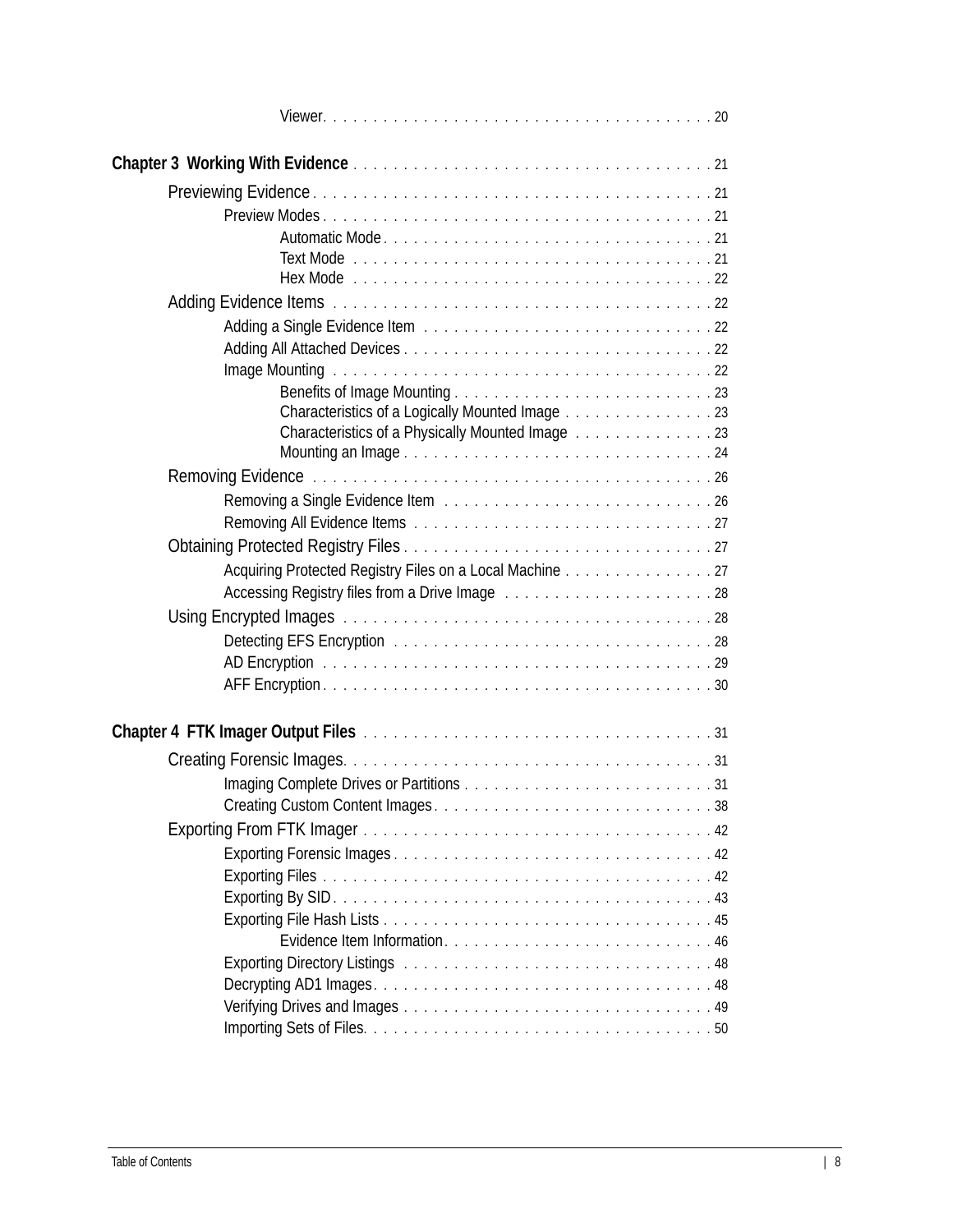| Appendix A File Systems and |  |  |
|-----------------------------|--|--|
|-----------------------------|--|--|

| Drive Image Formats et al., and a contract of the contract of the contract of the state of the state of the state of the state of the state of the state of the state of the state of the state of the state of the state of t |
|--------------------------------------------------------------------------------------------------------------------------------------------------------------------------------------------------------------------------------|
|                                                                                                                                                                                                                                |
|                                                                                                                                                                                                                                |
|                                                                                                                                                                                                                                |
|                                                                                                                                                                                                                                |
| Appendix B Using a                                                                                                                                                                                                             |
|                                                                                                                                                                                                                                |
| Creating an Image File with the Logicube Forensic MD5 54                                                                                                                                                                       |
| Formatting the Logicube Forensic MD5 Internal Hard Drive 55                                                                                                                                                                    |
| Using the Logicube Forensic MD5 Internal Drive as a USB Drive 55                                                                                                                                                               |
| Accessing the Logicube Forensic MD5 Compact Flash Drive as a USB Drive . 55                                                                                                                                                    |
| Viewing the Logicube Forensic MD5 Hardware Information 55                                                                                                                                                                      |
| Appendix C Using a                                                                                                                                                                                                             |

| Accessing the Fernico FAR System from Imager56 |  |
|------------------------------------------------|--|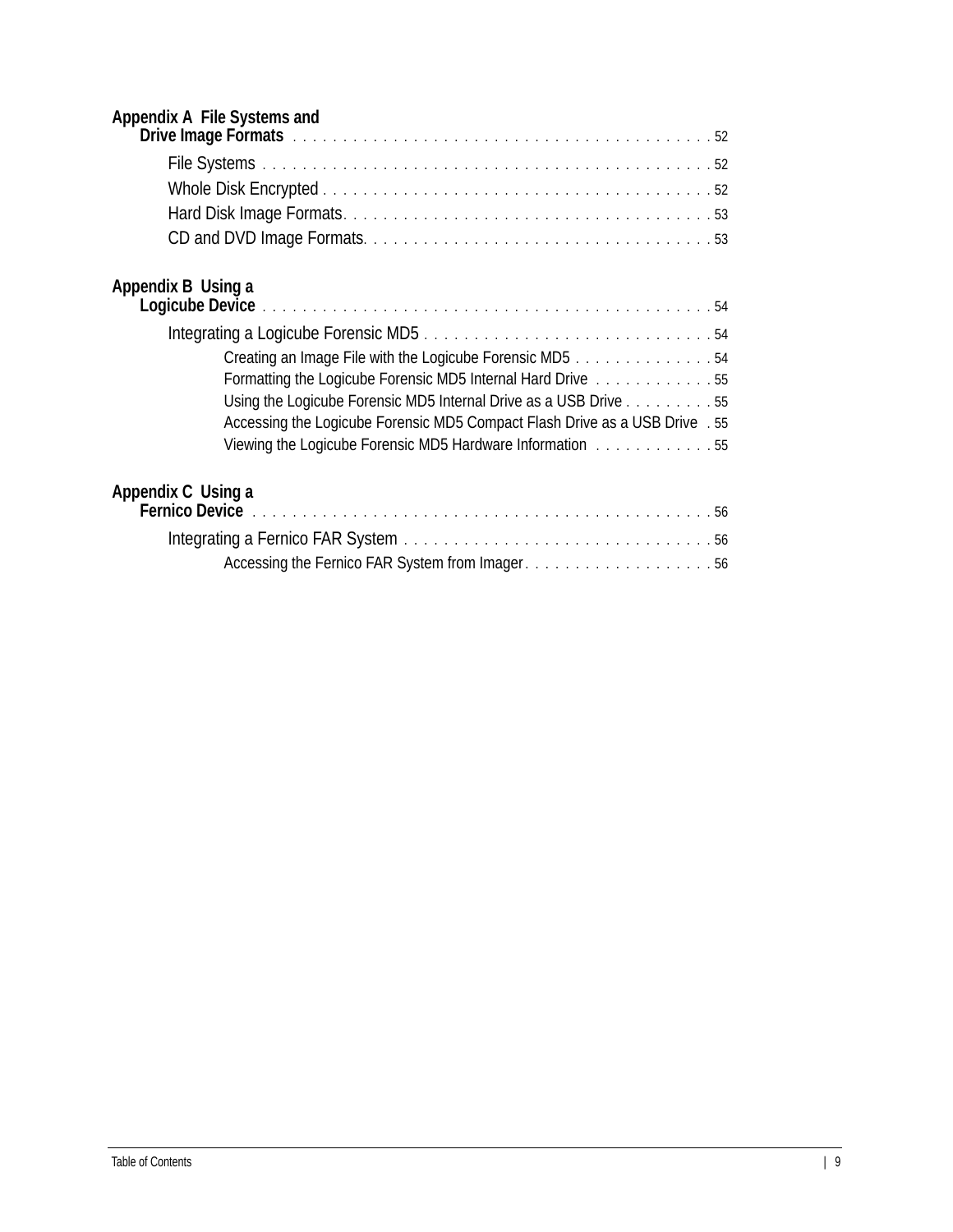# <span id="page-9-0"></span>**Chapter 1 Overview and Installation of FTK Imager**

# <span id="page-9-1"></span>**FTK Imager**

FTK® Imager is a data preview and imaging tool that lets you quickly assess electronic evidence to determine if further analysis with a forensic tool such as AccessData® Forensic Toolkit® (FTK) is warranted. FTK Imager can also create perfect copies (forensic images) of computer data without making changes to the original evidence. With FTK Imager, you can:

- Create forensic images of local hard drives, floppy diskettes, Zip disks, CDs, and DVDs, entire folders, or individual files from various places within the media.
- Preview files and folders on local hard drives, network drives, floppy diskettes, Zip disks, CDs, and DVDs
- Preview the contents of forensic images stored on the local machine or on a network drive
- Mount an image for a read-only view that leverages Windows Explorer to see the content of the image exactly as the user saw it on the original drive.
- Export files and folders from forensic images.
- See and recover files that have been deleted from the Recycle Bin, but have not yet been overwritten on thedrive.
- Create hashes of files using either of the two hash functions available in FTK Imager: Message Digest 5 (MD5) and Secure Hash Algorithm (SHA-1).
- Generate hash reports for regular files and disk images (including files inside disk images) that you can later use as a benchmark to prove the integrity of your case evidence. When a full drive is imaged, a hash generated by FTK Imager can be used to verify that the image hash and the drive hash match after the image is created, and that the image has remained unchanged since acquisition.

**Important:** When using FTK Imager to create a forensic image of a hard drive or other electronic device, be sure you are using a hardware-based write-blocker. This ensures that your operating system does not alter the original source drive when you attach it to your computer.

To prevent accidental or intentional manipulation of the original evidence, FTK Imager makes a bit-for-bit duplicate image of the media. The forensic image is identical in every way to the original, including file slack and unallocated space or drive free space. This allows you to store the original media away, safe from harm while the investigation proceeds using the image.

After you create an image of the data, you can then use AccessData Forensic Toolkit (FTK) to perform a complete and thorough forensic examination and create a report of your findings.

# <span id="page-9-2"></span>**Installing FTK Imager**

FTK Imager can be installed to the computer where it will be used, or it can be run from a portable device such as a USB thumb drive connected to a machine in the field, so there is no need to install it on a suspect's computer in order to capture its image.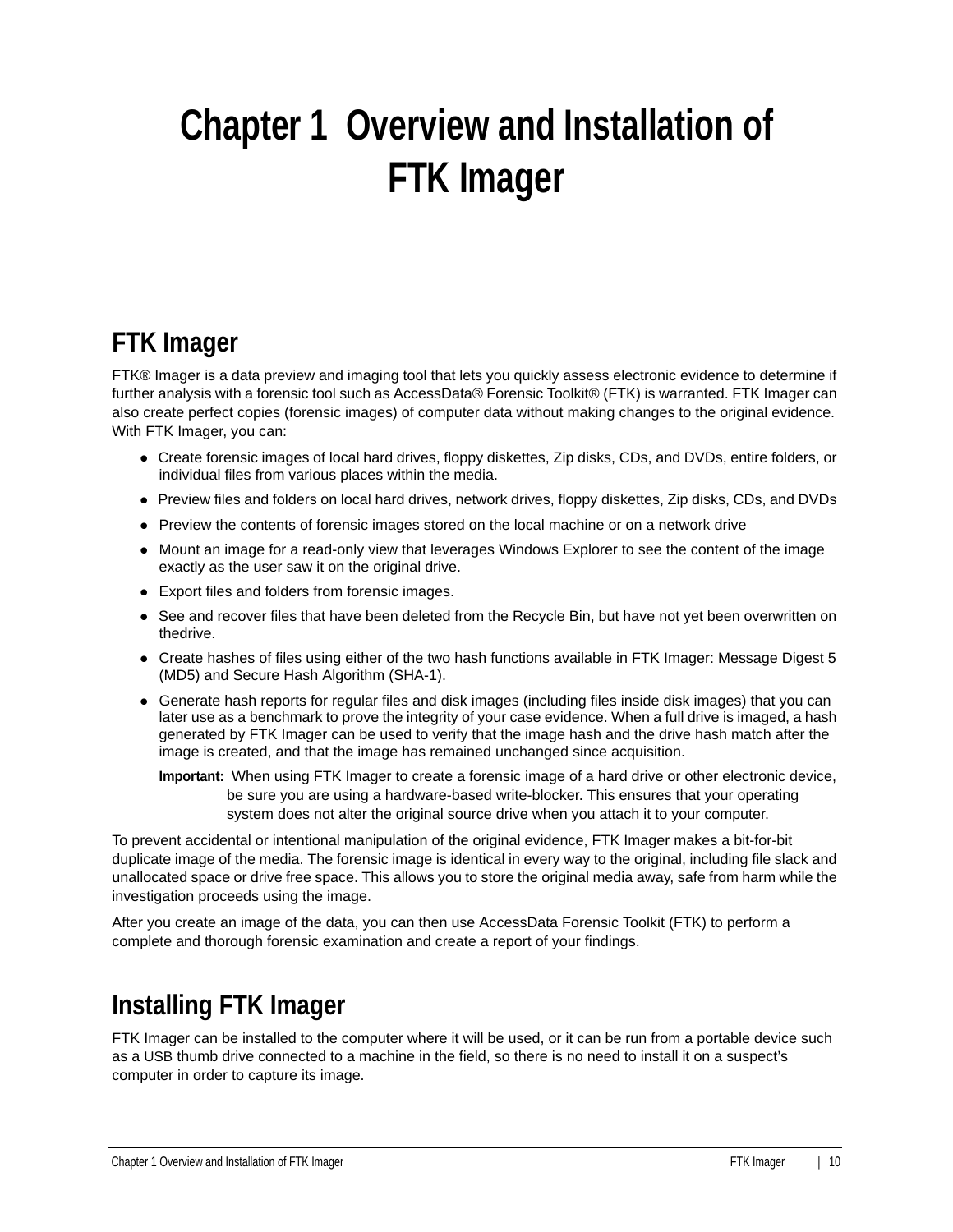### <span id="page-10-0"></span>**Installing Locally**

Install FTK Imager to a local hard drive when you intend to attach evidence hardware to that computer for previewing and imaging evidence.

#### **To install FTK Imager**

**1.** Browse to the FTK Imager setup file, either from an installation disc, or from the saved file downloaded from http://accessdata.com/support/adownloads. The following is an example of what you will find on the web site, however, the version number and its MD5 hash number will change.

**FIGURE 3-1** AccessData Web Site: Imager Downloads



- **2.** Under *Utilities*, look for *FTK Imager*. Click **Download** to download the latest released version.
- **3.** Click **Save File**.
- **4.** Browse to the location where you wish to save the install file, and click **Save**.
- **5.** When the download is complete, browse to the location where it was saved.
- **6.** Execute the setup file by double-clicking it.
- **7.** On the *Welcome* screen, click **Next**.
- **8.** Read and accept the *License Agreement*, then click **Next.**
- **9.** Do one of the following:
	- Accept the default installation location.
	- Browse to a different destination folder.
- **10.** Click **Next**.
- **11.** In the *Ready to Install* screen, click **Next**.
- **12.** Do one of the following:
	- Mark the **Launch AccessData FTK Imager** box to force Imager to run immediately after the install is complete.
	- Leave the box unmarked to run the newly installed program at a later time.
- **Note:** On MS Windows Server 2008R2 running User Account Control (UAC), marking the **Launch** box does nothing. You must manually run FTK Imager after installation.
- **13.** Click **Finish** to complete the installation and close the wizard.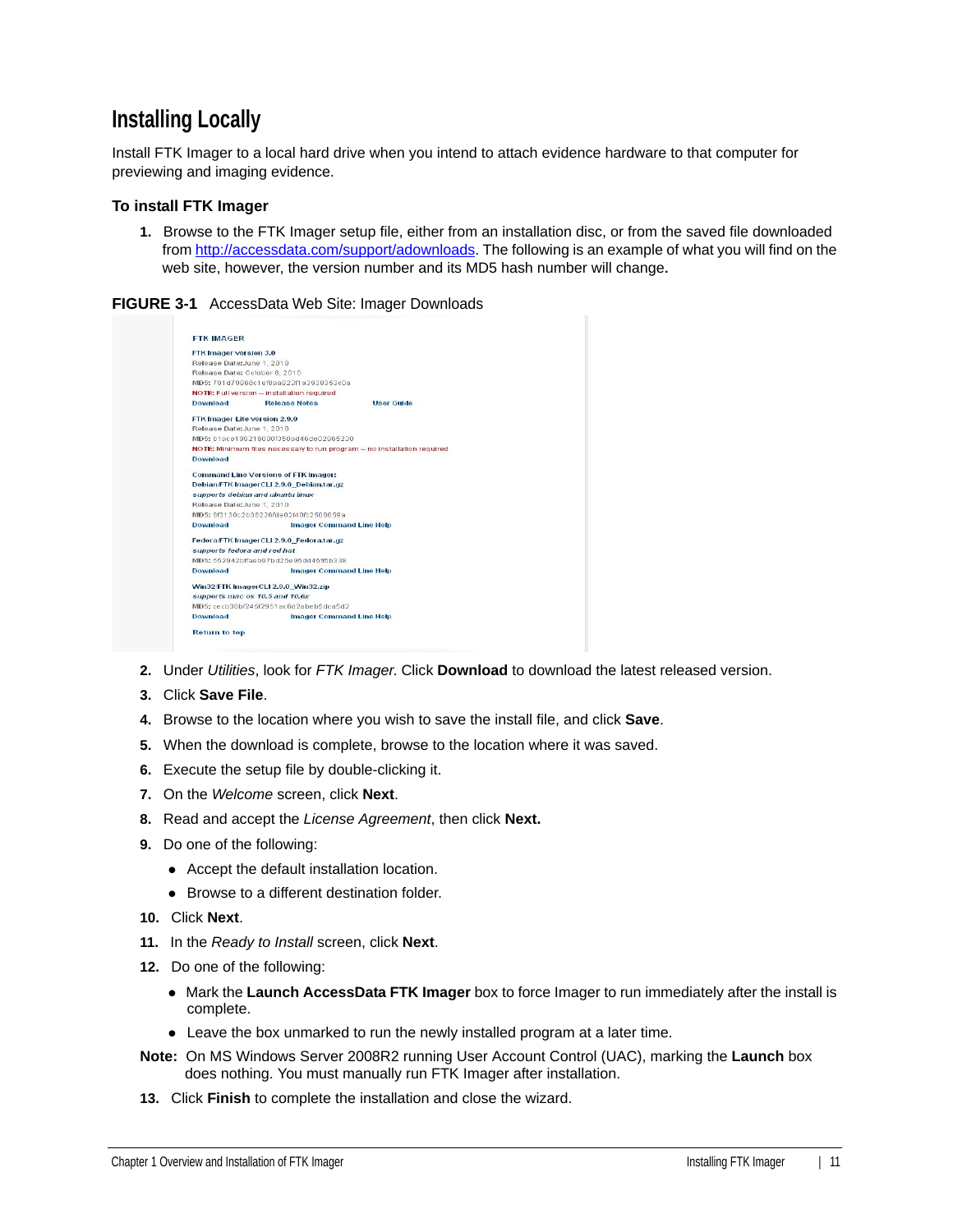### <span id="page-11-0"></span>**Installing To a Portable Device**

There are two ways to use Imager on a portable device:

- Copy the FTK Imager Lite files directly to the device, avoiding installing to a local computer first. Unzip the downloaded files to the portable drive and execute the file from there. The FTK Imager Lite program has fewer files (only the essentials) and does not require a separate installation, although you must unzip the downloaded file to extract its contents into a folder before use.
- Run the installation on a local computer, then copy the FTK Imager folder from the [*Drive*]:\Program Files\AccessData\FTK Imager to the thumb drive or other portable device.

Once the FTK Imager program files are saved to the portable media, that media can be connected to any computer running a Windows OS, and the program file,

FTK Imager.exe can be executed from the portable media device.

With either method, you will need to make a target drive available for saving the imaged data, and a reliable write-blocker must still be used.

# <span id="page-11-1"></span>**Running FTK Imager**

FTK Imager can be run in a variety of ways:

- $\bullet$  Double-click on the desktop icon  $\mathbb{R}$ .
- Execute the FTK Imager.exe file from a thumb drive.
- Click **Start > Run > Browse**. Browse to and select FTK Imager.exe from the location it was installed to, and add a command line switch as discussed below.

### <span id="page-11-2"></span>**Command Line Options**

FTK Imager supports three command line options:

/CreateDirListing

Creates a directory listing file in the folder where FTK Imager.exe is run from.

*Sample*:

"ftk imager.exe" /CreateDirListing e:\precious.E01

/VerifyImage

Verifies an image when you specify the image path and filename.

*Sample*:

"FTK Imager.exe" /VerifyImage E:\precious.E01

/EnableDebugLog

Enables logging to the FTKImageDebug.log file created in the folder you run FTK Imager.exe from. *Sample*:

### "FTK Imager.exe" /EnableDebugLog

**Note:** If you fail to specify an image when using the /CreateDirListing

or /VerifyImage options, an error message appears indicating no image was found.

#### **To run FTK Imager using the Command Line Options**

- **1.** Close FTK Imager, then from the *Windows Start Menu*, click **Run**.
- **2.** In the *Run* text box, browse to the path and folder containing FTK Imager.exe, then click **Open**.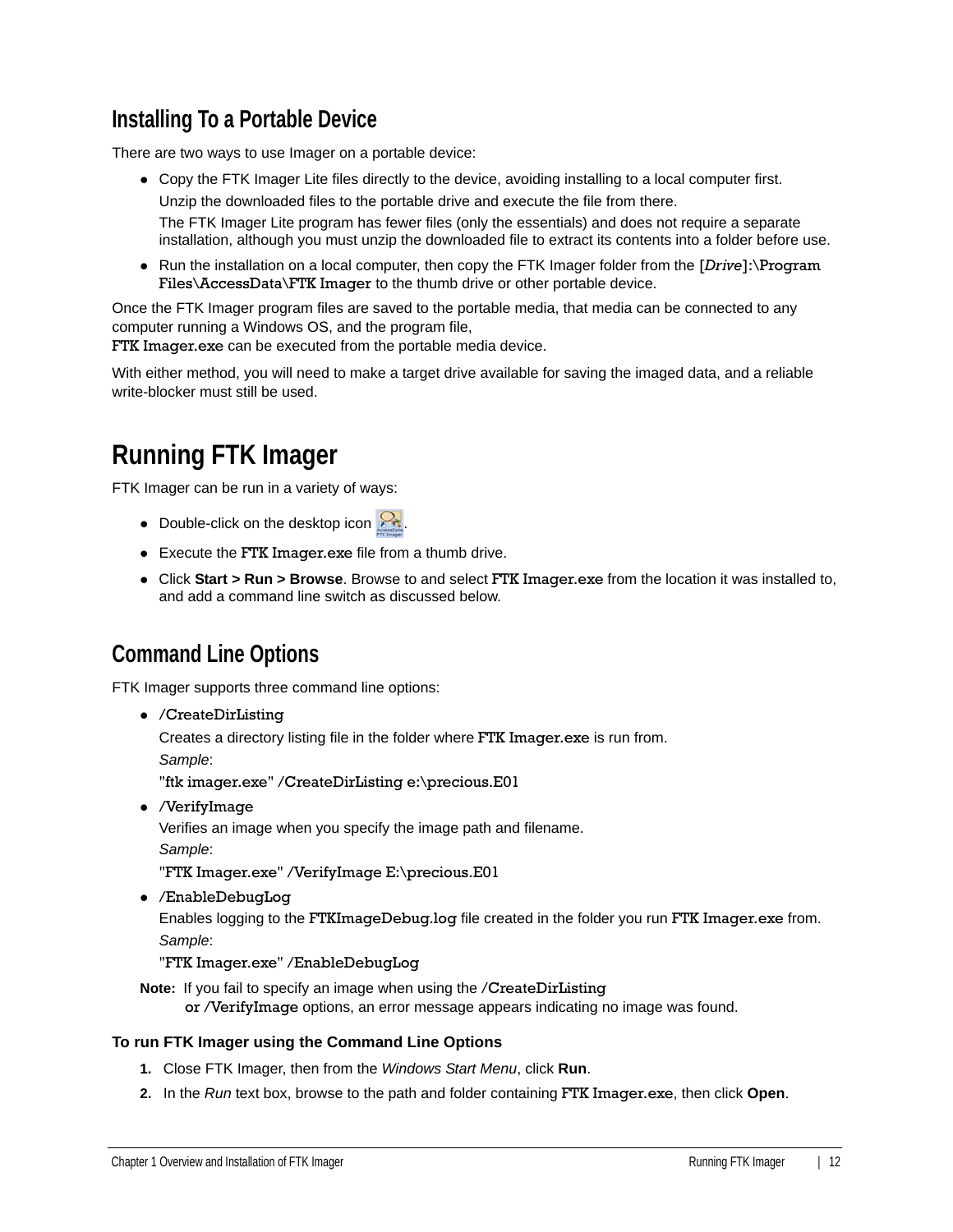- **3.** At the end of the resulting text line:
	- **3a.** Add one space before the option you wish to use
	- **3b.** Type the option to use.
	- **3c.** Add another space and any corresponding data.
	- **3d.** Click **OK**.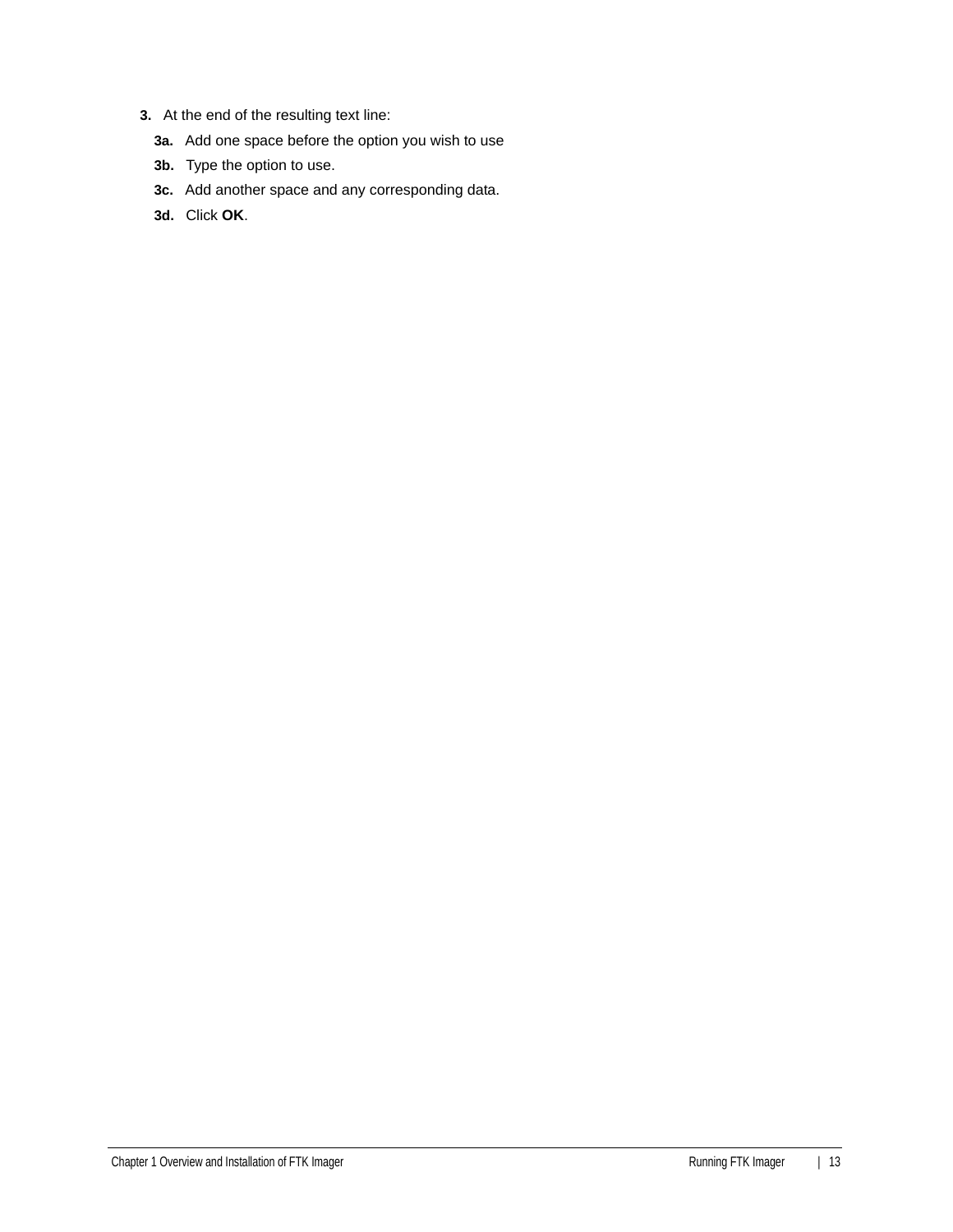# <span id="page-13-0"></span>**Chapter 2 The FTK Imager User Interface**

This chapter discusses the FTK Imager User Interface and options.

# <span id="page-13-1"></span>**The FTK Imager UI**

The FTK Imager User Interface is divided into several panes; each is dockable. The *Evidence Tree*, *File List*, *Properties*, *Hex Value Interpreter*, *Custom Content Sources* panes, *Menu*, and *Toolbar* can all be undocked and resized to best fit your needs. Each can be re-docked individually, or you can reset the entire view for the next investigation.

### **To undock a pane or toolbar**

Select it and click and drag its title bar to the desired location.

#### **To re-dock a pane or toolbar**

Drag the pane inside the FTK Imager window until an outline shape snaps into place in the desired position, then release the pane.

#### **To return all panes to their original positions**

Select **View > Reset Docked Windows**.

### <span id="page-13-2"></span>**Menu Bar**

Use the *Menu* Bar to access all the features of FTK Imager. The Menu Bar is always visible and accessible. There are four items on the Menu Bar. They are discussed in detail in this section.

### <span id="page-13-3"></span>**File Menu**

The *File* menu provides access to all the features you can use from the *Toolbar*.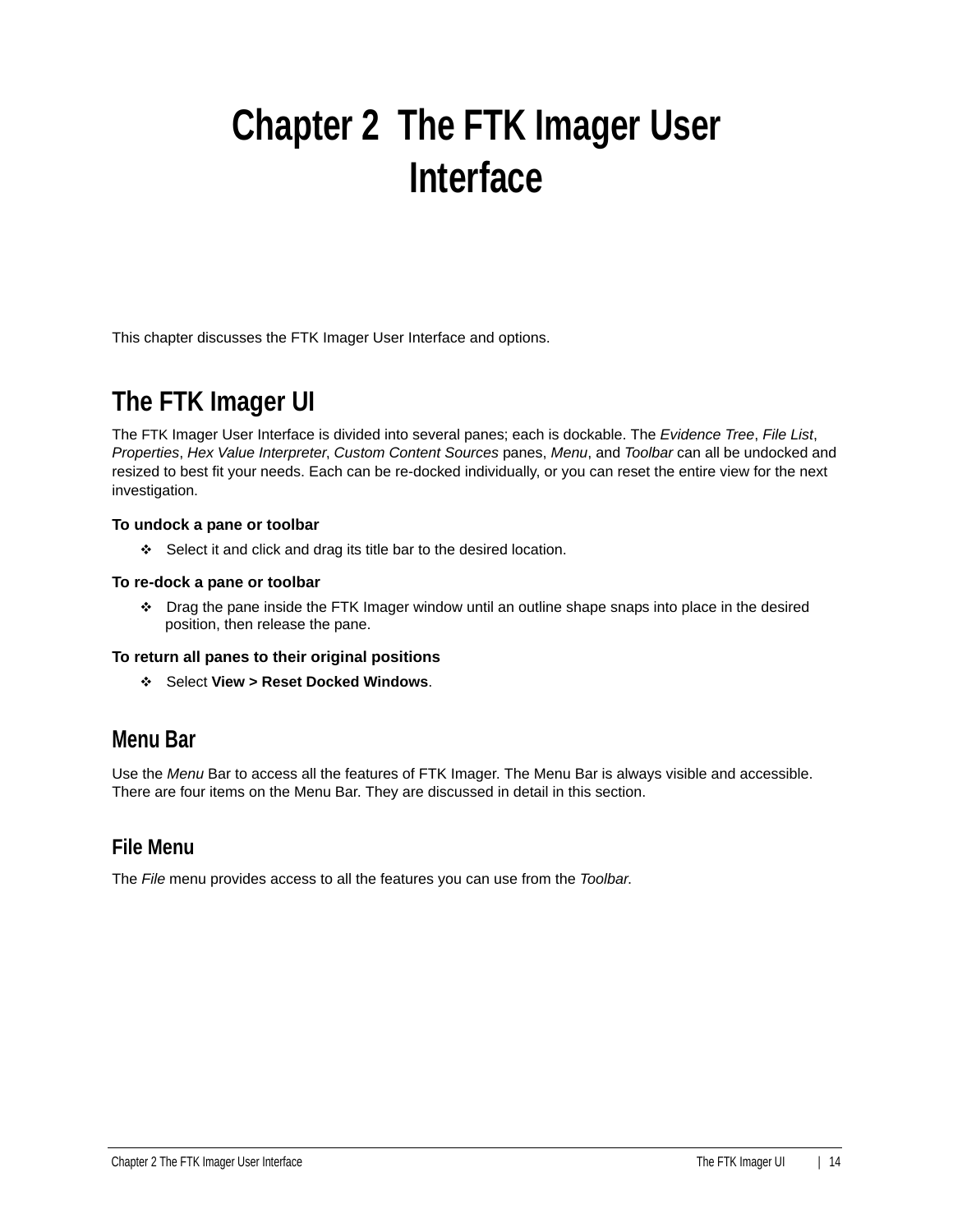### **FIGURE 4-1** The File Menu



See [Toolbar \(page 16\).](#page-15-2)

### <span id="page-14-0"></span>**View Menu**

The *View* menu allows you to customize the appearance of FTK Imager, including showing or hiding panes and control bars.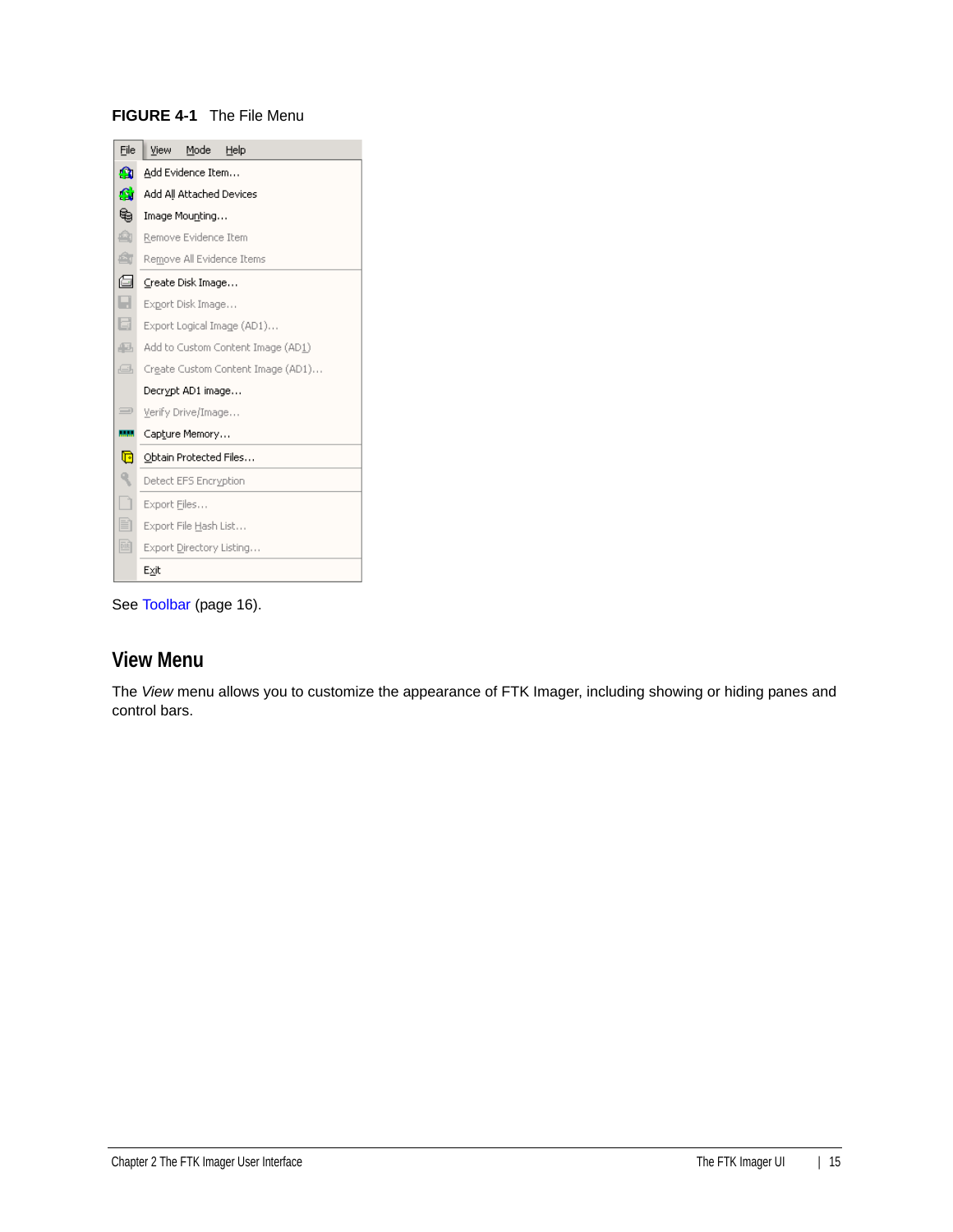| <b>View</b> | Mode Help                     |
|-------------|-------------------------------|
|             | <b>Tool Bar</b>               |
|             | <b>Status Bar</b>             |
|             | <b>Evidence Tree</b>          |
|             | File List                     |
|             | Properties                    |
|             | Hex Value Interpreter         |
|             | <b>Custom Content Sources</b> |
|             | Thumbnails                    |
|             | Icons                         |
|             | List                          |
|             | Details                       |
|             | Reset Docked Windows          |

#### **FIGURE 4-2** The View Menu

### <span id="page-15-0"></span>**Mode Menu**

The *Mode* menu lets you select the preview mode of the *Viewer*. Each of the viewing modes is discussed in more detail in Chapter 3. See [Preview Modes](#page-20-5) (page 21).

#### **FIGURE 4-3** The Mode Menu



### <span id="page-15-1"></span>**Help Menu**

The *Help* menu provides access to the FTK Imager User Guide, and to information about the program version and so forth.

#### **FIGURE 4-4** The Help Menu



### <span id="page-15-2"></span>**Toolbar**

The *Toolbar* contains all the tools, functions, or features, that can be accessed from the File menu, except *Exit*. The following table provides basic information on each feature.

|  |  |  |  | <b>TABLE 4-1 FTK Imager Toolbar Components</b> |
|--|--|--|--|------------------------------------------------|
|--|--|--|--|------------------------------------------------|

|   | Button Description |  |
|---|--------------------|--|
| Ω | Add Evidence Item  |  |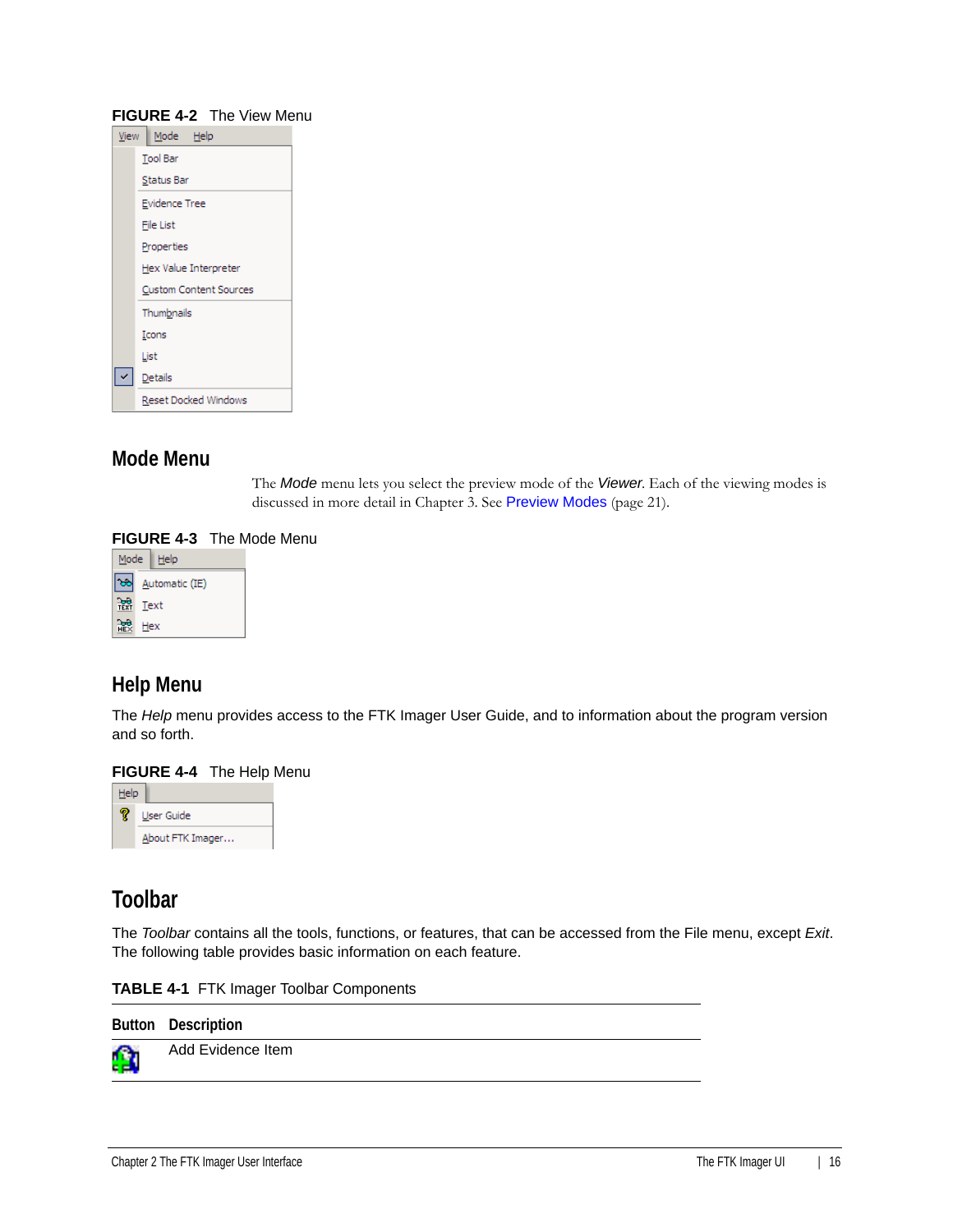| <b>Button</b> | <b>Description</b>                                                                                                                                               |
|---------------|------------------------------------------------------------------------------------------------------------------------------------------------------------------|
|               | <b>Add All Attached Devices</b>                                                                                                                                  |
|               | Image Mounting. Opens the Map Image to Drive dialog.                                                                                                             |
|               | Remove Evidence Item                                                                                                                                             |
| £,            | Remove All Evidence Items                                                                                                                                        |
| 僵             | Create Disk Image                                                                                                                                                |
|               | <b>Export Disk Image</b>                                                                                                                                         |
|               | Export Logical Image (AD1)                                                                                                                                       |
| 42            | Add to Custom Content Image (AD1)                                                                                                                                |
| р.<br>Пол     | Create Custom Content Image (AD1)                                                                                                                                |
|               | Verify Drive/Image                                                                                                                                               |
|               | <b>Capture Memory</b>                                                                                                                                            |
|               | MetaCarve (Deep Scan)                                                                                                                                            |
|               | <b>Obtain Protected Files</b>                                                                                                                                    |
|               | <b>Detect EFS Encryption</b>                                                                                                                                     |
|               | <b>Export Files</b>                                                                                                                                              |
|               | Export File Hash List                                                                                                                                            |
| DIR           | <b>Export Directory Listing</b>                                                                                                                                  |
|               | Choose IE, text, or hex viewer automatically                                                                                                                     |
| 蘯             | View files in plain text                                                                                                                                         |
| 巖             | View files in hex format                                                                                                                                         |
| 7             | Open FTK Imager User Guide                                                                                                                                       |
|               | Show or Hide Panels. Choose to show or hide the Toolbar, Evidence Tree, File<br>List, Properties, Hex Value Interpreter, and/or Custom Content Sources<br>Panes. |

### **TABLE 4-1** FTK Imager Toolbar Components (Continued)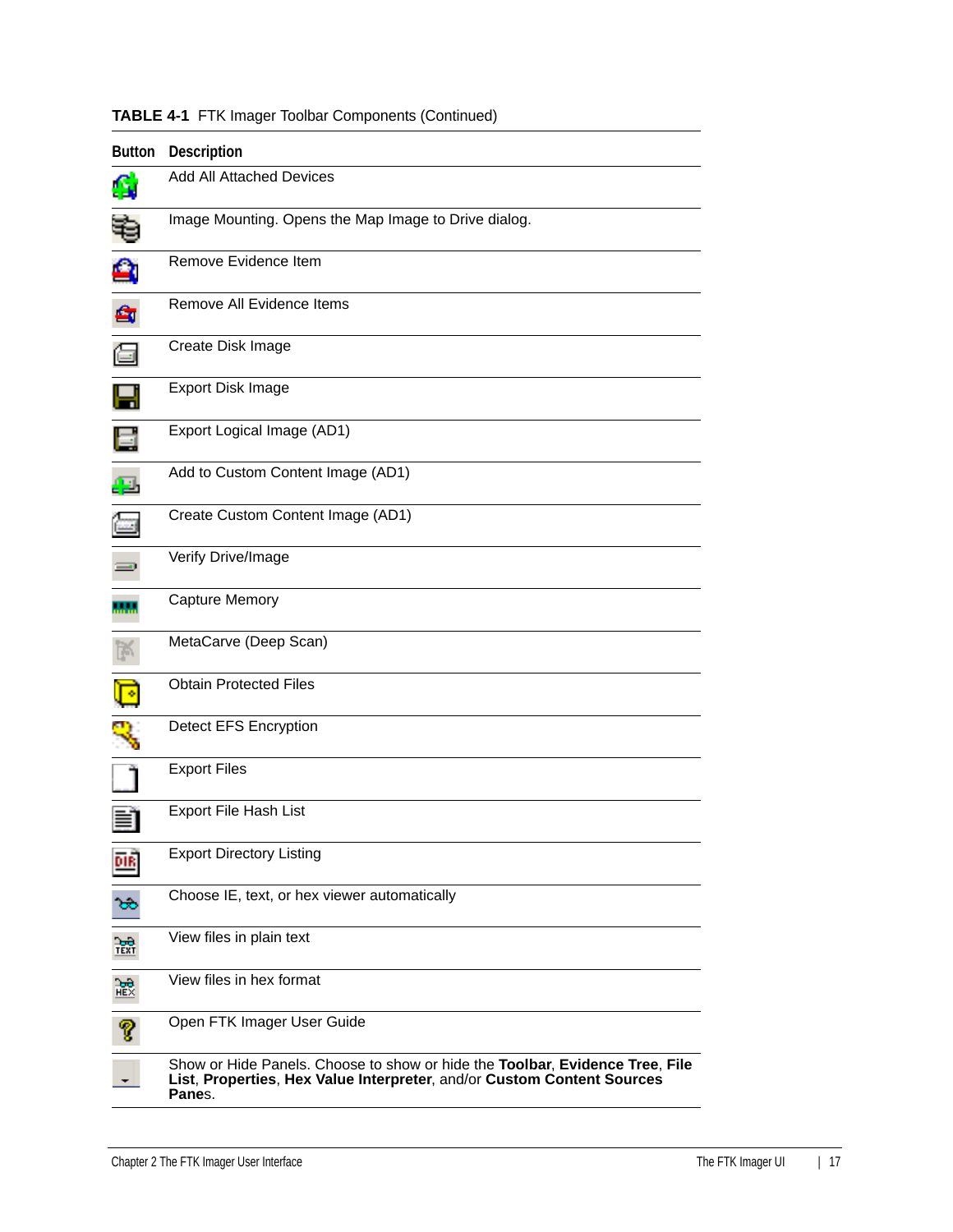### <span id="page-17-0"></span>**View Panes**

There are several basic view panes in FTK Imager. They are described in this section.

### <span id="page-17-1"></span>**Evidence Tree Pane**

The Evidence Tree pane (upper-left pane) displays added evidence items in a hierarchical tree. At the root of the tree are the selected evidence sources. Listed below each source are the folders and files it contains.

Click the plus sign  $\rightarrow$  next to a source or folder to expand the view to display its sub folders.

Click the minus sign  $\overline{\phantom{a}}$  hext to an expanded source or folder to hide its contents.

When you select an object in the *Evidence Tree*, its contents are displayed in the *File List*. The properties of the selected object, such as object type, location on the storage media, and size, are displayed in the *Properties* pane. Any data contained in the selected object is displayed in the *Viewer* pane.

### <span id="page-17-2"></span>**File List Pane**

The *File List* pane shows the files and folders contained in whichever item is currently selected in the *Evidence Tree*. It changes as your selection changes.

### <span id="page-17-3"></span>**Combination Pane**

FTK Imager's lower-left pane has three tabs: *Properties*, *Hex Value Interpreter*, and *Custom Content Sources.* Each is described here.

### **Properties**

The *Properties* tab displays a variety of information about the object currently selected in either the *Evidence Tree* or the *File List*.

|  | <b>FIGURE 4-5</b> The Properties Tab |  |
|--|--------------------------------------|--|
|  |                                      |  |

| Properties |                             | $\times$                       |
|------------|-----------------------------|--------------------------------|
|            | ĝ↓                          |                                |
|            | $\Box$ NTFS Information     |                                |
|            | MFT Record Number           | 29 (29696)                     |
|            | Record date                 | 1/16/2009 7:49:27 PM           |
|            | Resident                    | False                          |
|            | Offline                     | False                          |
|            | Sparse                      | False                          |
|            | Temporary                   | False                          |
|            | Owner SID                   | S-1-5-21-3987957135-4225       |
|            | Group SID                   | S-1-5-21-3987957135-4225       |
|            | □ NTFS Access Control Entry |                                |
|            | <b>ACE Type</b>             | <b>Allow Access</b>            |
|            | <b>SID</b>                  | S-1-5-32-544                   |
|            |                             |                                |
|            |                             |                                |
|            | Properties                  | Hex Value Inter Custom Content |

Properties include information such as object type, size, location on the storage media, flags, and time stamps.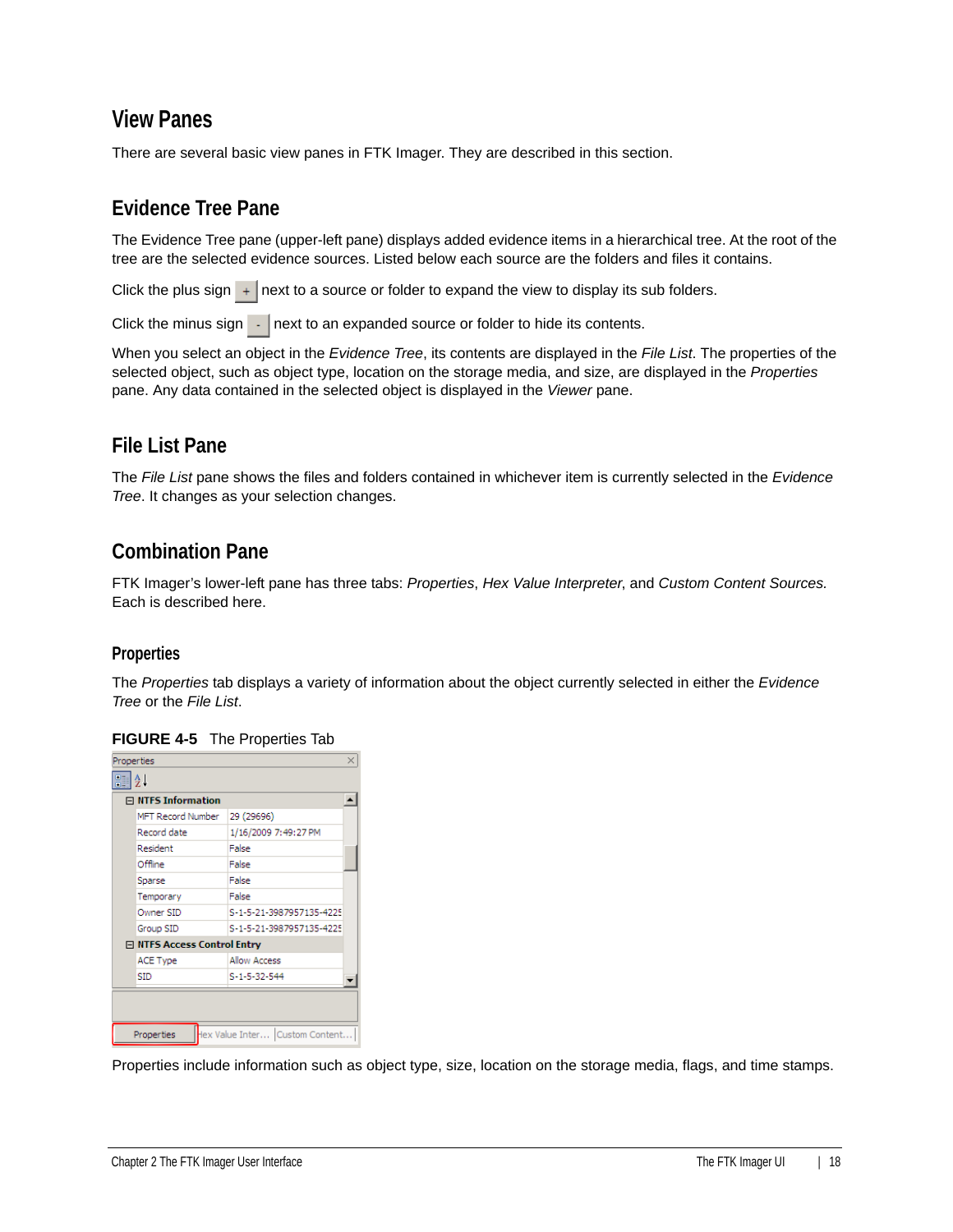### **Hex Value Interpreter**

The *Hex Value Interpreter* tab converts hexadecimal values selected in the *Viewer* into decimal integers and possible time and date values.

| Hex Value Interpreter                                                                                                              |                                  |                         |                                  | $\times$              |
|------------------------------------------------------------------------------------------------------------------------------------|----------------------------------|-------------------------|----------------------------------|-----------------------|
| Type                                                                                                                               | Size                             | Value                   |                                  |                       |
| signed integer<br>unsigned integer<br>FILETIME (UTC)<br>FILETIME (local)<br>DOS date<br>DOS time<br>time_t (UTC)<br>time_t (local) | $1-8$<br>$1-8$<br>8<br>8224<br>4 |                         |                                  | $\blacktriangleright$ |
| Byte order:                                                                                                                        |                                  | $\bullet$ Little endian | ◯ Big endian                     |                       |
| Properties                                                                                                                         |                                  |                         | Hex Value Inter   Custom Content |                       |

### **FIGURE 4-6** The Hex Value Interpreter Tab

To convert hexadecimal values, highlight one to eight adjacent bytes of hexadecimal code in the *Viewer*. A variety of possible interpretations of the selected code are automatically displayed in the *Hex Value Interpreter*. This feature is most useful if you are familiar with the internal code structure of different file types and know exactly where to look for specific data patterns or time and date information.

### **Custom Content Sources**

Each time you add an item to be included in a *Custom Content* image, it is listed here.

| <b>Custom Content Sources</b>       |                                            |          |
|-------------------------------------|--------------------------------------------|----------|
| Evidence: File System   Path   File |                                            | Options  |
|                                     | efsimage.E01:NONAME [NTFS]   [root]   EFS  | Exact    |
|                                     | efsimage.E01:NONAME [NTFS]  [root]  EFS    | Exact    |
|                                     | precious.E01:Partition 1 [122MB]:The Preci | Exact    |
|                                     | precious.E01:Partition 1 [122MB]:The Preci | Wildcard |
|                                     |                                            |          |
|                                     |                                            |          |
|                                     |                                            |          |
|                                     |                                            |          |
|                                     |                                            |          |
|                                     |                                            |          |
|                                     |                                            |          |
|                                     |                                            |          |
| New                                 | Edit   Remove   Remove All   Create Image  |          |

**FIGURE 4-7** The Custom Content Sources Tab

You can add, edit, and remove one or all sources, and create the image from here.

Click **Edit** to open the *Wild Card Options* dialog box.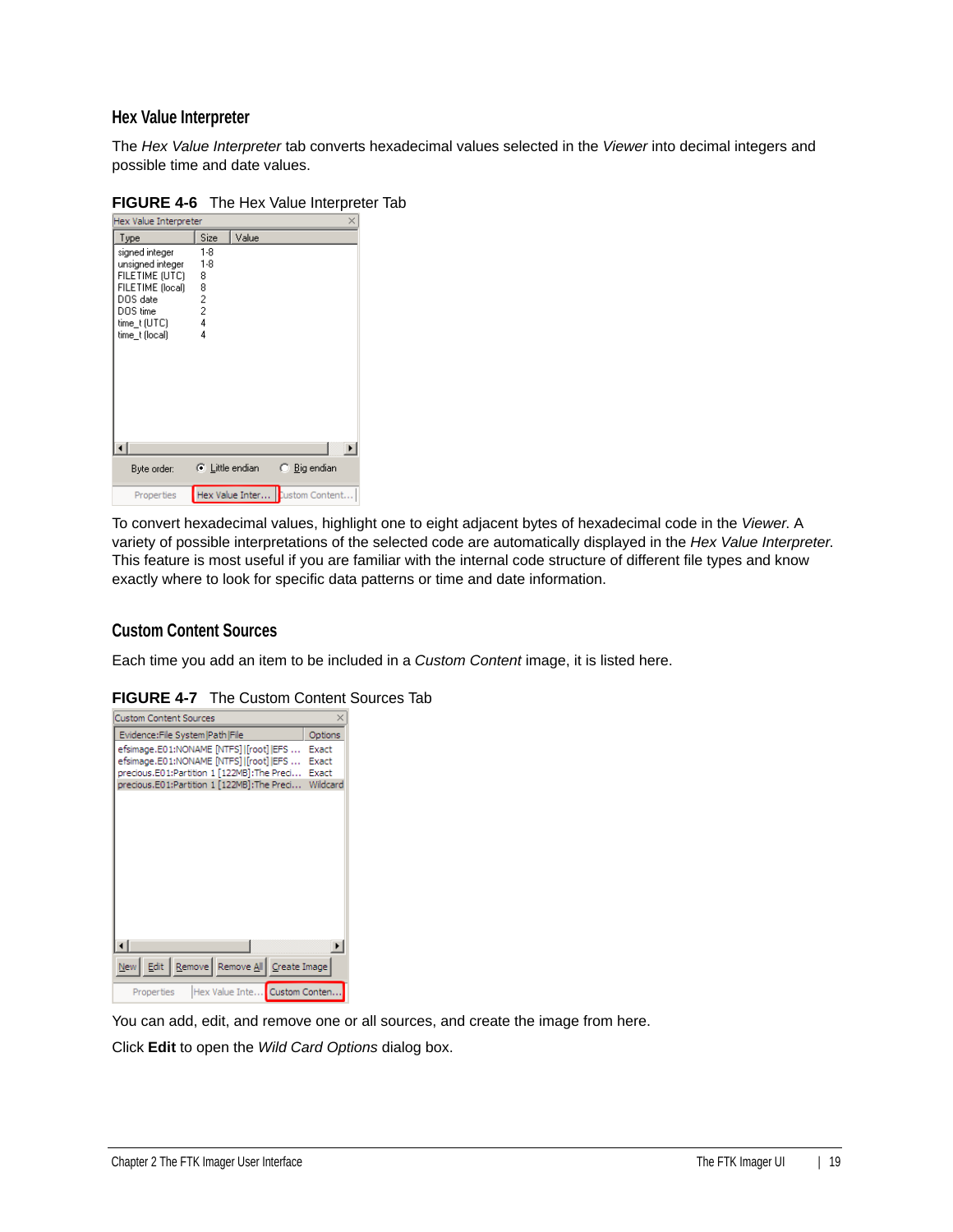### **FIGURE 4-8** Wild Card Options

| <b>Wild Card Options</b>                             |  |
|------------------------------------------------------|--|
| precious.E01:Partition 1 [122MB]:The Precious [NTFS] |  |
| Wildcarding Options<br><b>▽</b> Ignore Case          |  |
| $\triangledown$ Include Subdirectories               |  |
| Match All Occurrences                                |  |
| Cancel                                               |  |

For more information, see [Creating Custom Content Images \(page 38\)](#page-37-1).

### <span id="page-19-0"></span>**Viewer**

The *Viewer* shows the content of the currently selected file, based on the Preview Mode selected: Natural, Text, or Hex. See [Preview Modes \(page 21\)](#page-20-5) for more information.

The content can be scrolled through so you can see the entire file content. In addition, with *Hex Mode* selected, and the *Combo Pane Hex Value Interpreter* open, the hex interpretation of text selected in the *Viewer* pane can be viewed simultaneously.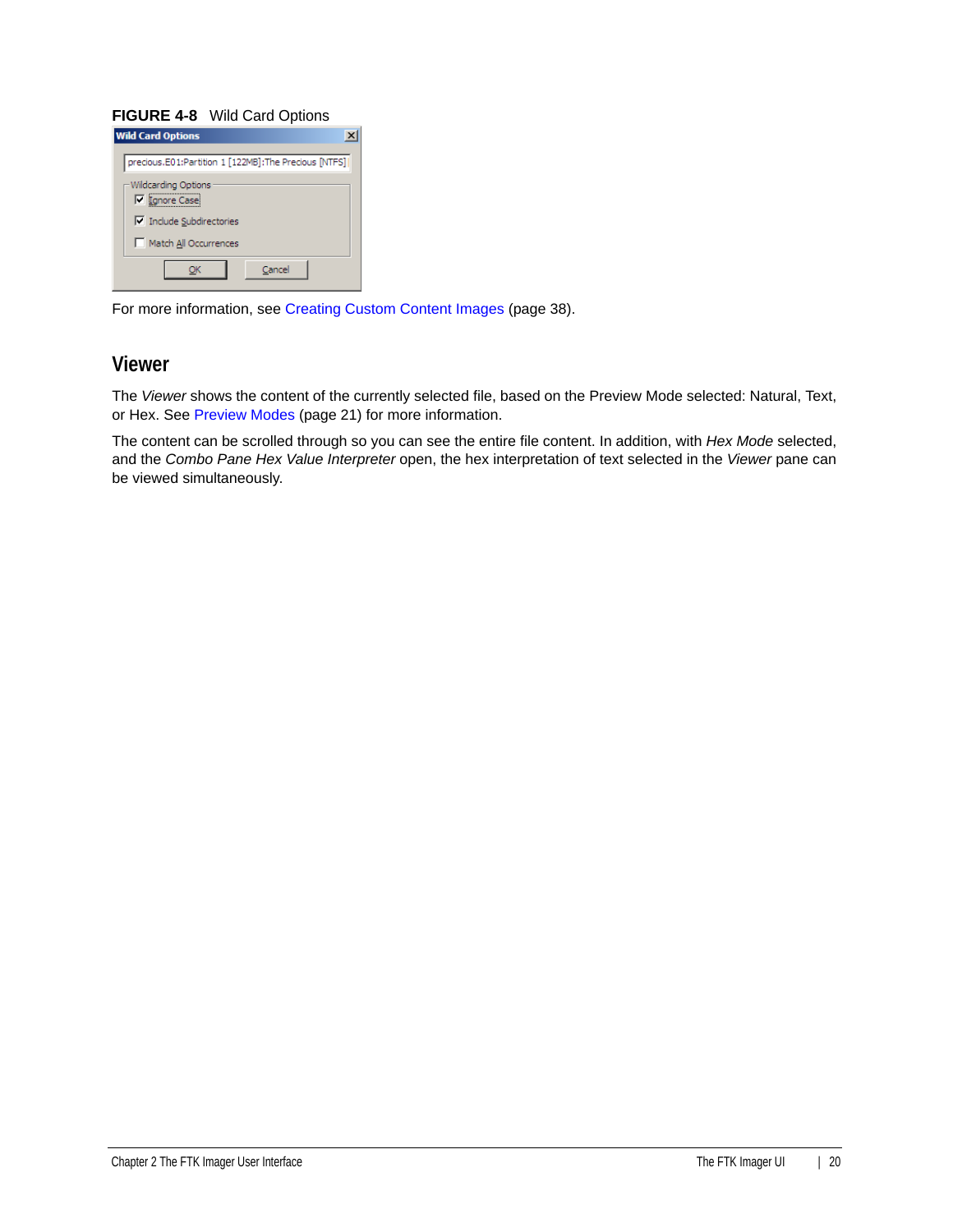# <span id="page-20-0"></span>**Chapter 3 Working With Evidence**

Use FTK Imager to preview evidence prior to creating the image file(s). You can then choose to image the entire evidence object, or choose specific items to add to a Custom Content (AD1) image. This chapter discusses working with evidence and using FTK Imager to accomplish the creation of forensic images that meet your exact needs.

## <span id="page-20-1"></span>**Previewing Evidence**

Evidence items can be previewed prior to deciding what should be included in an image. Beginning with FTK Imager 3.0 support is included for VXFS, exFAT, and Ext4 file systems.

W A R N I N G: If the machine running FTK Imager has an active Internet connection and you are using Imager to preview HTML content from the systems cache, there is a potential risk associated with Microsoft Security Bulletin MS-09-054. AccessData recommends that, wherever possible, users not have an active internet connection while Imager is running.

### <span id="page-20-5"></span><span id="page-20-2"></span>**Preview Modes**

FTK Imager offers three modes for previewing electronic data: **Automatic mode, Text mode,** and **Hex mode.**  These modes are selectable from the Mode menu, or from the *Toolbar*, as introduced in Chapter 2. Each is described in more detail here.

### <span id="page-20-3"></span>**Automatic Mode**

Automatic mode automatically chooses the best method for previewing a file's contents, according to the file type. For example:

- Web pages, Web-related graphics (JPEGs and GIFs), and any other media types for which Internet Explorer plug-ins have been installed are displayed by an embedded version of Internet Explorer in the Viewer.
- Text files are displayed in the Viewer as ASCII or Unicode characters.
- File types that cannot be viewed in Internet Explorer are displayed outside of FTK Imager in their native application provided those applications are installed locally, and the appropriate file associations have been configured in Windows.
- File types that cannot be viewed in Internet Explorer and that do not have a known native viewer are displayed by default in Hexadecimal Mode in the Viewer.

### <span id="page-20-4"></span>**Text Mode**

Text mode allows you to preview a file's contents as ASCII or Unicode characters, even if the file is not a text file. This mode can be useful for viewing text and binary data that is not visible when a file is viewed in its native application.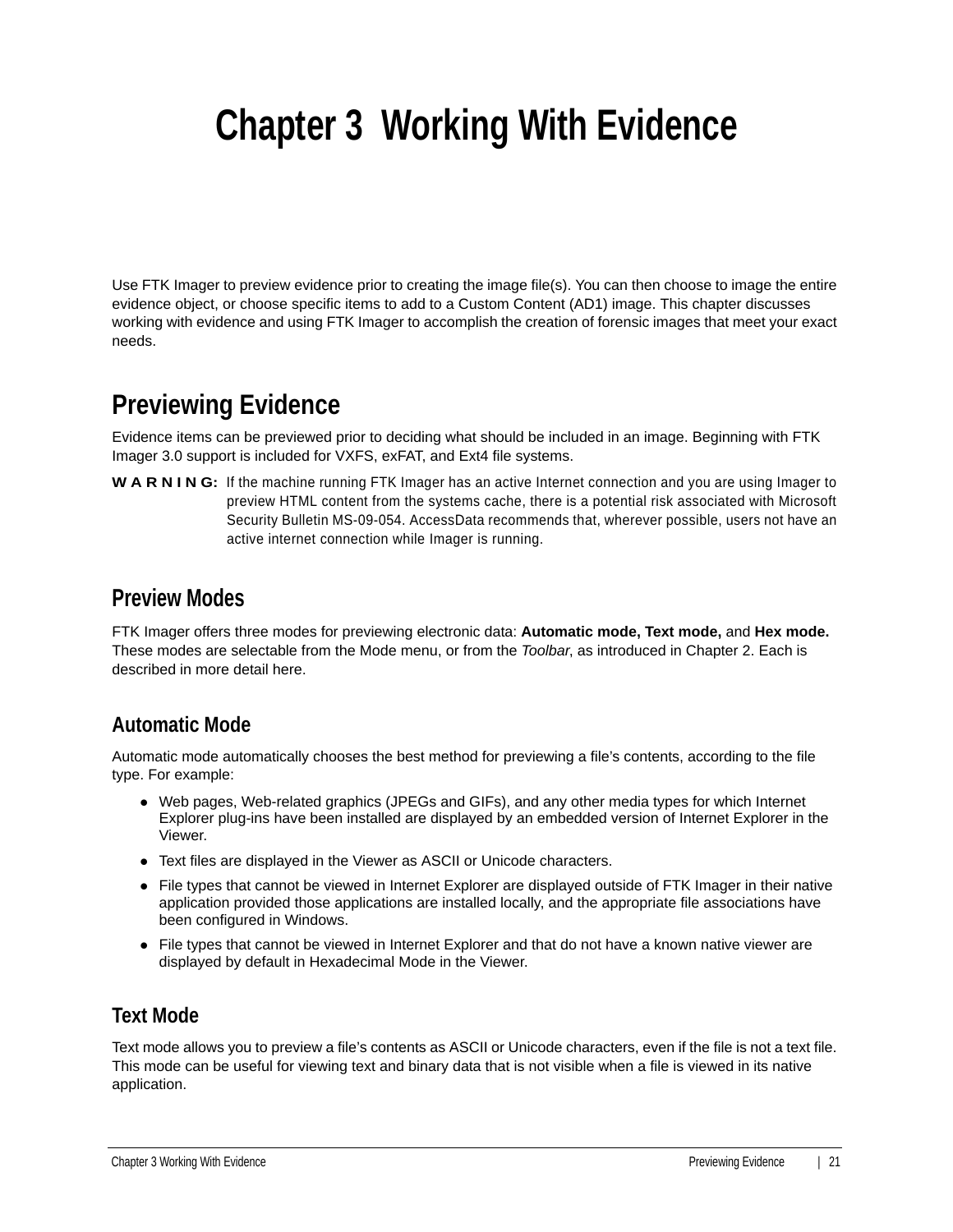### <span id="page-21-0"></span>**Hex Mode**

Hex mode allows you to view every byte of data in a file as hexadecimal code. You can use the Hex Value Interpreter to interpret hexadecimal values as decimal integers and possible time and date values.

**Note:** Preview modes apply only when displaying file data. The data contained in folders or other non-file objects is always displayed in hexadecimal format.

# <span id="page-21-1"></span>**Adding Evidence Items**

You can add a single evidence item, or several at one time. These procedures are explained in this section.

### <span id="page-21-2"></span>**Adding a Single Evidence Item**

### **To add an evidence item to the Evidence Tree**

- **1.** Do one o f the following:
	- Click **File > Add Evidence Item.**
	- Click the **Add Evidence Item** button **nota** on the *Toolbar*.
- **2.** Select the source type you want to preview, then click **Next**.
- **3.** Select the drive or browse to the source you want to preview, then click **Finish**. The evidence item appears in the Evidence Tree.
- **4.** Repeat these steps to add more evidence items.

### <span id="page-21-3"></span>**Adding All Attached Devices**

### **To add data from all of the devices attached to a machine**

- Do one of the following:
	- Click **File > Add All Attached Devices.**
	- Click the Add All Attached Devices button **Tout** on the *Toolbar*.

The **Add All Attached Devices** function, also known as auto-mount, scans all connected physical and logical devices for media. If no media is present in an attached device such as a CD- or DVD-ROM or a DVD-RW, the device is skipped.

### <span id="page-21-4"></span>**Image Mounting**

New beginning in version 3.0 of FTK Imager, Image Mounting allows forensic images to be mounted as a drive or physical device, for read-only viewing. This action opens the image as a drive and allows you to browse the content in Windows and other applications. Supported types are RAW/dd images, E01, S01, AFF, AD1, and L01. Full disk images RAW/dd, E01, and S01 can be mounted Physically. Partitions contained within full disk images, as well as Custom Content Images of AD1 and L01 formats can be mounted Logically. The differences are explained in this section.

**Note:** AD encrypted images can now be mounted as either a drive or a physical device. Other types of encrypted images are not supported for mounting as either a drive or physical device.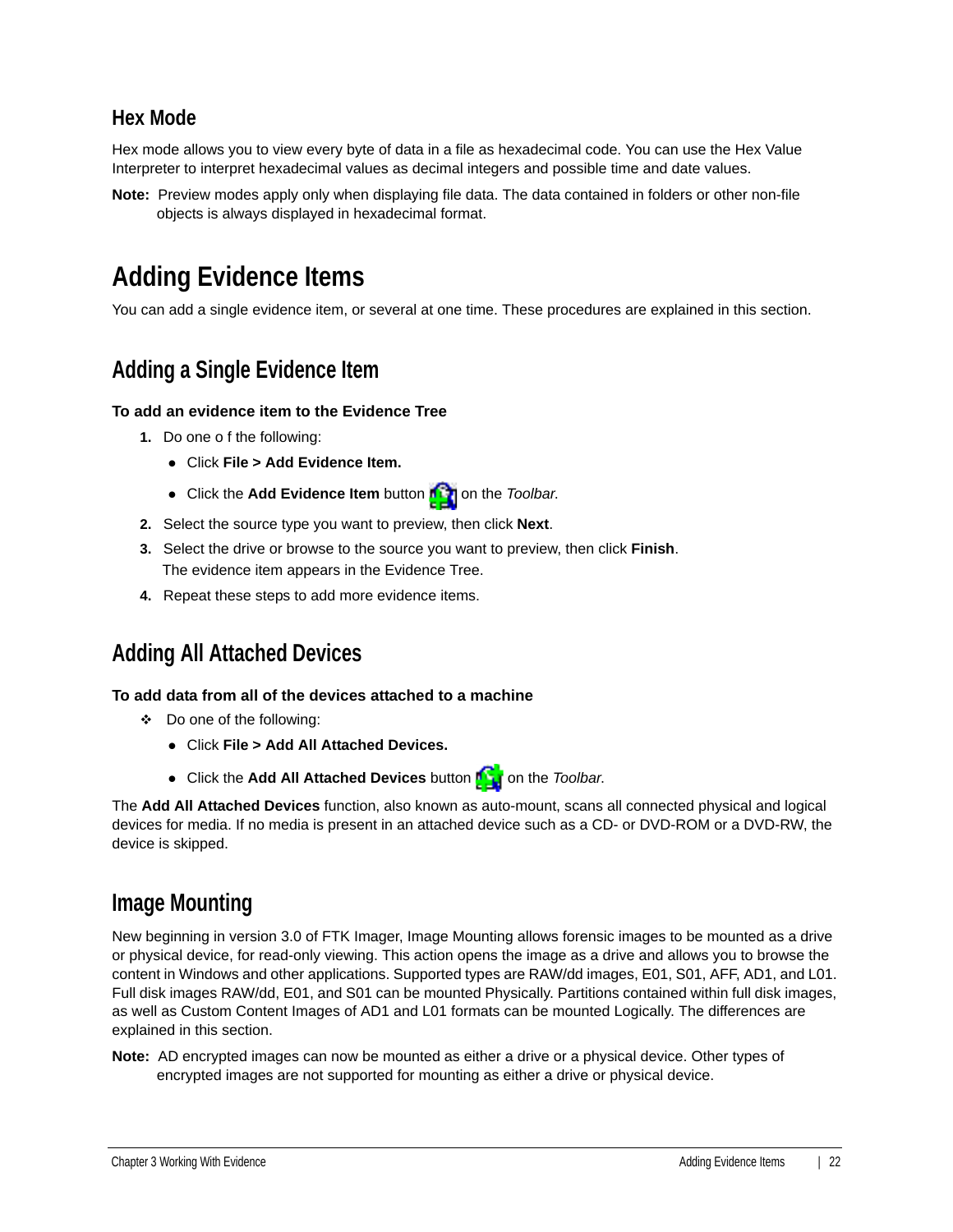### <span id="page-22-0"></span>**Benefits of Image Mounting**

The ability to mount an image with FTK Imager provides the following benefits, and you may find others as you use the feature:

- Mount a full disk image with its partitions all at once; the disk is assigned a PhysicalDrive*n* name and the partitions are automatically assigned a drive letter beginning with either the first available, or any available drive letter of your choice.
- Read a full disk image mounted physically, and assigned a Physical Drive *n* name using Imager or using any Windows application that performs Physical Name Querying.
- Read and write to the mounted image using a cache file. The original content is not altered.
- Mount images of multiple drives and/or partitions. The mounted images remain mounted until unmounted or until Imager is closed.
- Easily unmount mounted images in any order, individually or all at once.
- View a logically mounted image in Windows Explorer as though it were a drive attached to the computer, providing the following benefits:
	- View file types with Windows associations in their native or associated application, when that application is installed locally.
	- Run anti-virus applications on the mounted image.
	- **Share and view the logically mounted image as a drive in Windows Explorer from remote computers** when Remote Access has been configured correctly.
	- Copy files from the mounted image to another location.
	- Prevent files from being copied into the mounted image from another location. (Because the image is read-only, there is no worry that a remote user, or any user, viewing the image will make a change that would render the data invalid.)

### <span id="page-22-1"></span>**Characteristics of a Logically Mounted Image**

AD1 and L01 are both custom content images, and contain full file structure, but do not contain any drive geometry other other physical drive data. Thus, these images do not have the option of being mounted Physically.

**Note:** When Logically mounting an image, the drive or partition size displays incorrectly in the Windows **Start > Computer** view. However, when you open the "drive" from there, the folders and files contained within the mounted image do display correctly.

### <span id="page-22-2"></span>**Characteristics of a Physically Mounted Image**

When you mount an image physically, while it cannot be viewed by Windows Explorer, it can be viewed outside of Imager using any Windows application that performs Physical Name Querying.

E01, S01, AFF, and 001 (RAW/dd) images are drive images that have the disk, partition, and file structure as well as drive data. A physical disk image can be mounted Physically; and its disk image partition(s) can be mounted Logically.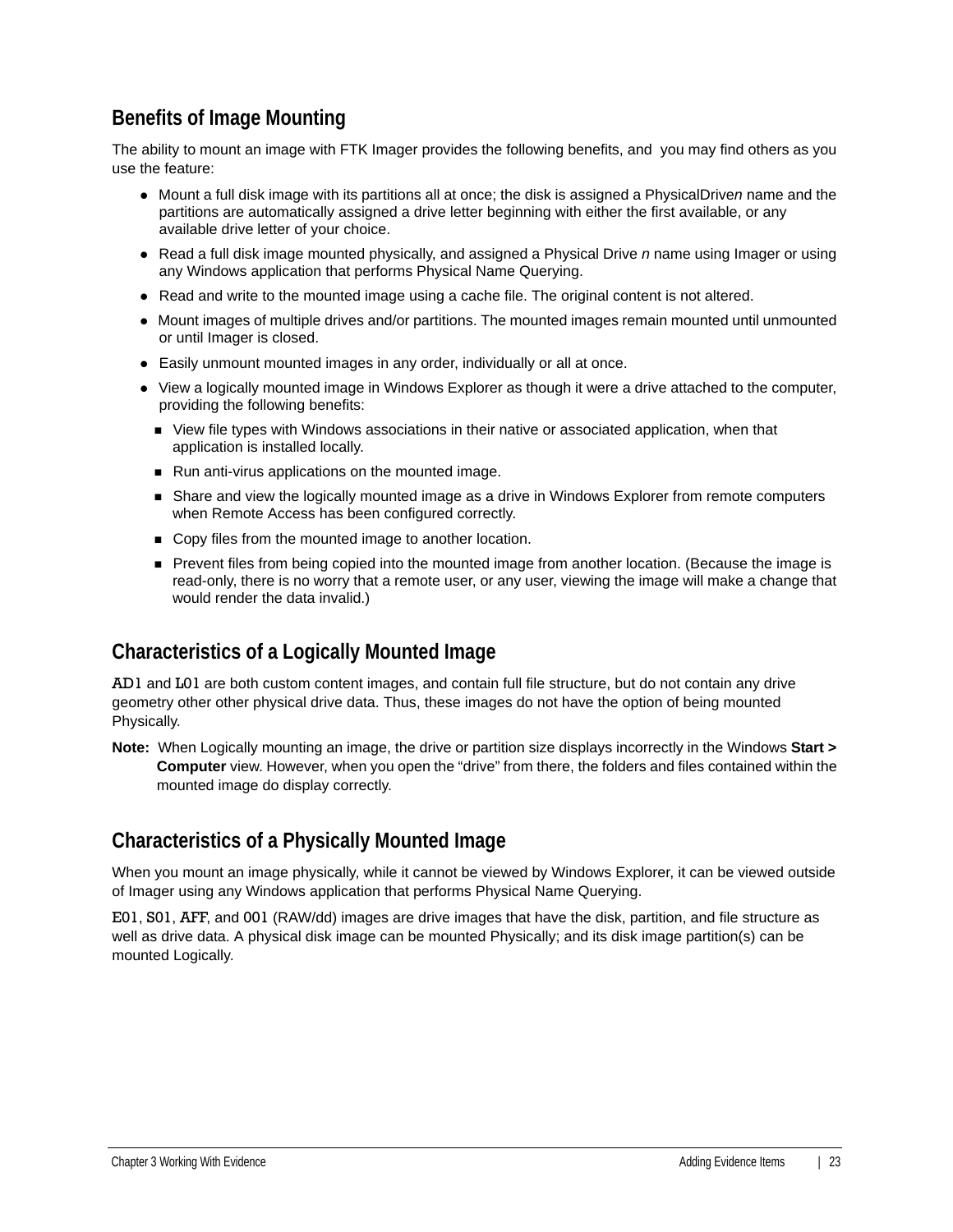### <span id="page-23-0"></span>**Mounting an Image**

#### **To mount an image**

- **1.** If you already have the desired image added as evidence in the Imager Evidence List, select that item, then do Step 2 to auto-populate the Source box with the image file to be mounted, as shown in Step 3. If you do not already have the desired image added as evidence, begin with Step 2.
- **2.** Do one of the following:
	- Click **File >Image Mounting.**
	- Click the **Image Mounting Figure** button on the *Toolbar*.
- **3.** Type in the path and filename, or click **Browse** to populate the *Source* box with the path and filename of the image to be mounted.

After selecting an image, the Mount Type will default to the supported mapping based on the image type selected. Click the drop-down to display other available Mount Types.

|  | <b>FIGURE 5-1</b> Mount Image to Drive |
|--|----------------------------------------|
|--|----------------------------------------|

| Add Image                                           |                                        |           |       |                |
|-----------------------------------------------------|----------------------------------------|-----------|-------|----------------|
| Image File:                                         | C:\Users\Desktop\E01\precious.E01      |           |       |                |
|                                                     |                                        |           |       |                |
|                                                     | Mount Type: Physical & Logical         |           |       |                |
|                                                     | Drive Letter: Next Available (J:)      |           |       |                |
|                                                     | Mount Method: Block Device / Read Only |           |       |                |
| Write Cache Folder:                                 |                                        |           |       |                |
|                                                     | C:\Users\jleishman\Desktop\E01         |           |       |                |
|                                                     |                                        |           |       | Mount          |
|                                                     |                                        |           |       |                |
|                                                     |                                        |           |       |                |
|                                                     |                                        |           |       |                |
|                                                     | Method                                 | Partition | Image |                |
|                                                     |                                        |           |       |                |
| Mapped Image List<br>Mapped Images:<br><b>Drive</b> |                                        |           |       |                |
|                                                     |                                        |           |       |                |
|                                                     |                                        |           |       |                |
|                                                     |                                        |           |       |                |
| $\lvert$                                            |                                        |           |       |                |
|                                                     |                                        |           |       |                |
|                                                     |                                        |           |       | <b>Unmount</b> |
|                                                     |                                        |           |       |                |

**4.** Select the *Mount Type* to use for mounting.

|  | <b>FIGURE 5-2</b> Mount Image to Drive: Select Mount Type |  |
|--|-----------------------------------------------------------|--|
|--|-----------------------------------------------------------|--|

| Image File:                |                                                   |      |
|----------------------------|---------------------------------------------------|------|
| C:\Users                   |                                                   | 1111 |
|                            | Mount Type: Physical & Logical                    |      |
|                            | Drive Letter: Physical & Logical<br>Physical Only |      |
| Mount Method: Logical Only |                                                   |      |

Available Mount Types are *Physical & Logical*, *Physical Only*, and *Logical Only*.

If the *Mount Type* selected includes *Logical*, you can select the Drive Letter to assign as the mount point.

**5.** Click the Drive Letter drop-down to see all drive letters that are available for assignment to the mounted image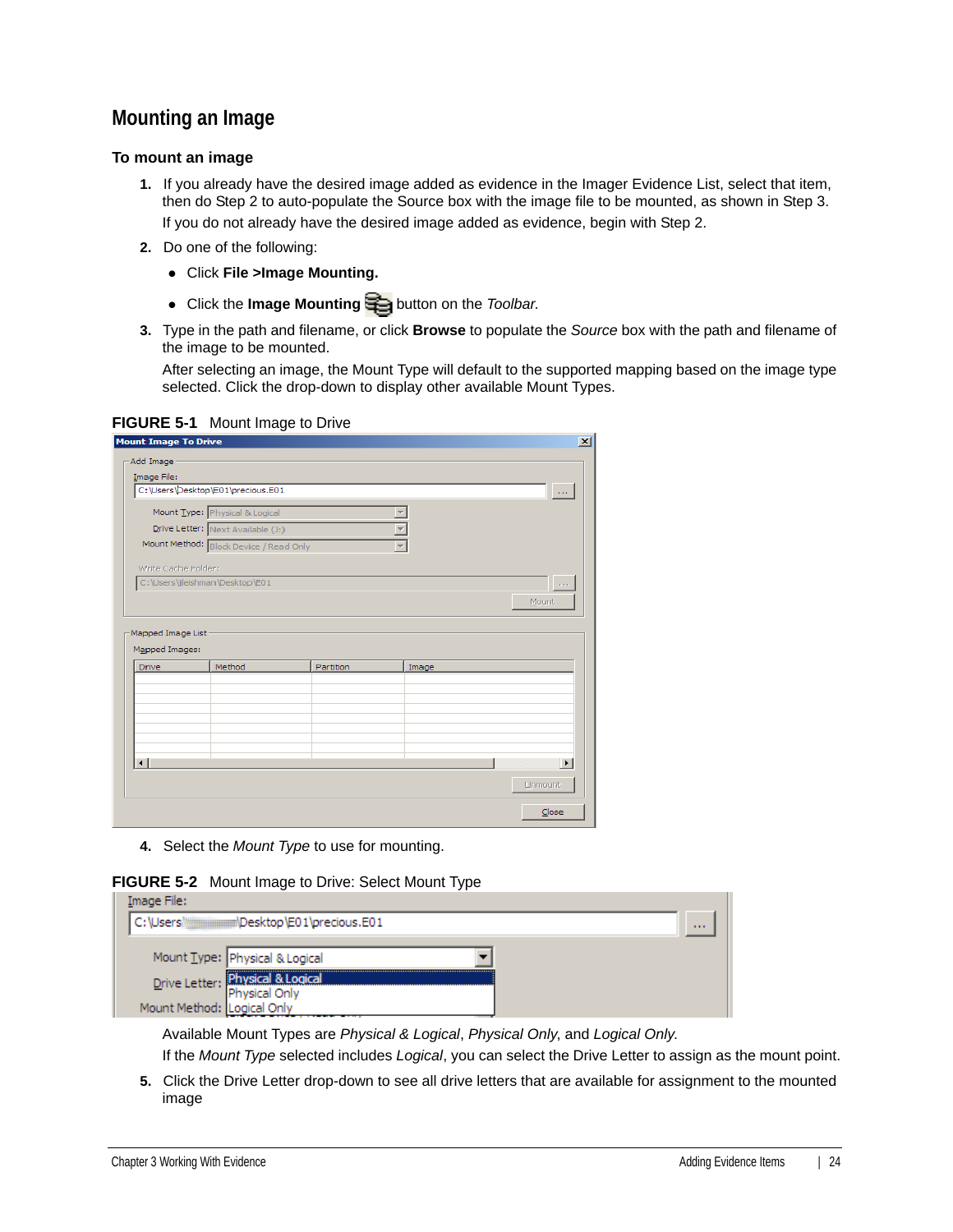|  | <b>FIGURE 5-3</b> Mount Image to Drive: Select Drive Letter |  |
|--|-------------------------------------------------------------|--|
|--|-------------------------------------------------------------|--|

| Image File: |                                   |  |
|-------------|-----------------------------------|--|
|             | 1.1.1                             |  |
|             |                                   |  |
|             | Mount Type: Physical & Logical    |  |
|             | Drive Letter: Next Available (J:) |  |
|             |                                   |  |
|             | Mount Method: Next Available (1)  |  |
|             |                                   |  |
|             | М:                                |  |

- **6.** Select the drive letter to use for this mounting.
- **7.** Click the *Mount Method* drop-down to select from the available Mount Methods.

**FIGURE 5-4** Mount Image to Drive: Select Mount Method

| Add Image      |                                               |       |
|----------------|-----------------------------------------------|-------|
| Image File:    |                                               |       |
| C:\Users       | <b>Illiillinnum</b> /Desktop/E01\precious.E01 | 1.1.1 |
|                |                                               |       |
|                | Mount Type: Physical & Logical                |       |
|                | Drive Letter: Next Available (J:)             |       |
|                | Mount Method: Block Device / Read Only        |       |
|                | <b>Block Device / Read Only</b>               |       |
|                | Write Cache Fold Block Device / Writable      |       |
| $C$ . Whenever | File System / Read Only                       |       |

Available Mount Methods are shown and described in the following table:

| <b>Mount Method</b>           | Description                                                                                                                                                                                                                                                  |
|-------------------------------|--------------------------------------------------------------------------------------------------------------------------------------------------------------------------------------------------------------------------------------------------------------|
| <b>Block Device/Read Only</b> | Reads the device as a block device, meaning that the mounted device must be<br>viewed using any Windows application that performs Physical Name Querying                                                                                                     |
| <b>Block Device/Writable</b>  | Allows you to write to the evidence, make notes, and so forth. the changes and<br>notations are saved in a cache file, but no changes are made to the original. If<br>selected, provide path information for the cache file in the Write Cache Folder field. |
| File System/Read Only         | Reads the device as a read-only device that you can view using Windows Explorer.                                                                                                                                                                             |

**8.** Select the *Mount Method* to use for this mounting.

**9.** When all mount options are selected, click **Mount**.

All the related mount information will be displayed in the *Mapped Image List*.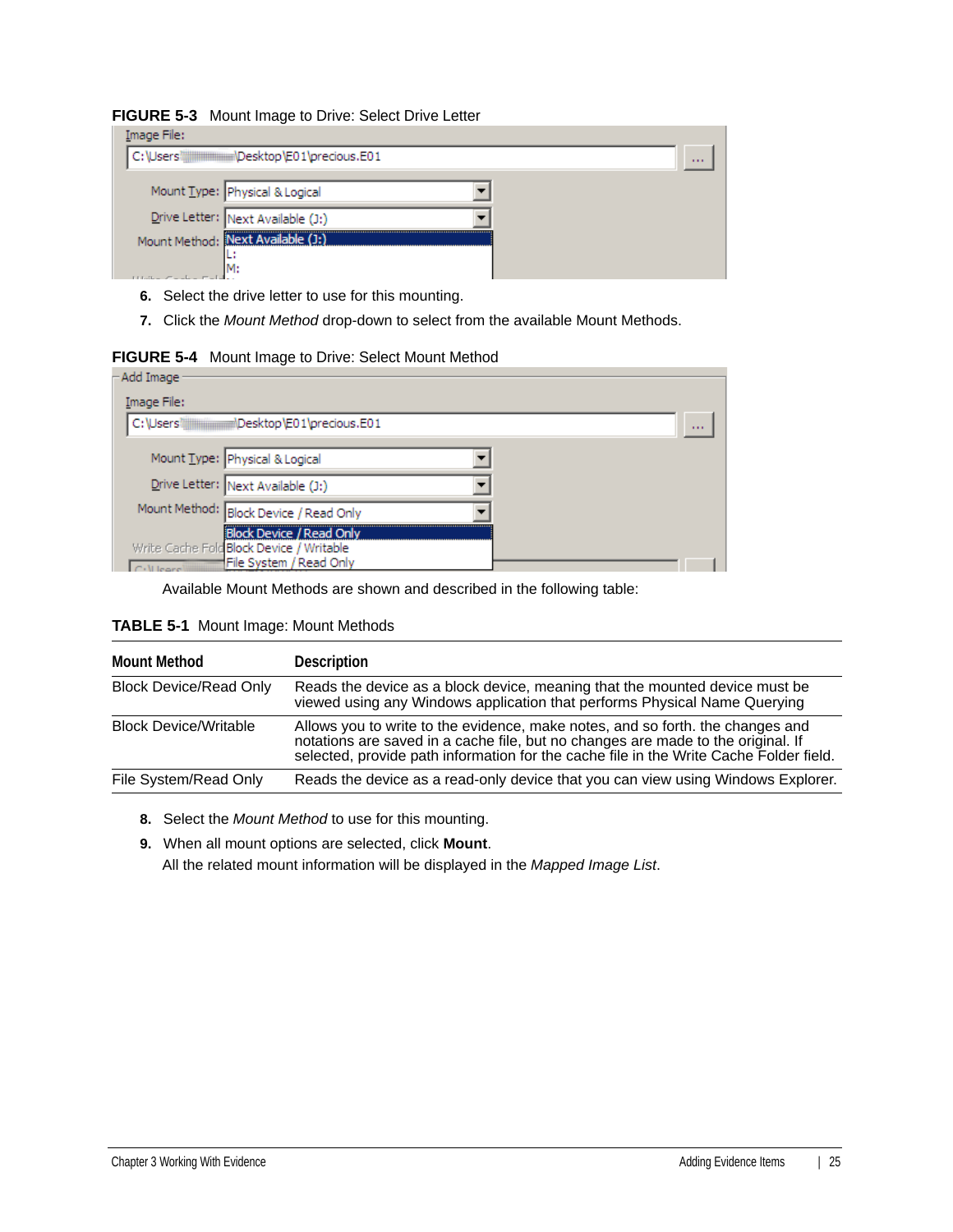#### **FIGURE 5-5** Mount Image To Drive: Mapped Image List

| <b>Block Device/Read Only</b><br>Image<br>File System/Read Only<br>Partition 1 [117MB] HPFS/NTFS<br><b>Block Device/Writable</b><br>Image | C:\Users\jleishman\Desktop\E  |
|-------------------------------------------------------------------------------------------------------------------------------------------|-------------------------------|
|                                                                                                                                           | C:\Users\jleishman\Desktop\E  |
|                                                                                                                                           |                               |
|                                                                                                                                           | C:\Users\jleishman\Desktop\E  |
| Block Device/Read Only<br>Image                                                                                                           | C:\Users\jleishman\Desktop\E  |
| Block Device/Read Only                                                                                                                    | C:\Users\jleishman\Desktop\E  |
|                                                                                                                                           |                               |
|                                                                                                                                           |                               |
|                                                                                                                                           |                               |
|                                                                                                                                           |                               |
|                                                                                                                                           |                               |
|                                                                                                                                           |                               |
|                                                                                                                                           | Partition 1 [122MB] HPFS/NTFS |

To mount another image, repeat the process. You can continue to mount images as needed, until you run out of evidence to add, or mount points to use. Mounted images remain available until unmounted, or until Imager is closed.

**10.** Click **Close** to return to FTK Imager.

#### **Unmounting an Image**

#### **To unmount a mounted image**

- **1.** Click **File > Image Mounting.**
- **2.** In the *Mount Image to Drive* dialog box, highlight the image to unmount.
- **3.** Click **Unmount.**
- **4.** Click **Done** to close the *Mount Image to Drive* dialog and return to FTK Imager.

#### **To unmount multiple mappings**

- **1.** Choose one of the following:
	- Click the first, then Shift-click the last to select a block of contiguous mappings.
	- Click a mapping in the list, then Ctrl-click individual mappings to select multiple non-contiguous mappings.
	- Click and drag to select multiple Mounted Images.
- **2.** Click **Done** to close the *Mount Image to Drive* dialog and return to FTK Imager.

## <span id="page-25-0"></span>**Removing Evidence**

When required, evidence items can be removed individually, or altogether. Both methods are discussed in this section.

### <span id="page-25-1"></span>**Removing a Single Evidence Item**

You can remove evidence items individually, or start over again by removing all evidence at once.

#### **To remove an evidence item**

**1.** In the Evidence Tree, select the evidence item you want to remove.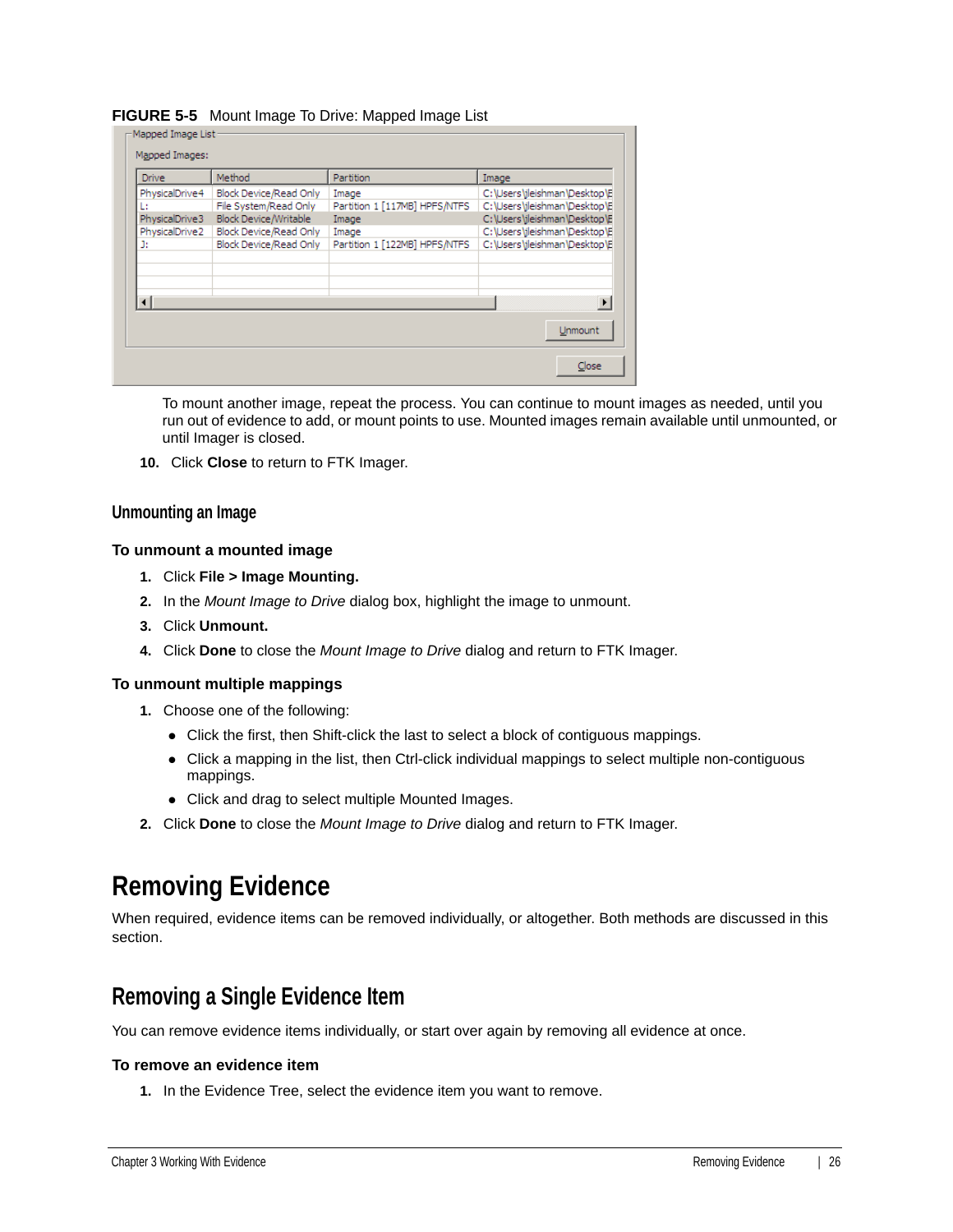**Note:** You must select the entire evidence item to remove it; you cannot remove only part of an item.

- **2.** Do one of the following:
	- Click **File > Remove Evidence Item**
	- Click the **Remove Evidence Item** button **for the** *Toolbar***.**

The evidence item is removed from the Evidence Tree.

### <span id="page-26-0"></span>**Removing All Evidence Items**

### **To remove all evidence items at once**

- Do one of the following:
	- Click **File > Remove All Evidence Items**
	- Click the **Remove All Evidence Items** button **Itam** on the *Toolbar*.

All evidence items are removed from the Evidence Tree.

# <span id="page-26-1"></span>**Obtaining Protected Registry Files**

The Windows operating system does not allow you to copy or save live Registry files. Without FTK Imager, users have had to image their hard drive and then extract the Registry files, or boot their computer from a boot disk and copy the Registry files from the inactive operating system on the drive. FTK Imager provides a much easier solution. It circumvents the Windows operating system and its file locks, thus allowing you to copy the live Registry files.

### <span id="page-26-2"></span>**Acquiring Protected Registry Files on a Local Machine**

You can acquire the Protected Registry Files using FTK Imager running on the machine whose Registry files you need.

### **To acquire Protected Registry Files on a local machine**

- **1.** Launch FTK Imager.
- **2.** Do one of the following:
	- Click **File > Obtain Protected Files.**
	- Click the **Obtain Protected Files | •** button on the *Toolbar*.
- **3.** Specify a destination directory.
- **4.** Select the option that suits your needs:
	- *Minimum files for login recovery*: Retrieves Users, System, and SAM files from which you can recover a user's account information.
	- *Password recovery and all Registry files*: Retrieves Users, System, SAM, NTUSER.DAT, Default, Security, Software, and Userdiff files from which you can recover account information and possible passwords to other files. This list can also be imported to the AccessData password recovery tools, such as PRTK, and DNA.
- **5.** Click **OK**.
	- FTK Imager exports the selected files to the designated location.
- **6.** Add the files to the case.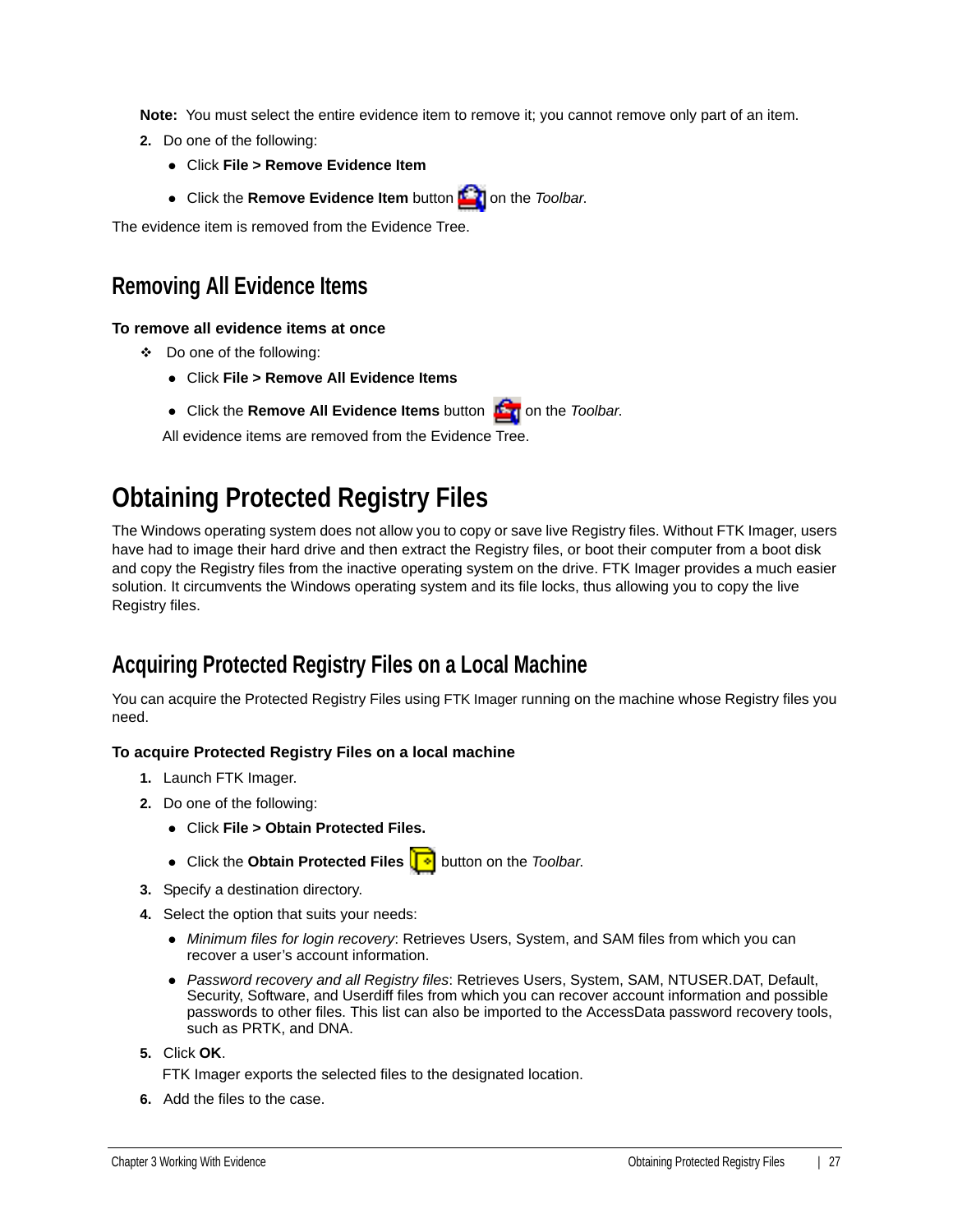- **7.** To open the Registry files, do one of the following:
	- Click **File > Registry Viewer.**
	- Right-click a Registry file in the file list, then select **Registry Viewer**.
- **Note:** These steps will not acquire Protected Files from a drive image; only from the live system running Imager. See the directions below to acquire Protected Files from a drive image.

### <span id="page-27-0"></span>**Accessing Registry files from a Drive Image**

### **To access the protected Registry files from a drive image using FTK Imager**

*In XP*

- **1.** Navigate to [*Drive*]:\Documents and Settings\[username]\.
- **2.** Export
	- ntuser.dat
- **3.** Navigate to [*Drive*]:\Windows\System32\Config\.
- **4.** Export the following files:
	- SAM
	- System
	- Software
	- Security

#### *In Vista*

- **1.** Navigate to [*Drive*]:\Users\[*username*]\
- **2.** Export
	- ntuser.dat
- **3.** Navigate to [*Drive*]:\Windows\System32\Config\
- **4.** Export the following files:
	- SAM
	- System
	- Software
	- Security

Regardless of the operating system, export the files to an accessible location (where you have rights and permissions), then add/open them one at a time in Registry Viewer.

# <span id="page-27-1"></span>**Using Encrypted Images**

FTK Imager can work with images that are encrypted with either EFS or AD Encryption.

The use of encrypted images is discussed below.

### <span id="page-27-3"></span><span id="page-27-2"></span>**Detecting EFS Encryption**

You can check for encrypted data on a physical drive or an image with FTK Imager. The following figure represents a view of detected EFS-Encrypted files: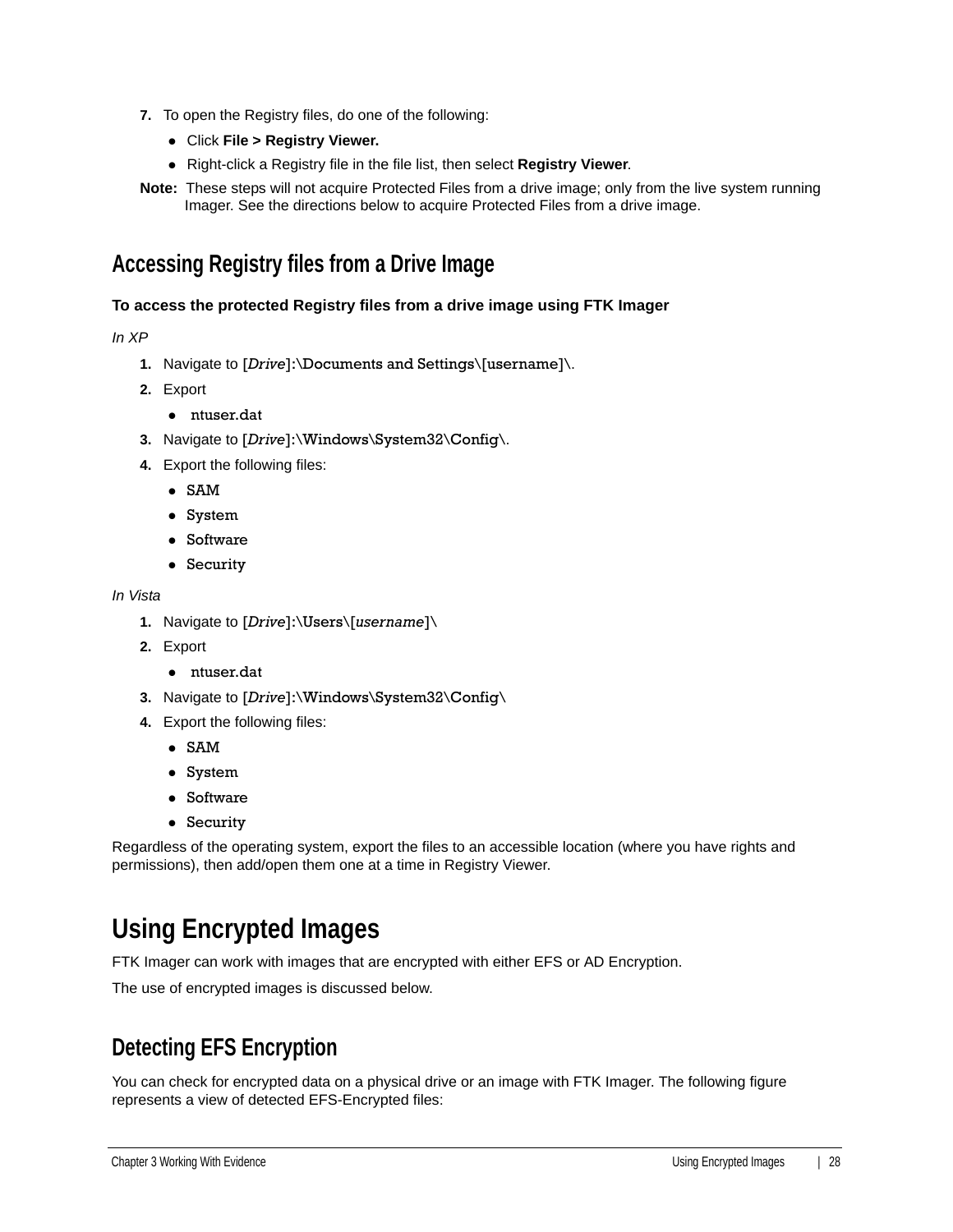

### **FIGURE 5-6** Detected EFS Encrypted Files

#### **To detect encrypted files**

- **1.** Do one of the following:
	- Click **File > Detect Encryption**.
	- **Click the Detect Encryption** button  $\frac{1}{\sqrt{2\pi}}$  on the *Toolbar*.

The program scans the evidence and notifies you if encrypted files are located. As illustrated in the figure above, EFS Encrypted files are indicated by a key icon,  $\mathbb{F}_{\mathbb{Z}}$ , in the Evidence Tree.

**Note:** This feature does not work with .L01 files.

### <span id="page-28-0"></span>**AD Encryption**

FTK Imager 3.0 and later has the ability to encrypt data during export to an image. This feature is know as AD Encryption.

Supported image types are:

- AD1 (AD Custom Content)
- E01 (EnCase Compatible)
- S01 (Smart)
- AFF (Advanced Forensic Format)
- 001 (RAW/DD)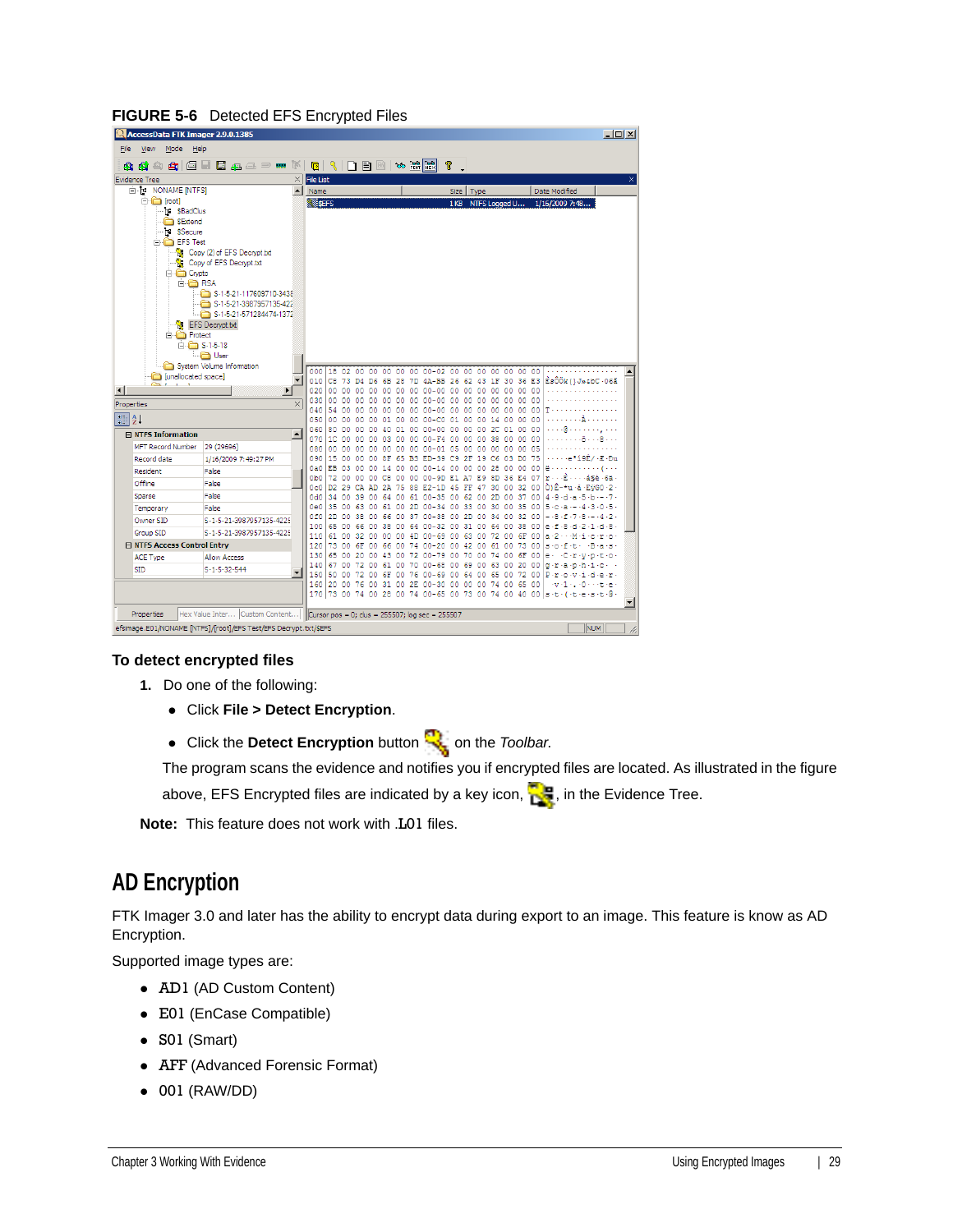AD Encryption also supports the following:

- Hash algorithm SHA-512
- Crypto algorithms AES 128, 192, and 256
- Key materials (for encrypting the AES key): pass phrases, raw key files, and certificates

**Note:** A raw key file is any arbitrary file whose raw data will be treated as key material.

#### **FIGURE 5-7** AD Encryption Credentials Options

| <b>AD Encryption Credentials</b>             | ×                    |
|----------------------------------------------|----------------------|
| Enter credentials to encrypt                 |                      |
| C Password                                   |                      |
|                                              | $\Box$ Show password |
|                                              |                      |
| C Certificate (.pfx, .p12, .pem)             |                      |
| C:\Users\Desktop\MS_73_Certs\Lab-Enter-1.pem | <b>Browse</b>        |
|                                              |                      |
| ОK                                           | Cancel               |
|                                              |                      |

Certificates use public keys for encryption and corresponding private keys for decryption.

- To encrypt with a password, mark **Password**, then type and re-type the password to use.
- To encrypt with a certificate, mark **Certificate** then browse to the certificate to use.

### <span id="page-29-0"></span>**AFF Encryption**

New beginning in FTK Imager 3.0 is the ability to create images using AFF Encryption. When you create an AFF encrypted image, a password is required. If you wish to open that encypted image later, you will need to supply the password that was used when it was created.

#### **FIGURE 5-8** The AFF Encryption Dialog Box

| <b>AFF Encryption</b>                      |                                            |
|--------------------------------------------|--------------------------------------------|
| Enter password to decrypt : Mantooth29.aff |                                            |
| Password                                   |                                            |
| ********                                   | ,,,,,,,,,,,,,,,,,,,,,,,,,<br>Show password |
|                                            | Cancel                                     |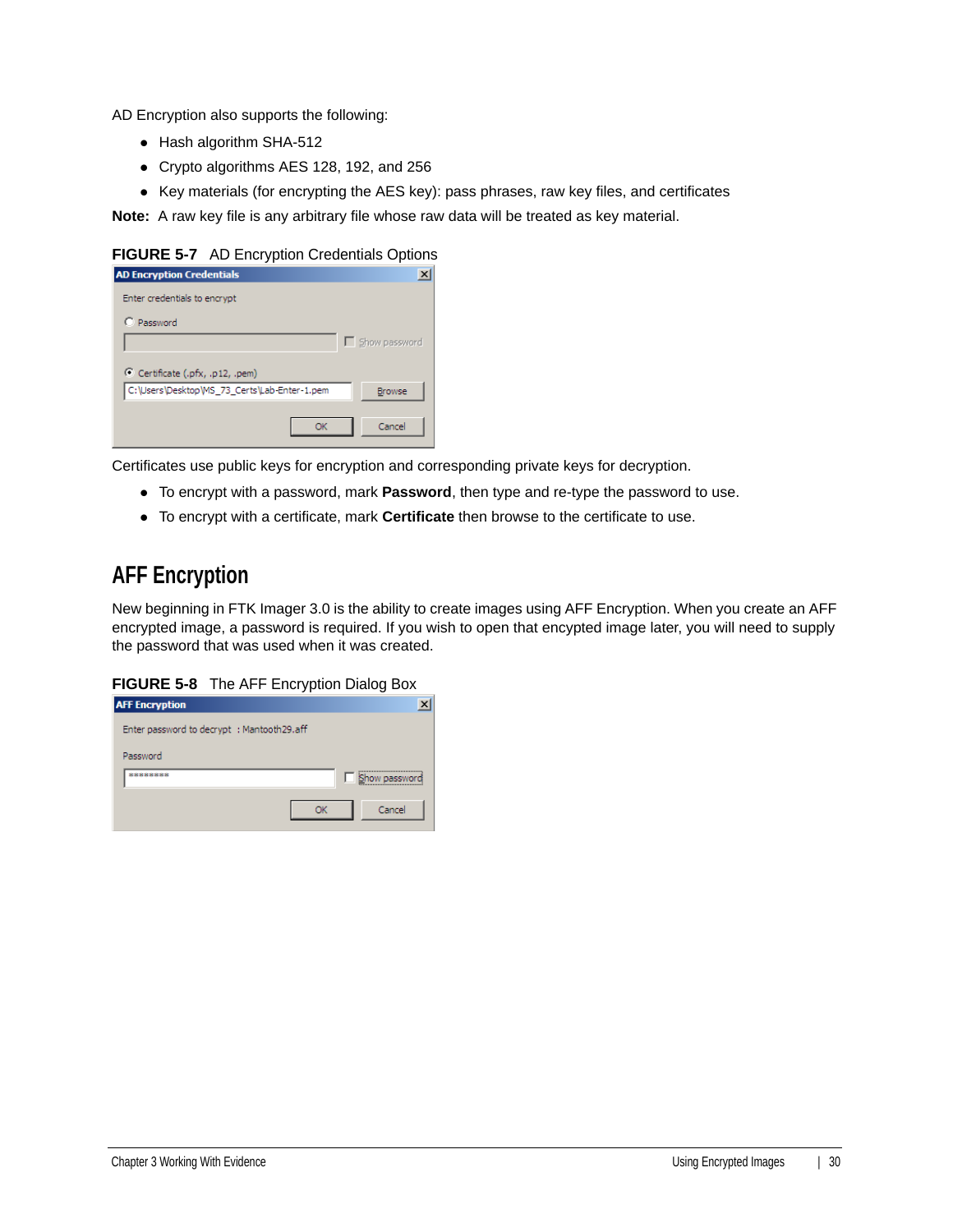# <span id="page-30-0"></span>**Chapter 4 FTK Imager Output Files**

FTK Imager allows you to make several different types of forensic images. In addition, drive content and hash lists can be exported. This chapter discusses the available options.

## <span id="page-30-1"></span>**Creating Forensic Images**

FTK Imager allows you to write an image file to a single destination or to simultaneously write multiple image files to multiple destinations using the same source data or drive.

### <span id="page-30-2"></span>**Imaging Complete Drives or Partitions**

**Important:** The following important information should be reviewed and understood prior to imaging complete drives or complete partitions on drives:

- When using FTK Imager to create a forensic image of a hard drive, be sure you are using a hardwarebased write-blocking device. This ensures that your operating system does not alter the hard drive when you attach it to your imaging computer.
- When exporting data to an image from an encrypted drive, create the image physically, not logically. A physical image is often required for decrypting full disk encryption.

#### **To create a forensic image**

- **1.** Do one of the following:
	- Click **File > Create Disk Image**.
	- Click the **Create Disk Image** button **on** the *Toolbar*.

#### **FIGURE 6-1** Select Source

| <b>Select Source</b>                                                                              | ᄌ |
|---------------------------------------------------------------------------------------------------|---|
| Please Select the Source Evidence Type                                                            |   |
| C Physical Drive                                                                                  |   |
| C Logical Drive                                                                                   |   |
| C Image File                                                                                      |   |
| C Contents of a Folder<br>(logical file-level analysis only; excludes deleted, unallocated, etc.) |   |
| C Femico Device (multiple CD/DVD)                                                                 |   |
|                                                                                                   |   |
|                                                                                                   |   |
|                                                                                                   |   |
| Next<br>Cancel<br>< Back<br>Help                                                                  |   |

**2.** In the Select Source dialog box, select the source you want to make an image of.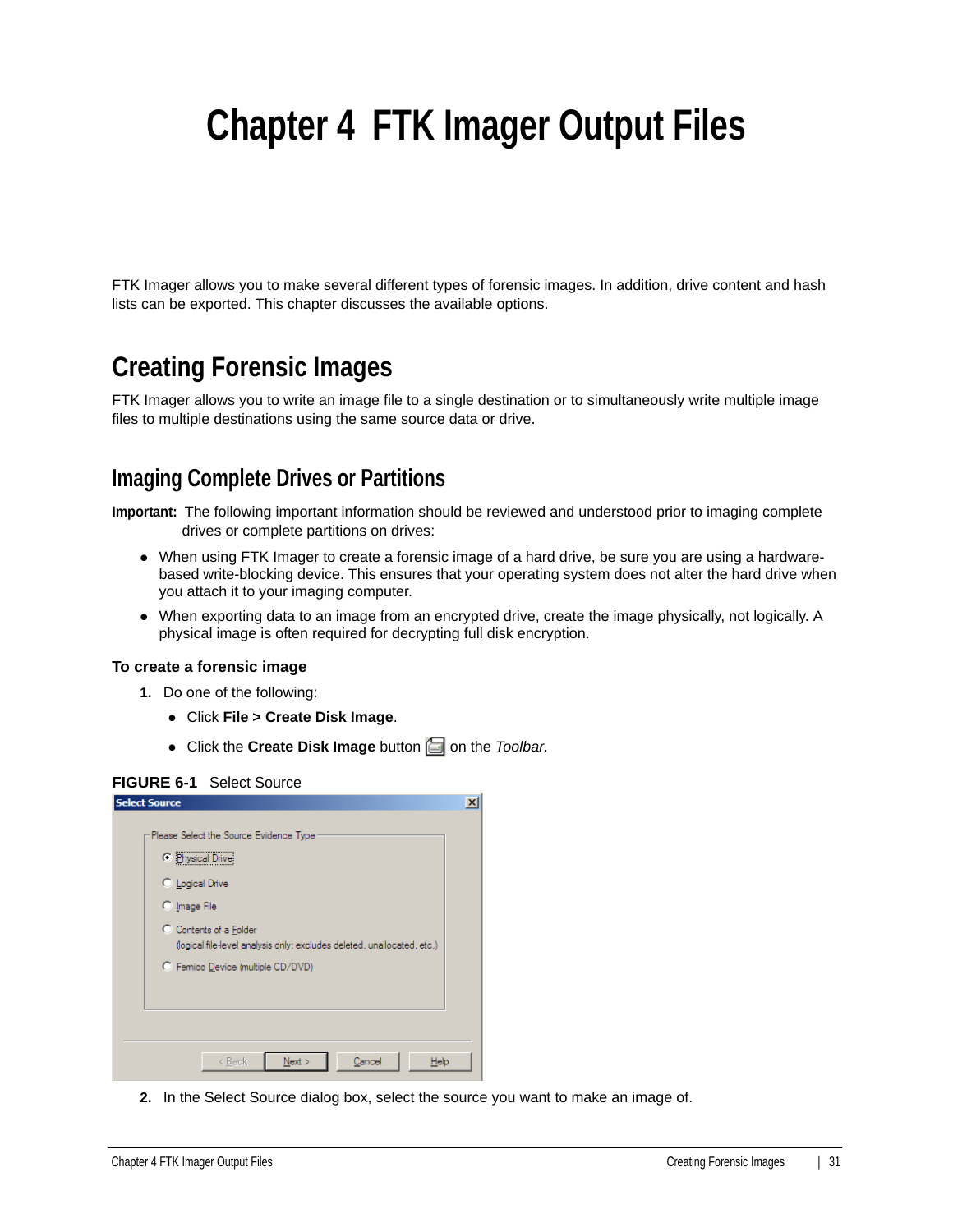- **3.** Click **Next**.
- **4.** If you select Logical Drive and need to select a floppy or CD as a source, you can check the **Automate multiple removable media box** to create groups of images. Imager will automatically increment the case numbers with each image, and if something interrupts the process, you may assign case number manually.
- **5.** Select the drive or browse to the source of the image you want, and then click **Finish**.
- **6.** In the *Create Image* dialog, click **Add**.

**FIGURE 6-2** Create Image

| <b>Create Image</b>                                  |                                                                            |                                  |
|------------------------------------------------------|----------------------------------------------------------------------------|----------------------------------|
| Image Source                                         |                                                                            |                                  |
| The Precious [NTFS]                                  |                                                                            |                                  |
|                                                      | Starting Evidence Number:                                                  | 10                               |
| Image Destination(s)                                 | C: Umages from Imager 2.9 AD1 Image Precious_Case_1 [Logical image]        |                                  |
|                                                      |                                                                            |                                  |
|                                                      | Edit                                                                       | Remove                           |
| $\triangledown$ Verify images after they are created |                                                                            | Precalculate Progress Statistics |
|                                                      | Create directory listings of all files in the image after they are created |                                  |
|                                                      |                                                                            |                                  |

- Compare the stored hashes of your image content by checking the **Verify images after they are created** box. If a file doesn't have a hash, this option will generate one.
- List the entire contents of your images with path, creation dates, whether files were deleted, and other metadata. The list is saved in tab-separated value (.TSV) format.
- **7.** Select the type of image you want to create.
- **Note:** If you are creating an image of a CD or DVD, this step is skipped because all CD/DVD images are created in the IsoBuster CUE format. Hashes are not generated for CD and DVD images so they will not be verified, as well.

#### **FIGURE 6-3** Select Image Type

| <b>Select Image Type</b>                                                                                             |  |
|----------------------------------------------------------------------------------------------------------------------|--|
| Please Select the Destination Image Type<br>C Raw (dd)<br>C SMART<br>$\odot$ $\widetilde{\underline{\mathsf{E}}01}]$ |  |
| $C$ AFF                                                                                                              |  |
| Cancel<br>$N$ ext ><br>Help<br>$<$ Back                                                                              |  |

**Important:** The raw image type is not compressed. If you select the Raw (dd) type, be sure to have adequate available drive space for the resulting image.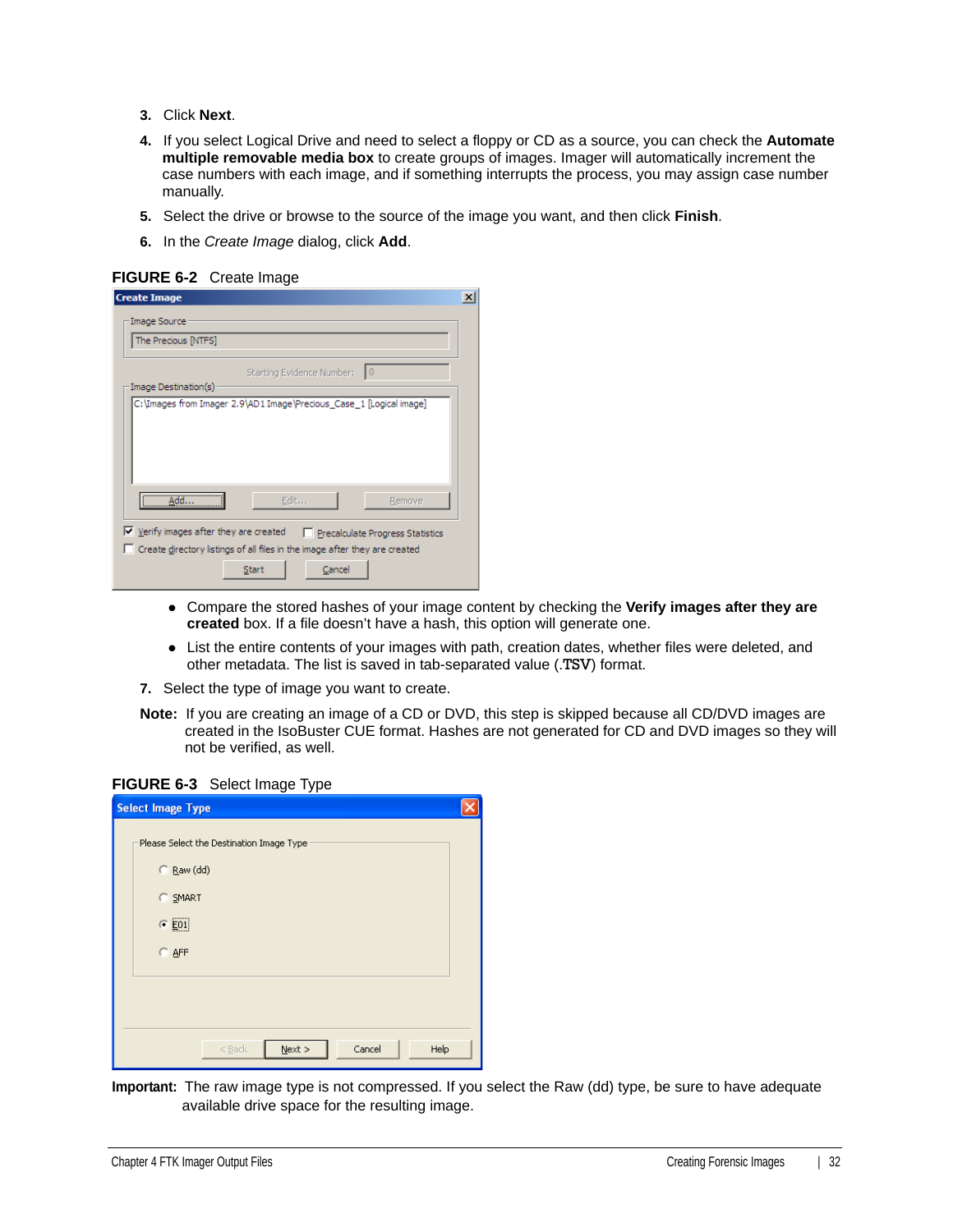**7a.** If you are creating an AFF image type, choose **AFF**.

The *Image Destination Folder* dialog box you see will be different than that seen when selecting ay other image type

| FIGURE 6-4 Select Image Type with AFF Selected. |  |
|-------------------------------------------------|--|
|                                                 |  |

| <b>Select Image Type</b>                 |
|------------------------------------------|
| Please Select the Destination Image Type |
| Raw (dd)<br>О.                           |
| C SMART                                  |
| $C$ E01                                  |
| $C$ $\overline{AFF}$                     |
|                                          |
|                                          |
|                                          |
| Cancel<br>$N$ ext ><br>Help<br>$<$ Back  |

**7b.** Click **Next**.

**8.** Specify Evidence Item Information. All Evidence Item Information is optional, but it is helpful to have the information easily accessible in case it is called into question at any time after creation

**FIGURE 6-5** Evidence Item Information

| <b>Evidence Item Information</b> |                                            | $\boldsymbol{\mathsf{x}}$ |
|----------------------------------|--------------------------------------------|---------------------------|
|                                  |                                            |                           |
| Case Number:                     | 001                                        |                           |
| Evidence Number:                 | 2191                                       |                           |
| Unique Description:              | SID File Export From Precious              |                           |
| Examiner:                        | JL                                         |                           |
| Notes:                           | Specific info needed for the investigators |                           |
|                                  |                                            |                           |
|                                  |                                            |                           |
|                                  |                                            |                           |
|                                  | Next<br>Cancel<br>< Back<br>Help           |                           |

**9.** Complete the fields in the Evidence Item Information dialog.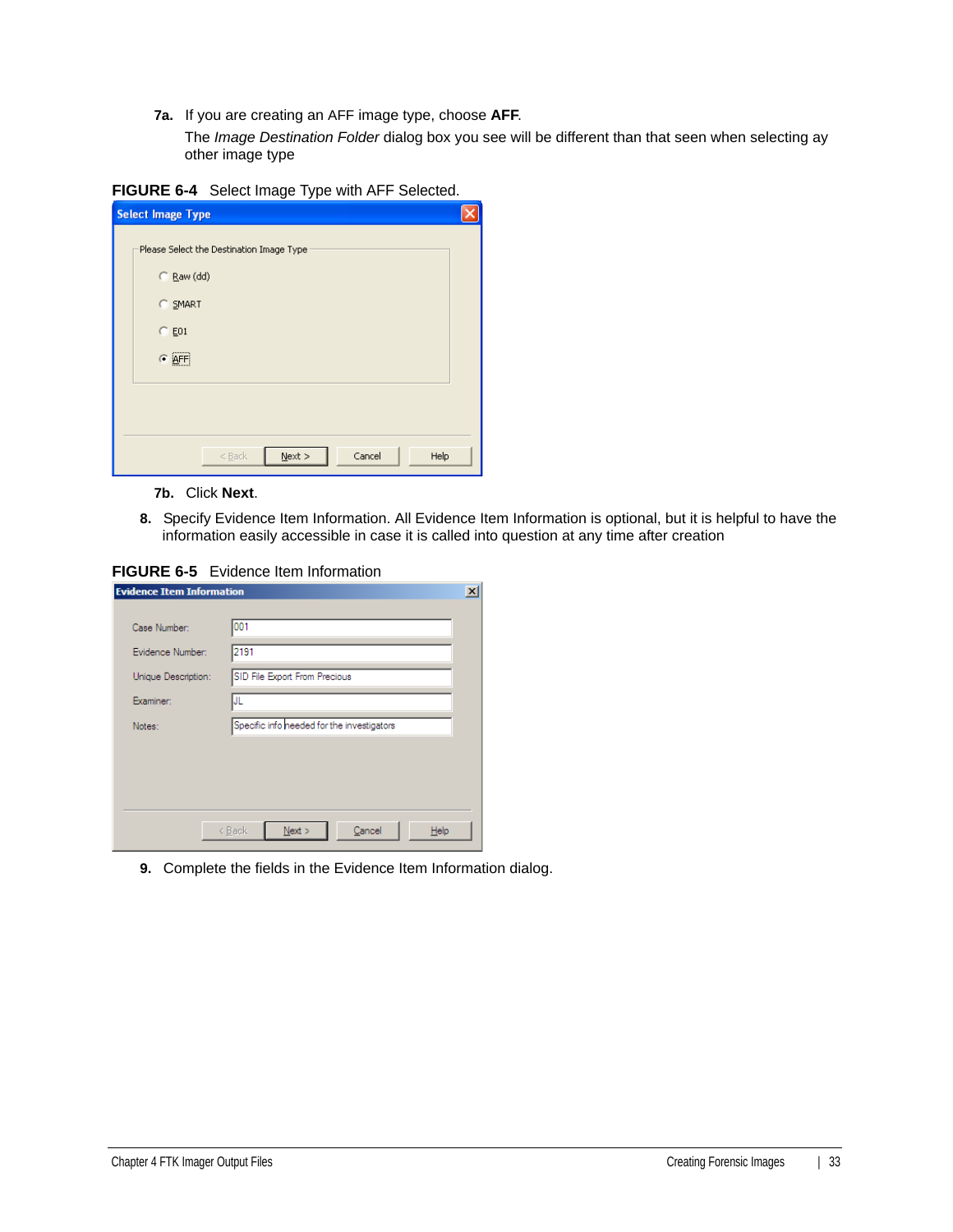#### **FIGURE 6-6** Select Image Destination

| <b>Select Image Destination</b>                                                  |  |
|----------------------------------------------------------------------------------|--|
|                                                                                  |  |
| Image Destination Folder                                                         |  |
| C:\Images from Imager 2.9\AD1 Image<br><b>Browse</b>                             |  |
| Image Filename (Excluding Extension)                                             |  |
| Mantooth1                                                                        |  |
|                                                                                  |  |
| Image Fragment Size (MB)<br>1500<br>For Raw and E01 formats: 0 = do not fragment |  |
| 싂                                                                                |  |
| Compression (0=None, 1=Fastest, , 9=Smallest) 6                                  |  |
| <br>Use AD Encryption   V                                                        |  |
|                                                                                  |  |
|                                                                                  |  |
| < Back<br>Finish<br>Cancel<br>Help                                               |  |
|                                                                                  |  |

#### **10.** Click **Next**.

- **11.** In the Image Destination Folder field, do one of the following:
	- Type the location path where you want to save the image file.
	- Click **Browse** to find and select the desired location.
- **Note:** If the destination folder you select is on a drive that does not have sufficient free space to store the entire image file, FTK Imager prompts for a new destination folder when all available space has been used in the first location. However, all related image files must be saved together in the same folder prior to being added to a case.
- **12.** In the Image Filename field, specify a name for the image file but do not specify a file extension.
- **13.** Specify the Image fragment Size:
	- Default Image Fragment Size = 1500 MB
	- To save images segments that can be burned to a CD, specify 650 MB.
	- To save image segments that can be burned to a DVD, specify 4000 MB.
	- The .S01 format is limited by design to sizes between 1 MB and 2047 MB (2 GB). Compressed block pointers are 31-bit numbers (the high bit is a compressed flag), which limits the size of any one segment to two gigabytes.

**13a.** Select the compression level to use.

- 0=No Compression
- 1=Fastest, Least Compression (faster, and also slightly smaller than a 0-compression file)
- 9=Slowest, Most Compression (smallest file, slowest to create).
- Numbers between 1 and 9 produce an image with varying levels of compression to speed ratio.
- **14.** To encrypt the image, choose the correct encryption box as explained below:
	- **14a.** To encrypt the new image with AD Encryption, mark the **Use AD Encryption** box.
	- **14b.** To encrypt the new image with AFF Encryption, mark the **Use AFF Encryption** box.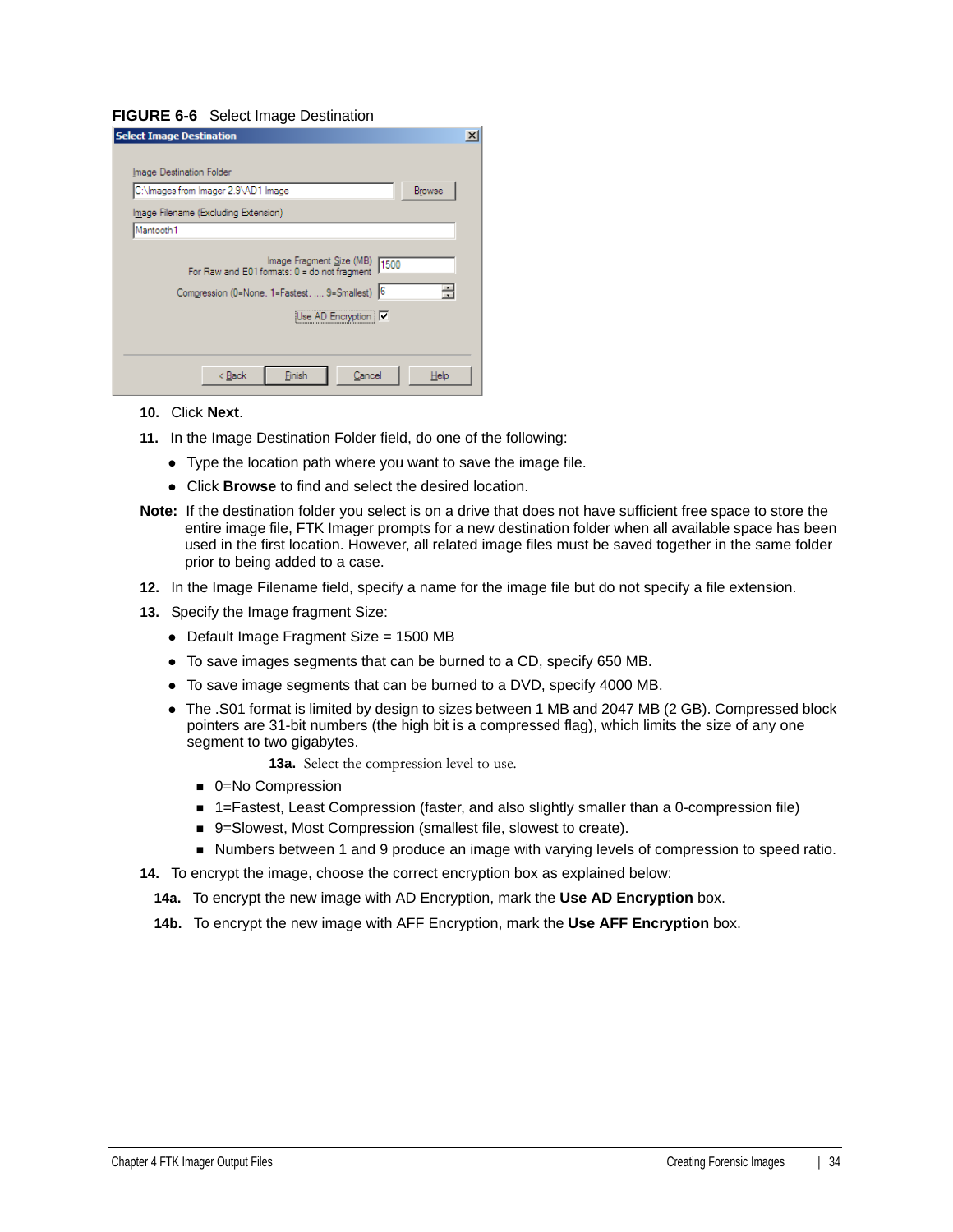#### **FIGURE 6-7** Select Image Destination

| <b>Select Image Destination</b>                       | $\boldsymbol{\mathsf{x}}$ |
|-------------------------------------------------------|---------------------------|
|                                                       |                           |
| Image Destination Folder                              |                           |
| C:\Users\\iltnimimmmm\Desktop\AFF<br><b>Browse</b>    |                           |
| Image Filename (Excluding Extension)                  |                           |
| Messier                                               |                           |
| Image Fragment Size (MB) 1500                         |                           |
| For Raw, E01, and AFF formats: 0 = do not fragment    |                           |
| 싑<br>Compression (0=None, 1=Fastest, , 9=Smallest)  1 |                           |
| Use AFF Encryption V                                  |                           |
|                                                       |                           |
|                                                       |                           |
| < Back<br>Finish<br>Cancel<br>Help                    |                           |

**15.** Click **Finish**.

For more information, see [Detecting EFS Encryption \(page 28\).](#page-27-3)

**16.** When AD Encryption is selected, you can choose between encrypting with a password, or encrypting with a certificate.

#### **FIGURE 6-8** AD Encryption Credentials

| <b>AD Encryption Credentials</b>                              |
|---------------------------------------------------------------|
| Enter credentials to encrypt                                  |
| C Password                                                    |
| $\Gamma$ Show password                                        |
| C Certificate (.pfx, .p12, .pem)                              |
| C:\Users\Desktop\MS_73_Certs\Lab-Enter-1.pem<br><b>Browse</b> |
| Cancel<br>OK                                                  |

If you use a password, you must type, then retype that password to confirm.

- Click **Show Password** to display the password in plain text as you type it the first time, to verify you are typing it correctly.
- Uncheck **Show Password** to replace the characters with asterisks.
- **16a.** When AFF Encryption is selected, type the password, and retype the password to confirm.

### **FIGURE 6-9** AFF Encryption

| <b>AFF Encryption</b>     |          |  |               |
|---------------------------|----------|--|---------------|
| Enter password to encrypt |          |  |               |
| Password                  | ******** |  |               |
| Confirm Password          | ******** |  | Show password |
|                           |          |  | Cancel        |

- **16b.** Click **Show Password** to see that you have typed it correctly the first time.
- **17.** When encryption selections are made, click **OK** to save selections and return to the Create Image dialog.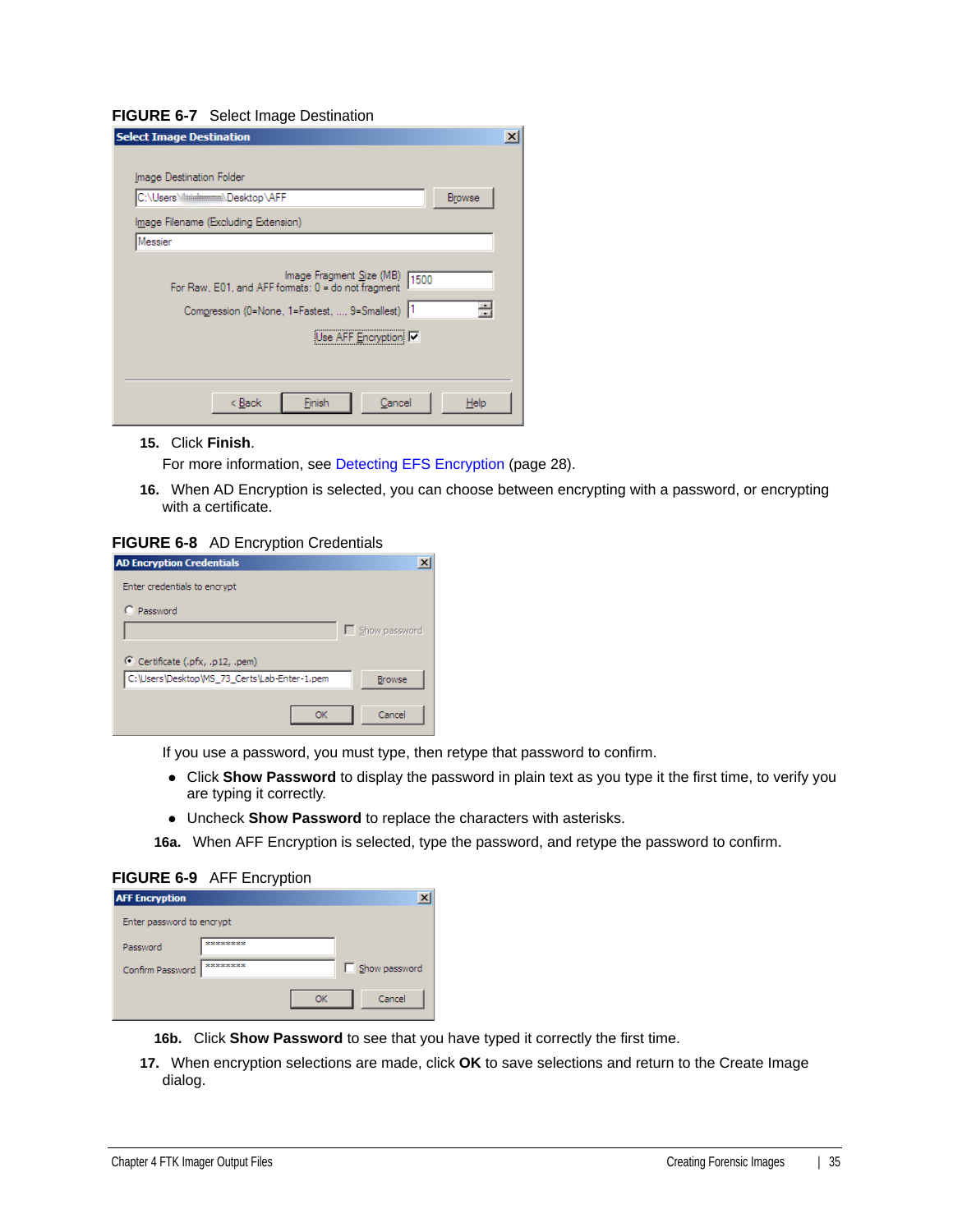- **18.** To add another image destination (i.e., a different saved location or image file type), click **Add**, and repeat steps 4-14.
	- To change an image destination, select the destination you want to change and click **Edit**.
	- To delete an image destination, select the destination and click **Remove**.
- **19.** Click **Start** to begin the imaging process.
- **20.** After the images are successfully created, the *Drive/Image Verify Results* box shows detailed image information, including MD5 and SHA1 check sums, and bad sectors.

**FIGURE 6-10** Drive/Image Verify Results

|  | 日 General                |                                         |  |  |
|--|--------------------------|-----------------------------------------|--|--|
|  | Name                     | precious.E01                            |  |  |
|  | Sector count             | 250879                                  |  |  |
|  | F MD5 Hash               |                                         |  |  |
|  | Computed hash            | 8e54fc1a861c072ca5c54ba8fb0cbc77        |  |  |
|  | Stored verification hash | 8e54fc1a861c072ca5c54ba8fb0cbc77        |  |  |
|  | Verify result            | Match                                   |  |  |
|  | □ SHA1 Hash              |                                         |  |  |
|  | Computed hash            | 582c4968ed321a4e22da7fa1e5723dd0c684afa |  |  |
|  | <b>□ Bad Sector List</b> |                                         |  |  |
|  | Bad sector(s)            | No bad sectors found                    |  |  |
|  |                          |                                         |  |  |
|  |                          |                                         |  |  |
|  |                          |                                         |  |  |
|  |                          |                                         |  |  |
|  |                          |                                         |  |  |

**Note:** The data displayed in the results box vary, according to the type of image created.

**21.** A progress dialog appears that shows the following: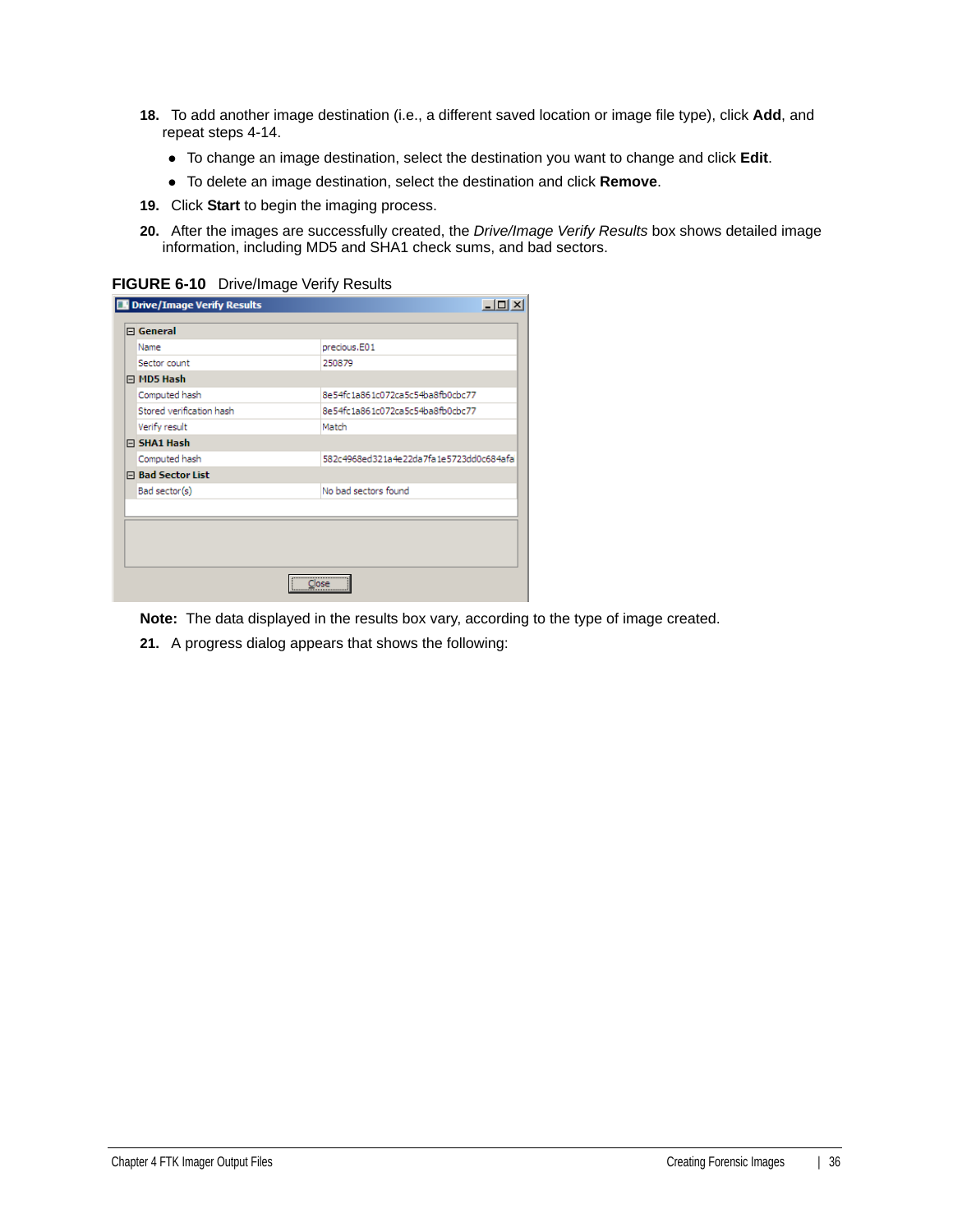#### **FIGURE 6-11** Creating Image: Image

| Creating Image [100%]            |                            |                                                       |  |  |
|----------------------------------|----------------------------|-------------------------------------------------------|--|--|
| Image Source:                    | The Precious [NTFS]        |                                                       |  |  |
| Destination:                     |                            | C: \Images from Imager 2.9\AD1 Image \Precious_Case_1 |  |  |
| Status:                          | Image created successfully |                                                       |  |  |
| Progress                         |                            |                                                       |  |  |
|                                  |                            |                                                       |  |  |
| 83.80 of 83.80 MB (3.809 MB/sec) |                            |                                                       |  |  |
|                                  | Elapsed time:              | 0:00:22                                               |  |  |
| 0:00:00<br>Estimated time left:  |                            |                                                       |  |  |
| Image Summary<br>nse             |                            |                                                       |  |  |

- The source that is being imaged
- The location where the image is being saved
- The status of the imaging process
- A graphical progress bar
- The amount of data in MB that has been copied and the total amount to be copied
- Elapsed time since the imaging process began
- Estimated time remaining until the process is complete
- Image Summary button. Click it to open the *Image Summary* window as shown below:

 $\overline{\phantom{a}}$ 

#### **FIGURE 6-12** Image Summary

| <b>Image Summary</b>                                                                                                                                                                                                                                                                                                                                                                                                                                                                                                                                                                                                                                                | $\times$ |
|---------------------------------------------------------------------------------------------------------------------------------------------------------------------------------------------------------------------------------------------------------------------------------------------------------------------------------------------------------------------------------------------------------------------------------------------------------------------------------------------------------------------------------------------------------------------------------------------------------------------------------------------------------------------|----------|
| Information for C:\Users\jleishman\Imager Exports\SID.ad1:<br>[Custom Content Sources]<br>\\,\PHYSICALDRIVE3:Partition 1 [122MB]:The Precious [NTFS]   * (Wildcard<br>\\.\PHYSICALDRIVE3:Partition 1 [122MB]:The Precious [NTFS]   [root]  Doc<br>File Owner: S-1-5-21-1801674531-1177238915-725345543-1004 (Frodo<br>File Owner: S-1-5-21-1801674531-1177238915-725345543-1005 (Bilbo E<br>File Owner: S-1-5-21-1801674531-1177238915-725345543-1006 (Pippin)<br>File Owner: S-1-5-21-1801674531-1177238915-725345543-1007 (Sam)<br>[Computed Hashes]<br>MD5 checksum: 1dcacb5255e2334e2065df0c3b454c82<br>SHA1 checksum: b5fd374c5b9d359c4dc7aec38b625f5a8f8c2222 |          |
| Image information:<br>Acquisition started: Wed Jun 23 12:49:27 2010<br>Acquisition finished: Wed Jun 23 12:49:49 2010<br>Seament list:<br>C:\Users\jleishman\Imager Exports\SID.ad1                                                                                                                                                                                                                                                                                                                                                                                                                                                                                 |          |
| Image Verification Results:<br>Verification started: Wed Jun 23 12:49:53 2010<br>Verification finished: Wed Jun 23 12:50:00 2010<br>MD5 checksum: 1dcacb5255e2334e2065df0c3b454c82 : verified<br>SHA1 checksum: b5fd374c5b9d359c4dc7aec38b625f5a8f8c2222 : verif                                                                                                                                                                                                                                                                                                                                                                                                    |          |
|                                                                                                                                                                                                                                                                                                                                                                                                                                                                                                                                                                                                                                                                     |          |
|                                                                                                                                                                                                                                                                                                                                                                                                                                                                                                                                                                                                                                                                     |          |

The Image Summary also includes the data you entered in the Evidence Item Information dialog.

- **22.** Click **OK** to close the *Image Summary*.
- **23.** Click **OK** to return to the *Creating Image* dialog.
- **24.** Click **Close** to exit back to Imager.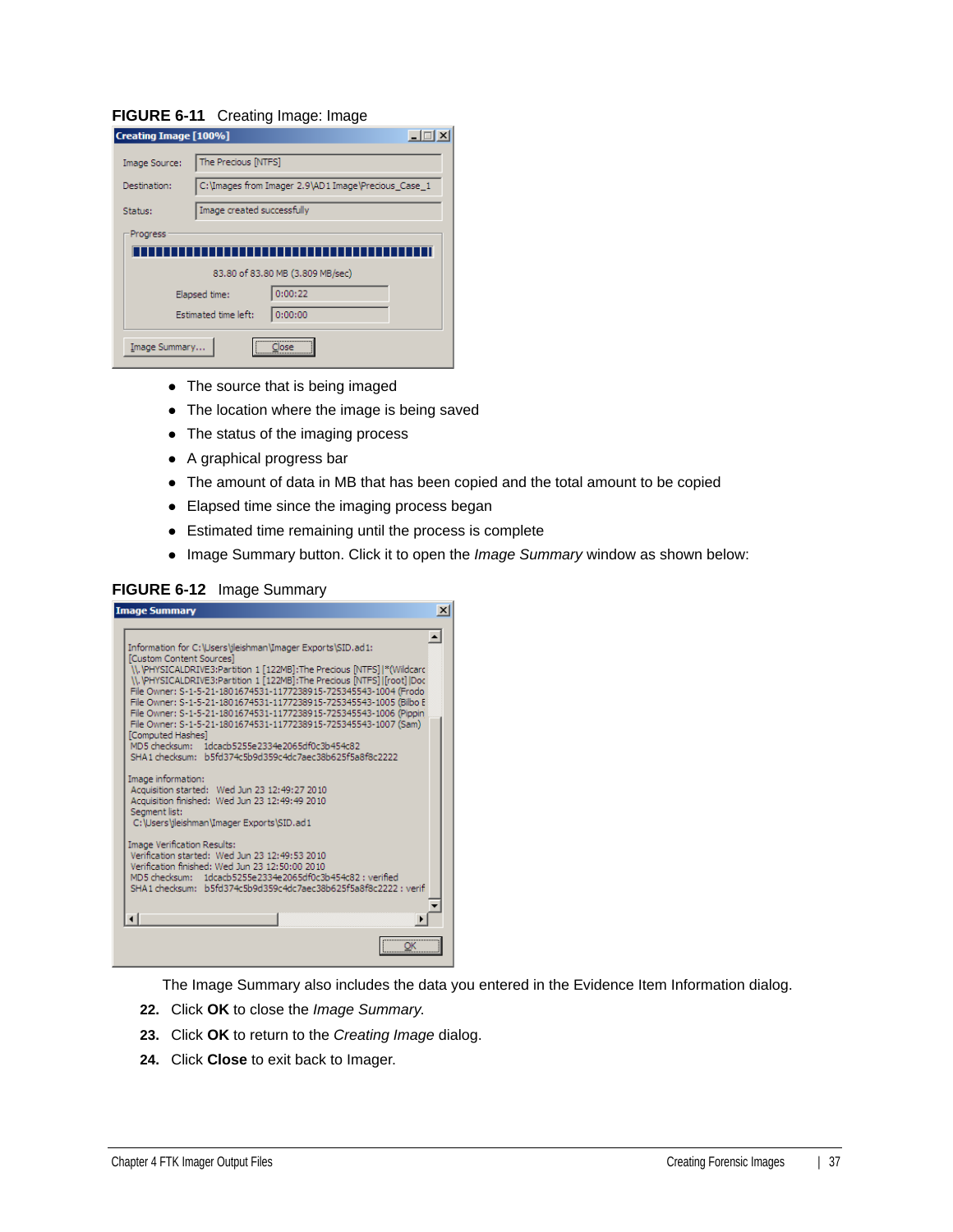### <span id="page-37-1"></span><span id="page-37-0"></span>**Creating Custom Content Images**

FTK Imager allows you to customize your image to decrease the time and memory required to store important information and evidence. With the Custom Content Image feature, you can select specific files from a live file system or an existing image to make a smaller, more specific image. You can also search an existing image using a wild-card character to create a custom image having only those files that fit your exact criteria.

Custom Images serve investigators who must acquire evidence quickly, or who need only particular items of information to create evidence. Images can also be customized to fit on a thumb-drive or other portable media.

**Note:** When exporting the contents of a folder to a Custom Content Image (AD1), or Logical Image (AD1), if a file in the folder being exported is locked (in use by another process or program), an error message pops up showing the problem and the name of the file that is in use.

#### **To create a Custom Content image**

- **1.** Add a drive or folder to Imager as an evidence item, and review the contents for the information you want to add to a custom image.
- **2.** Do one of the following:
	- Click **File > Add to Custom Content Image**.
	- Right-click each item to open the Export menu. Select **Add to Custom Content Image (AD1)**.

The item is listed in the Custom Content Sources pane.

**FIGURE 6-13** Custom Content Sources

| <b>Custom Content Sources</b>                    |              |
|--------------------------------------------------|--------------|
| Evidence: File System   Path   File              | Options      |
| efsimage.E01:NONAME [NTFS]  [root]  EFS          | Exact        |
| efsimage.E01:NONAME [NTFS]][root] EFS            | <b>Exact</b> |
| precious.E01:Partition 1 [122MB]:The Preci       | Exact        |
| precious.E01:Partition 1 [122MB]:The Preci       | Wildcard     |
|                                                  |              |
|                                                  |              |
|                                                  |              |
|                                                  |              |
|                                                  |              |
|                                                  |              |
|                                                  |              |
|                                                  |              |
|                                                  |              |
|                                                  |              |
|                                                  |              |
|                                                  |              |
| Edit   Remove   Remove All   Create Image<br>New |              |
| Hex Value Inte Custom Conten<br>Properties       |              |

- **Note:** The *Custom Content Sources* pane is dockable; that is, you can move it to any corner of the Imager window, or you can even undock it from the Imager window entirely, and drag it to a second monitor screen.
- **3.** Continue adding content by repeating this step until you've specified or selected all the evidence you want to add to this Custom Content image.

You can change the items in your custom image list. Use the **New** and **Remove** buttons to include or exclude items, and the **Edit** button to open the *Wild Card Options* dialog.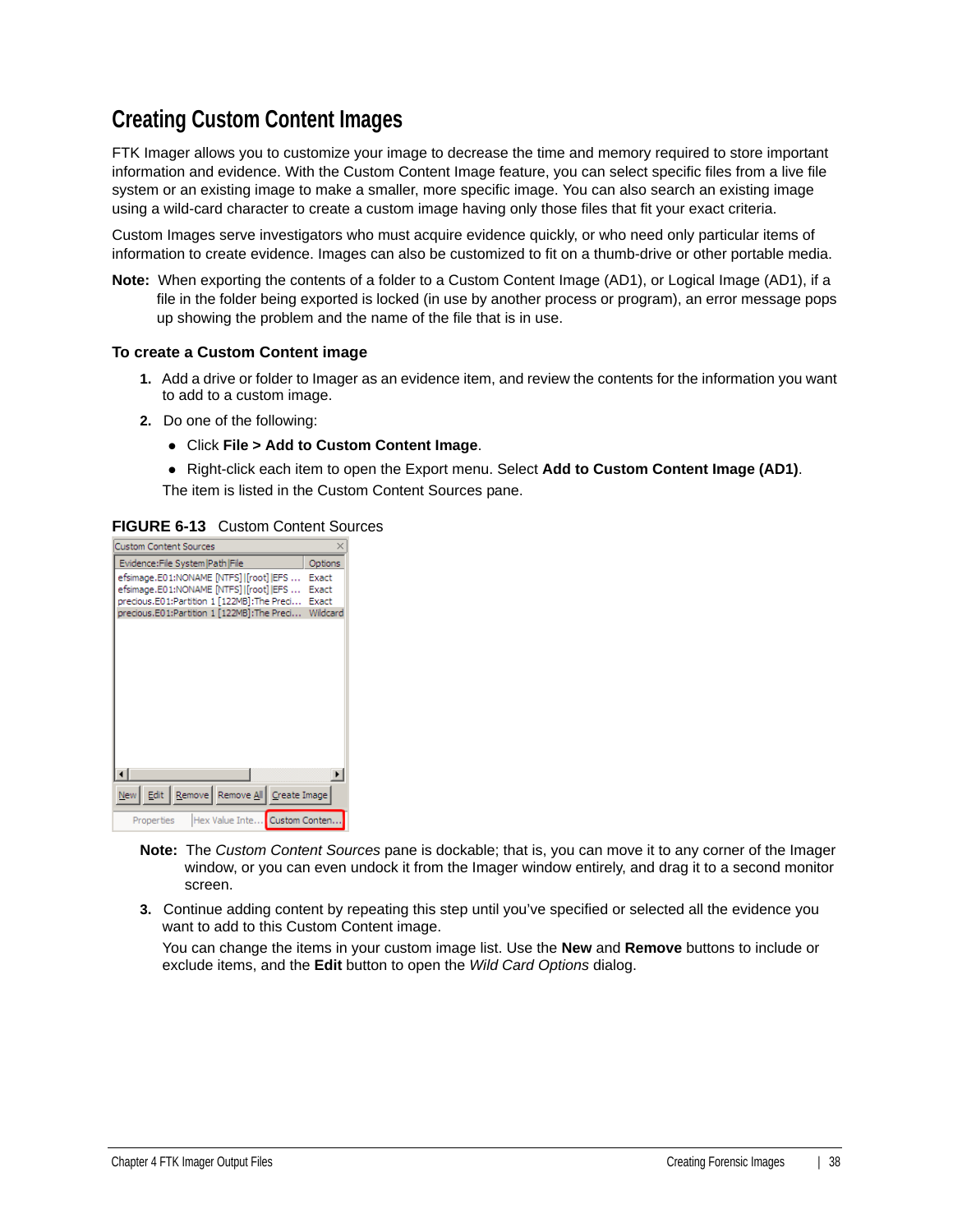### **FIGURE 6-14** Wild Card Options

| <b>Wild Card Options</b>                             |
|------------------------------------------------------|
| precious.E01:Partition 1 [122MB]:The Precious [NTFS] |
| Wildcarding Options<br><b>□</b> Ignore Case          |
| $\triangledown$ Include Subdirectories               |
| Match All Occurrences                                |
| Cancel                                               |

The *Wild Card Options* dialog box allows you to create filters to find specific files. In the path description field, you can type:

- A question mark ( ? ) to replace any single character in the file name and extension
- An asterisk ( \* ) to replace any series of characters in a file name and extension
- The pipe character ( | ) to separate directories and files

The following table shows examples of wild card filtering:

#### **TABLE 6-1** Wild Card Naming Examples

| Goal                                                                                | <b>Wild Card Description</b>                                                         |
|-------------------------------------------------------------------------------------|--------------------------------------------------------------------------------------|
| Collect all files ending in .doc that reside in<br>any folder named My Documents.   | My Documents  *.doc                                                                  |
| Collect all internet cookies on a system with Cookies lindex.dat<br>multiple users. |                                                                                      |
| Collect the Outlook e-mail archives on a<br>multiple-user Windows XP system.        | Application Data Microsoft Outlook *.pst<br>Application Data Microsoft Outlook *.ost |

The check box options can be used individually or in combination to filter unwanted files:

- **Ignore Case** allows all directories in the added evidence regardless of capitalization.
- **Include Subdirectories** includes all files and subdirectories in the added evidence below the specified folder.
- **Match All Occurrences** locates all directories in the added evidence that match the given expression. It eliminates the need to right-click each node in the evidence tree and selecting **Add to Custom Content Image (AD1)** one by one.

For example, if you wanted to collect all files ending in .doc that reside in all folders named My Documents, FTK Imager would search all the added evidence for each occurrence of My Documents, and then collect all .doc files under that directory.

Unchecking **Include Subdirectories** causes Imager to find only the files in the root of the My Documents folder.

**4.** When all *Custom Content Sources* have been identified and added, click **Create Image**.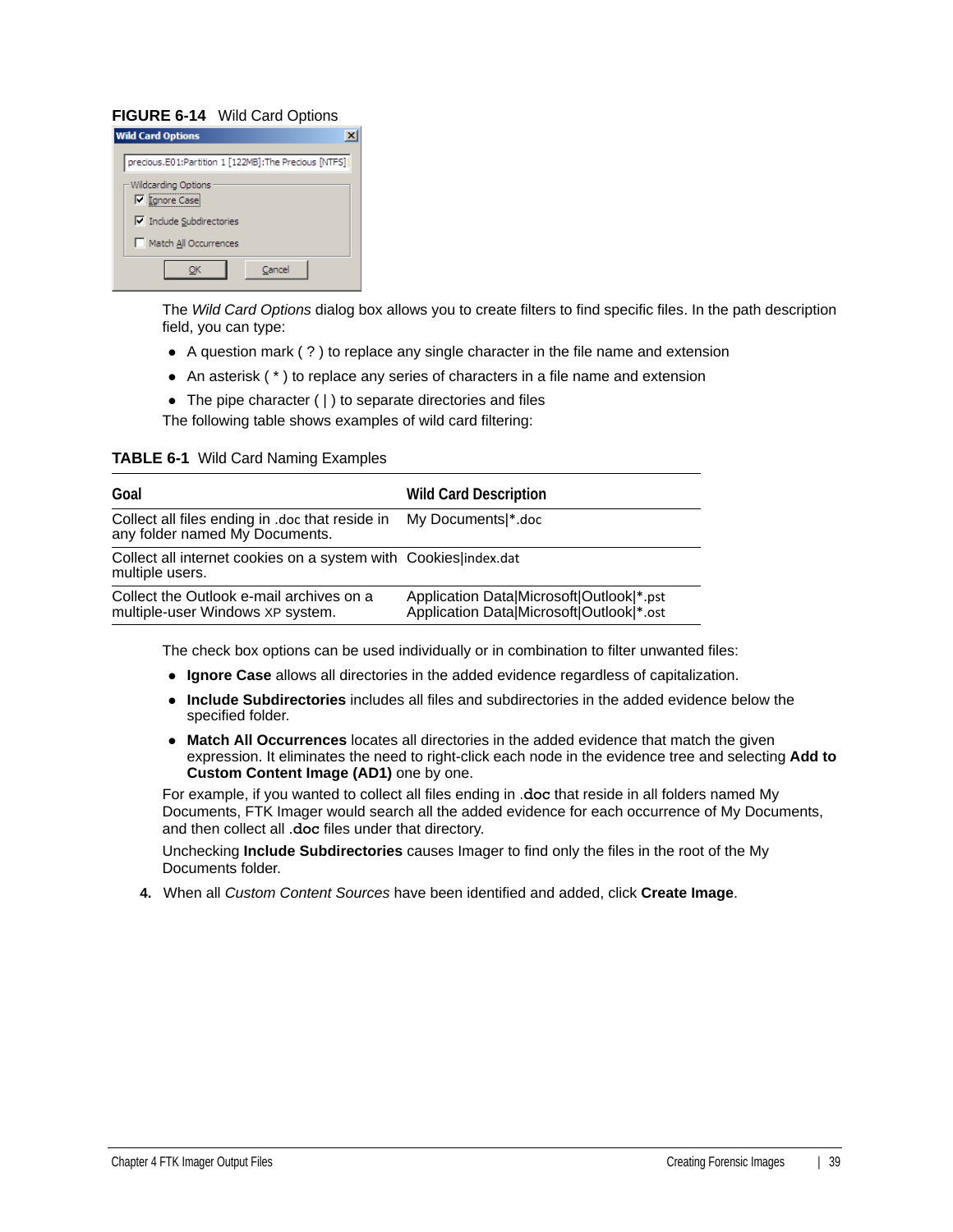#### **FIGURE 6-15** Create Image

| <b>Create Image</b>                                                                           | $\vert x \vert$ |
|-----------------------------------------------------------------------------------------------|-----------------|
| Image Source                                                                                  |                 |
| The Precious [NTFS]                                                                           |                 |
| $\mathbf{10}$<br>Starting Evidence Number:                                                    |                 |
| Image Destination(s)                                                                          |                 |
|                                                                                               |                 |
| Edit<br>Remove<br>Add.                                                                        |                 |
| $\triangledown$ Verify images after they are created<br>Precalculate Progress Statistics      |                 |
| Create directory listings of all files in the image after they are created<br>Cancel<br>Start |                 |

- **5.** In the *Create Image* dialog box, specify options for this AD1 image.
- **6.** Click **Add** to add a destination for the new Image.
- **7.** Specify *Evidence Item Information*. All evidence item information is optional, but it is helpful to have the information easily accessible in case it is called into question at any time after creation.

#### **FIGURE 6-16** The Evidence Item Information Dialog Box

| <b>Evidence Item Information</b> |                                            |
|----------------------------------|--------------------------------------------|
| Case Number:                     | 001                                        |
| Evidence Number:                 | 2191                                       |
| Unique Description:              | SID File Export From Precious              |
| Examiner:                        | JL                                         |
| Notes:                           | Specific info needed for the investigators |
|                                  |                                            |
|                                  |                                            |
|                                  |                                            |
|                                  | Cancel<br>< Back<br>Next<br>Help           |

**8.** Click **Next**.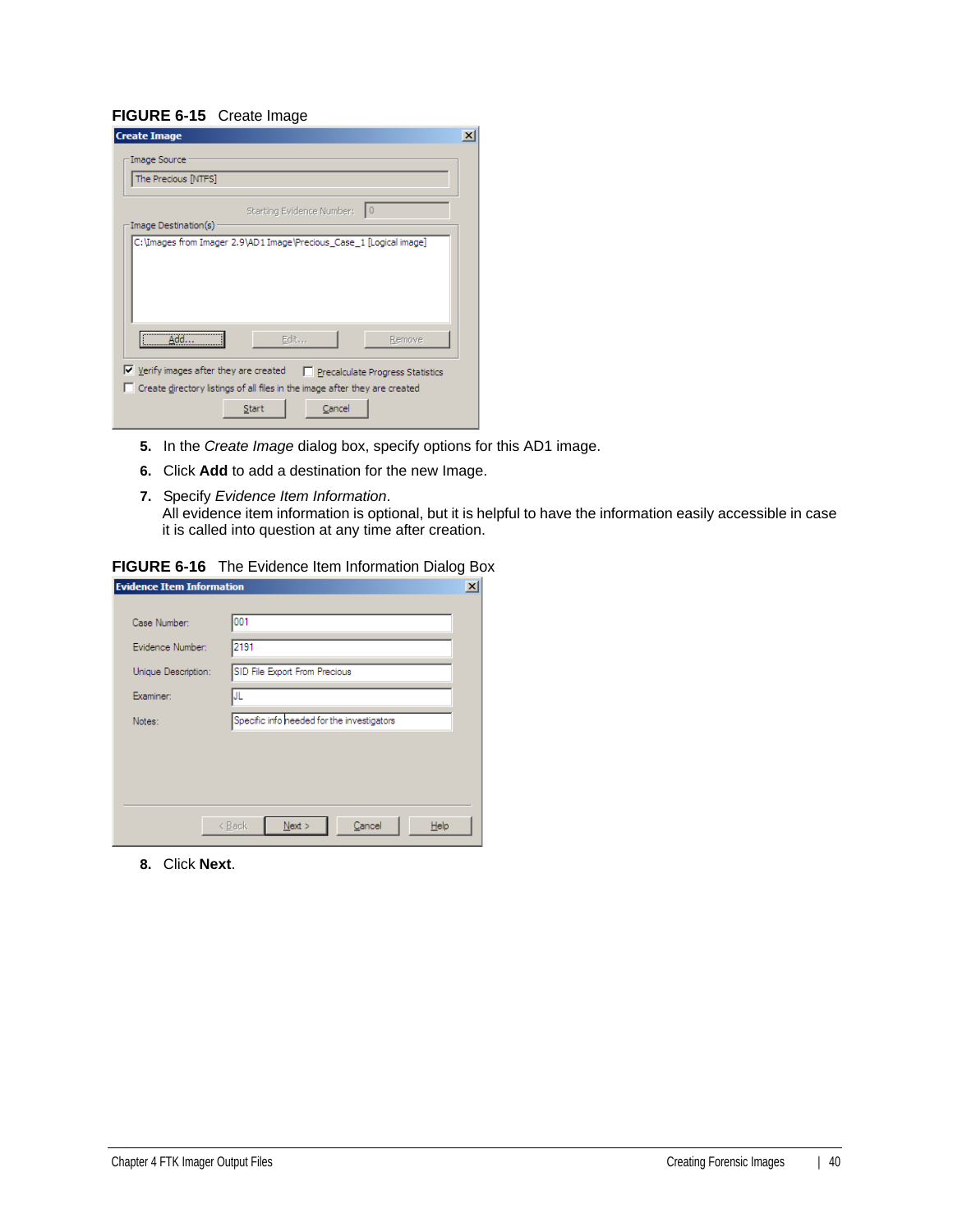#### **FIGURE 6-17** The Select Image Destination Dialog Box

| <b>Select Image Destination</b>                                                                                                                                                         | $\boldsymbol{\mathsf{x}}$ |
|-----------------------------------------------------------------------------------------------------------------------------------------------------------------------------------------|---------------------------|
|                                                                                                                                                                                         |                           |
| Image Destination Folder                                                                                                                                                                |                           |
| Browse<br>C:\Images from Imager 2.9\AD1 Image                                                                                                                                           |                           |
| Image Filename (Excluding Extension)                                                                                                                                                    |                           |
| Precious Export Image                                                                                                                                                                   |                           |
| Image Fragment Size (MB)<br>1500<br>For Raw and E01 formats: 0 = do not fragment<br>Compression (0=None, 1=Fastest, , 9=Smallest) 6<br>싂<br>Use AD Encryption<br>Filter by File Owner M |                           |
| < Back<br>Finish<br>Cancel<br>Help                                                                                                                                                      |                           |

- **9.** Complete the *Select Image Destination* dialog as follows:
	- **9a.** Specify or browse to the destination folder.
	- **9b.** Type the filename for the new Image, without an extension; the extension is determined by the image type selected and is added automatically.
	- **9c.** Specify the Image fragment Size:
		- Default Image Fragment Size = 1500 MB
		- To save images segments that can be burned to a CD, specify 650 MB.
		- To save image segments that can be burned to a DVD, specify 4000 MB.
		- 0 creates a single-file (non-fragmented) image. Use this if you will never need to use smaller media for storage or transport of the image data.

**9d.** Select the compression level to use.

- 0=No Compression
- 1=Fastest, Least Compression (faster, and also slightly smaller than a 0-compression file)
- 9=Slowest, Most Compression (smallest file, slowest to create).
- Numbers between 1 and 9 produce an image with varying levels of compression to speed ratio.
- **9e.** Choose whether to **Use AD Encryption.** For more information, see Step 9 under ["Creating Forensic](#page-30-1)  [Images" beginning on page 31.](#page-30-1)
- **9f.** Choose whether to **Filter by File Owner**. For more information, see [Exporting By SID \(page 43\).](#page-42-0)
- **10.** Click **Finish** in the Select Image Destination dialog to save these settings and return to the Create Image dialog.
- **11.** To add another image destination (i.e., a different, additional saved location), click **Add** and repeat steps 5 through 8.
- **12.** To *change an image destination*, select the destination to change and click **Edit**.
- **13.** To *delete an image destination*, select the destination and click **Remove**.
- **14.** Mark the additional options as desired:
	- Check **Verify Images after they are created** to check the image hash signature. This detects whether the content of the original data has changed since it was copied to the image.
	- Check **Create directory listings of all files in the image t**o record the file names and paths of the image contents. This record will be saved in Microsoft Excel format, and often functions as evidence.
	- Check **Precalculate Progress Statistics** to see approximately how much time and storage space creating the custom image will require before you start, and as the imaging proceeds.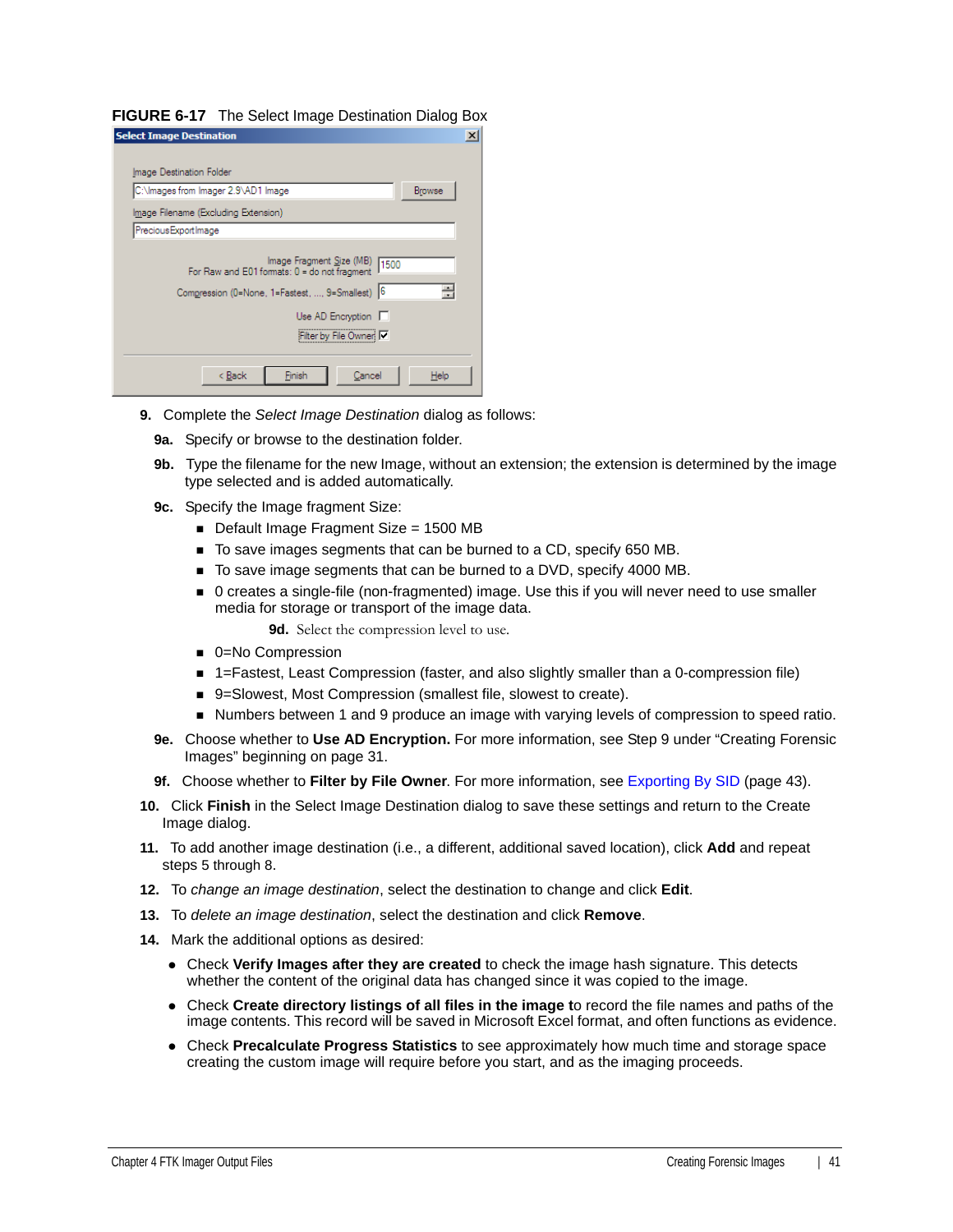- **15.** Click **Start** to begin the export process. A progress dialog appears showing the following:
	- The source image file that is being exported
	- The location where the new image is being saved
	- The status of the export process
	- A graphical progress bar
	- The amount of data in MB that has been copied and the total amount to be copied
	- Elapsed time since the export process began
	- Estimated time left until the process is complete

#### **FIGURE 6-18** Creating Image (Progress Window)

| Creating Image [100%]           |                            |                                                       |  |
|---------------------------------|----------------------------|-------------------------------------------------------|--|
| Image Source:                   | The Precious [NTFS]        |                                                       |  |
| Destination:                    |                            | C: \Images from Imager 2.9\AD1 Image \Precious_Case_1 |  |
| Status:                         | Image created successfully |                                                       |  |
| Progress                        |                            |                                                       |  |
|                                 |                            |                                                       |  |
|                                 |                            | 83.80 of 83.80 MB (3.809 MB/sec)                      |  |
|                                 | Elapsed time:              | 0:00:22                                               |  |
| Estimated time left:<br>0:00:00 |                            |                                                       |  |
| Image Summary                   |                            | <br>œ                                                 |  |

- **16.** By default, when the image creation is complete, a status box opens to display a window showing the files and the hashes (MD5 and SHA1) of your custom image.
	- **16a.** Click **Close** when you are done viewing the hash information.
	- **16b.** Click **Close** again to return to the Creating Image dialog. At this point, the Status window will say Image Created Successfully.
- **17.** Click **Image Summary** to open the Image Summary window that displays the Image Creation Log Evidence Item Information you entered at the beginning.
- **18.** Click **OK** to return to the Creating Image dialog.
- **19.** Click **Close** to exit back to Imager.

## <span id="page-41-0"></span>**Exporting From FTK Imager**

There are several ways to export data from FTK Imager. Each is discussed below.

### <span id="page-41-1"></span>**Exporting Forensic Images**

Convert an existing image file to a different format by exporting it, and choosing a different image format from the original. Export whole image files to convert them from one format type to another. Export selected contents of a drive or image to create a Custom Content Image (AD1).

### <span id="page-41-2"></span>**Exporting Files**

Exporting or copying files from an evidence item allows you to print, e-mail, salvage files, or organize files as needed, without altering the original evidence.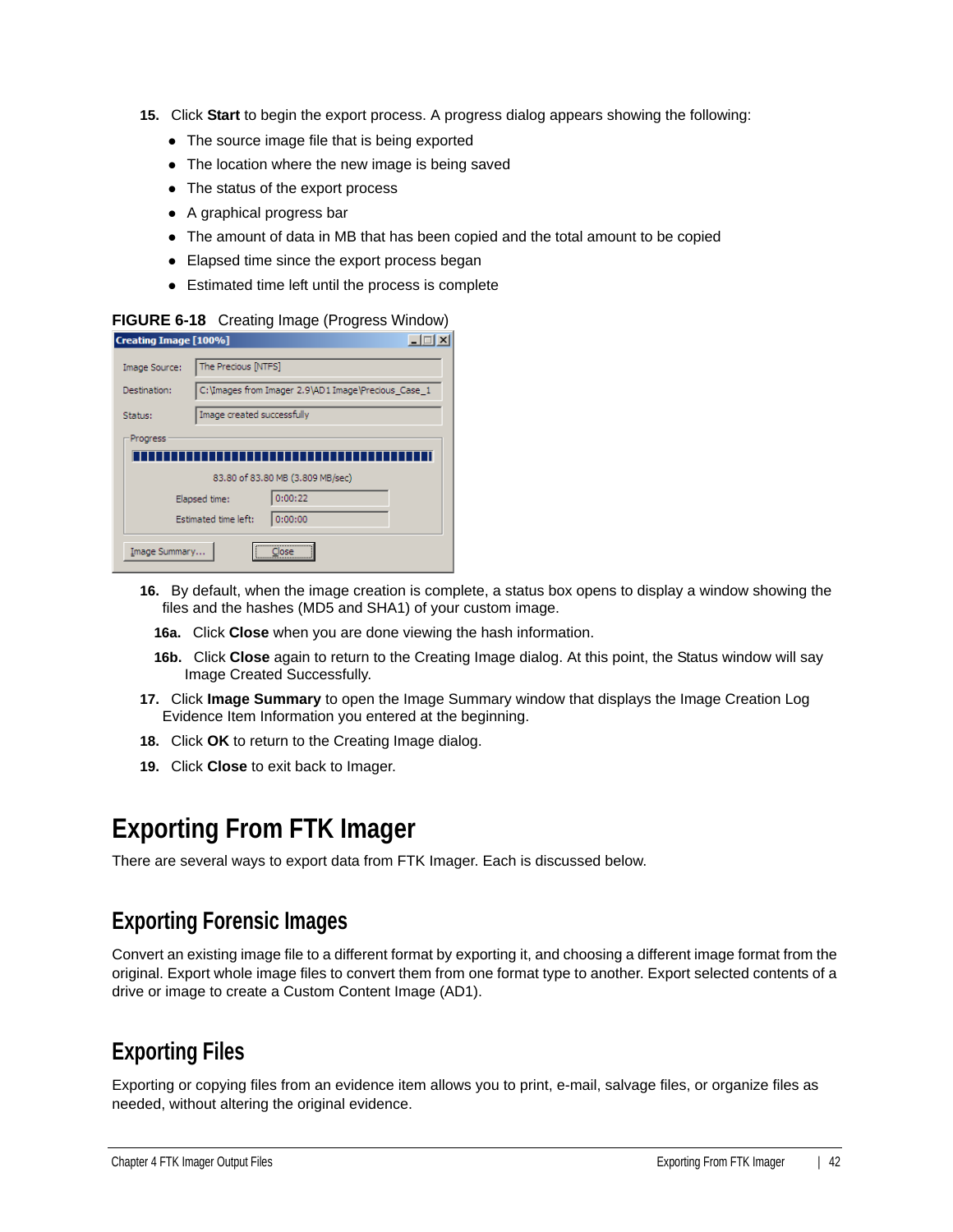**Note:** This feature comes in handy if your OS fails, but the drive is still operational. Image your drive and export your data, photos, etc. from the image.

#### **To export or copy files from an evidence item**

- **1.** In the *Evidence Tree,* select the folder that contains the files you want to export. The folder's contents are displayed in the File List.
- **2.** In the *File List*, select the files you want to export.
	- Click the first, then Shift-click the last to select a block of contiguous files.
	- Click a file, then Ctrl-click individual files to select multiple non-contiguous files.
- **3.** Do one of the following:
	- Click **File > Export Files**.
	- Click the **Export Files** button | 1 on the *Toolbar*.
- **4.** In the *Browse for Folder* dialog box, browse to the location where you want to save the exported files.
- **5.** Click **OK**. The files are copied to the specified location.

### <span id="page-42-0"></span>**Exporting By SID**

Windows assigns unique identifiers to each process, user, machine, and so forth within its system. A system identifier (SID) is unique to the system, and most often applies to users.

The *Export to Logical Image (AD1)* and *Add to Custom Content Image (AD1)* features now allow the user to select and export files owned by particular SID(s), or add them to the image.

#### **FIGURE 6-19** Select Image Destination

| <b>Select Image Destination</b>                                                                                                       | × |
|---------------------------------------------------------------------------------------------------------------------------------------|---|
|                                                                                                                                       |   |
| Image Destination Folder                                                                                                              |   |
| C:\Images from Imager 2.9\AD1 Image<br>Browse                                                                                         |   |
| Image Filename (Excluding Extension)                                                                                                  |   |
| Precious Export Image                                                                                                                 |   |
| Image Fragment Size (MB) 1500<br>For Raw and E01 formats: 0 = do not fragment<br>싂<br>Compression (0=None, 1=Fastest, , 9=Smallest) 6 |   |
| Use AD Encryption                                                                                                                     |   |
| Filter by File Owner: IV                                                                                                              |   |
| Finish<br>< Back<br>Cancel<br>Help                                                                                                    |   |

#### **To export a list of files according to the SID of the file owner**

- **1.** Begin by selecting an item from the *Evidence Tree*.
- **2.** Right-click on the selected evidence item
- **3.** Choose one of the following:
	- **Export Logical Image (AD1)**

#### **Add to Custom Content Image (AD1)**

When added to a Custom Content Image, you will see the item in the Custom Content Sources box.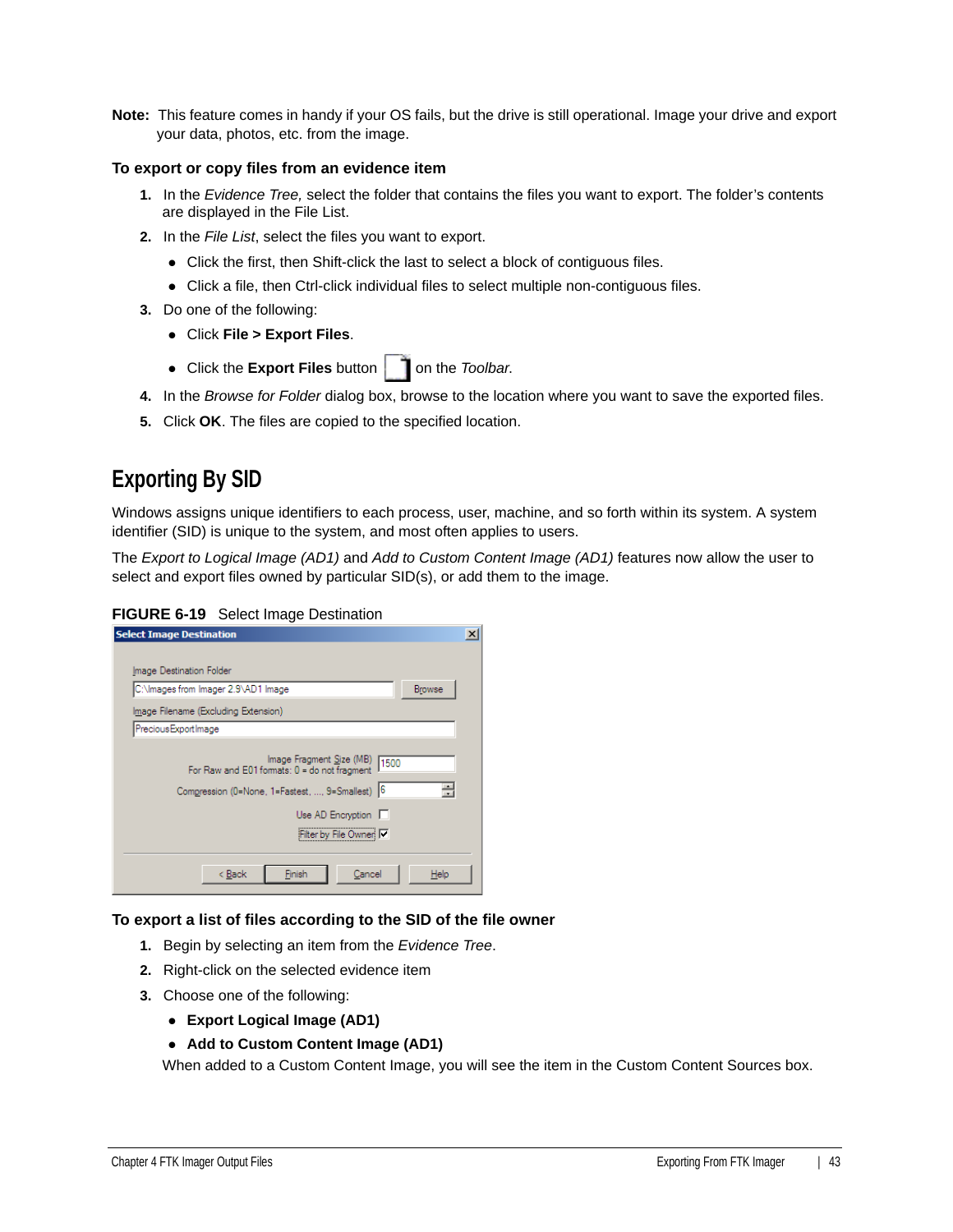- **4.** When all desired items are added to the *Custom Content Image*, click **Create Image**.
	- This will take you to the same screen you would see if you had directly selected *Export Logical Image*.
- **5.** In the *Create Image* dialog box, click **Add** to specify an image destination

### **FIGURE 6-20** Create Image.

| Frodo Baggins        |                           |              |
|----------------------|---------------------------|--------------|
|                      | Starting Evidence Number: | $\mathsf{I}$ |
| Image Destination(s) |                           |              |
|                      |                           |              |
|                      |                           |              |
|                      |                           |              |
|                      |                           |              |
| Add                  | Edit                      | Remove       |

**6.** Specify *Evidence Item Information.*

All Evidence Item Information is optional, but it is helpful to have the information easily accessible in case it is called into question at any time after creation

#### **FIGURE 6-21** Evidence Item Information.

| <b>Evidence Item Information</b> |                                            | $\vert x \vert$ |
|----------------------------------|--------------------------------------------|-----------------|
|                                  |                                            |                 |
| Case Number:                     | 001                                        |                 |
| Evidence Number:                 | 2191                                       |                 |
| Unique Description:              | SID File Export From Precious              |                 |
| Examiner:                        | JL                                         |                 |
| Notes:                           | Specific info needed for the investigators |                 |
|                                  |                                            |                 |
|                                  |                                            |                 |
|                                  |                                            |                 |
|                                  |                                            |                 |
|                                  | Next<br>Cancel<br>< Back<br>Help           |                 |

- **7.** Click **Next**.
- **8.** Specify *Image Destination Folder* and *Image Filename* (without extension)
- **9.** Choose a fragment size for the image.
- **10.** Choose a compression level based on the following information:
	- 0=No Compression
	- 1=Fastest, Least Compression (faster, and also slightly smaller than a 0-compression file)
	- 9=Slowest, Most Compression (smallest file, slowest to create).
	- Numbers between 1 and 9 produce an image with varying levels of compression to speed ratio.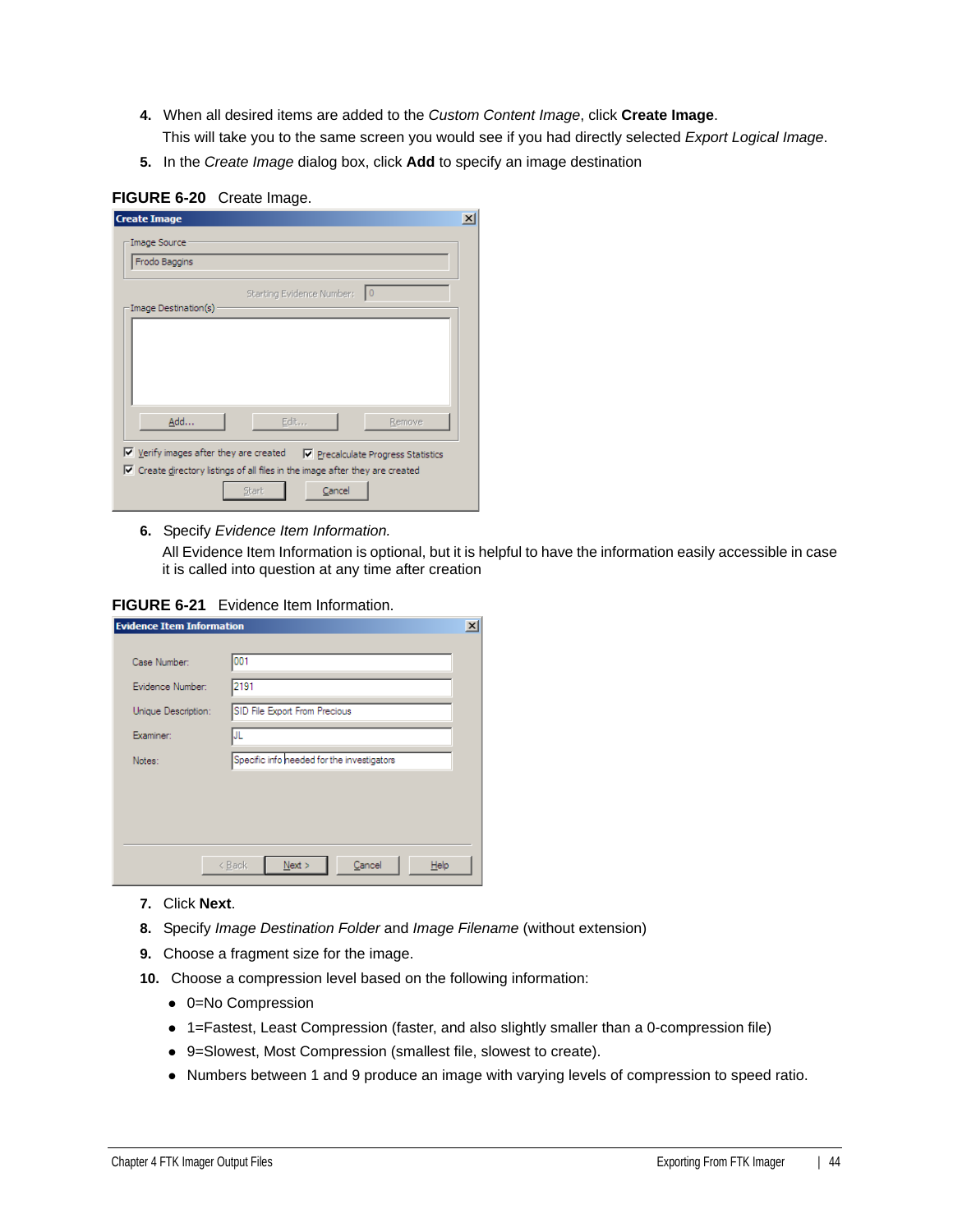- **11.** Accept the default Image Fragment Size, or specify the Image Fragment Size to use.
	- Default Image Fragment Size = 1500 MB
	- To save images segments that can be burned to a CD, specify 650 MB.
	- To save image segments that can be burned to a DVD, specify 4000 MB.
	- 0 creates a single-file (non-fragmented) image. Use this if you will never need to use smaller media for storage or transport of the image data.
- **12.** Mark **Use AD Encryption** if you wish to apply either passworded encryption or use a certificate for encryption for the resulting AD1 image file.
- **13.** Mark **Filter by File Owner** to bring up a list of users found in the evidence that you can select from for exporting.
- **14.** Click **Finish**.

#### **FIGURE 6-22** Choose File Owners

| <b>Choose File Owners</b>                                                                                                                                                                                                                                                                                                                                                                                                                                                                                                                                                      |        |  |
|--------------------------------------------------------------------------------------------------------------------------------------------------------------------------------------------------------------------------------------------------------------------------------------------------------------------------------------------------------------------------------------------------------------------------------------------------------------------------------------------------------------------------------------------------------------------------------|--------|--|
| Select username/SIDs to include in the AD1 image<br>(Only files owned by these users will be included in the AD1.)                                                                                                                                                                                                                                                                                                                                                                                                                                                             | Add    |  |
| HelpAssistant (S-1-5-21-1801674531-1177238915-725345543-1000)<br>SUPPORT_388945a0 (S-1-5-21-1801674531-1177238915-725345543-1002)<br>Trodo Baggins (S-1-5-21-1801674531-1177238915-725345543-1004)<br>Ø Bilbo Baggins (S-1-5-21-1801674531-1177238915-725345543-1005)<br>Pippin (S-1-5-21-1801674531-1177238915-725345543-1006)<br>Sam (S-1-5-21-1801674531-1177238915-725345543-1007)<br>Administrator (S-1-5-21-1801674531-1177238915-725345543-500)<br>Guest (S-1-5-21-1801674531-1177238915-725345543-501)<br>Administrator (S-1-5-21-2255940912-1764320575-828644372-500) |        |  |
| OK                                                                                                                                                                                                                                                                                                                                                                                                                                                                                                                                                                             | Cancel |  |

- **15.** In the *Choose File Owners* dialog box, mark the names of the Users and their SIDs whose files you want to export.
	- **15a.** If the desired SID does not appear on the list, click **Add** to manually enter one.

Copy and paste the SID from another location, or type it in manually. This allows a user to create an image containing files owned by the SID of a domain account.

- **Note:** User-entered SID(s)/Name(s) persist only as long as this instance of Imager is open.
- **16.** Click **OK**.

The exported file will be created in the destination you specified in Step 2.

### <span id="page-44-0"></span>**Exporting File Hash Lists**

Hashing is the process of generating a unique value based on a file's contents. This value can then be used to prove that a copy of a file has not been altered in any way from the original file. It is computationally infeasible for an altered file to generate the same hash number as the original version of that file. The Export File Hash List feature in FTK Imager uses the MD5 and SHA1 hash algorithms to generate hash numbers for files.

#### **To generate and export hash values to a list**

- **1.** In the *Evidence Tree*, select the folder that contains the objects you want to hash. The object's contents are displayed in the *File List*.
- **2.** In the *File List*, select the folders or files you want to hash. If you select a folder, all the files contained in the folder and its sub folders are hashed.
- **Note:** Click the first, then Shift-click the last to select a block of contiguous files. Click one, then Ctrl-click individual files to select multiple non-contiguous files.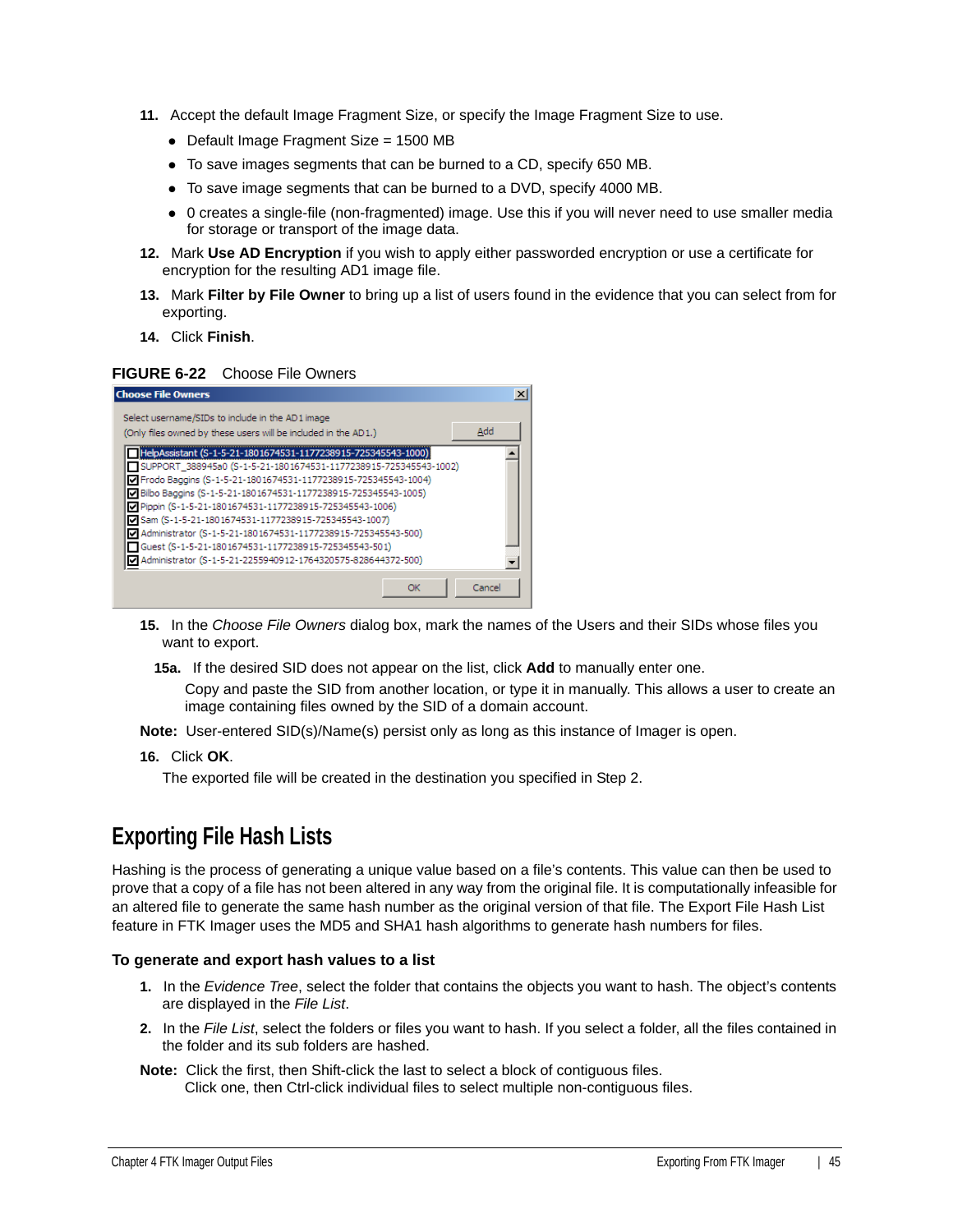- **3.** Do one of the following:
	- Click **File > Export File Hash List**
	- Click the **Export File Hash List** button  $\equiv$  on the *Toolbar*.
- **4.** In the *Save As* dialog, type a name for the file hash list in the *File Name* field.
- **5.** Click **Save**.

The hash list is saved as a file of comma-separated values (\*.CSV). You can view this file in a spreadsheet application, such as Microsoft Excel, or import it into FTK as a KFF database.

### <span id="page-45-0"></span>**Evidence Item Information**

When creating or exporting a forensic image, you can enter information and notes about the evidence contained in the image you are creating. This information is saved to the same location as the image file, with the same name, but with a .TXT extension. For example, if your image were named AD1test.ad1, your Evidence Item Information would be saved in the same folder as AD1Test.ad1.TXT.

**Note:** If you also chose to export directory listing information to a .CSV file, for the same image, the file name would be AD1Test.ad1.CSV.

**FIGURE 6-23** Evidence Item Information

| <b>Evidence Item Information</b> |                                       | $\vert x \vert$ |
|----------------------------------|---------------------------------------|-----------------|
| Case Number:                     | 12909                                 |                 |
| Evidence Number:                 | 12                                    |                 |
| Unique Description:              | Animals At Risk                       |                 |
| Examiner:                        | JL                                    |                 |
| Notes:                           | Be on the lookout!                    |                 |
|                                  |                                       |                 |
|                                  |                                       |                 |
|                                  |                                       |                 |
|                                  | Cancel<br>< Back<br>$N$ ext ><br>Help |                 |

You can enter the following information:

- The number of the case with which the evidence item is associated
- The number assigned to the evidence item
- A unique description of the evidence item, for example, "System hard drive retrieved from suspect's personal home computer."
- The name of the examiner who is creating the image
- Notes about the evidence item that may be useful to the investigation

### **To export an AD1 logical image**

- **1.** In the Evidence Tree, select the content you want to export as a logical image.
- **2.** Do one of the following:
	- Click **File > Export AD1 Logical Image,** or **Add to Custom Content Image (AD1)**
	- Right-click the folder and select **Export AD1 Logical Image** or **Add to Custom Content Image (AD1)** from the quick menu.
- **3.** In the *Create Image* dialog, click **Add**.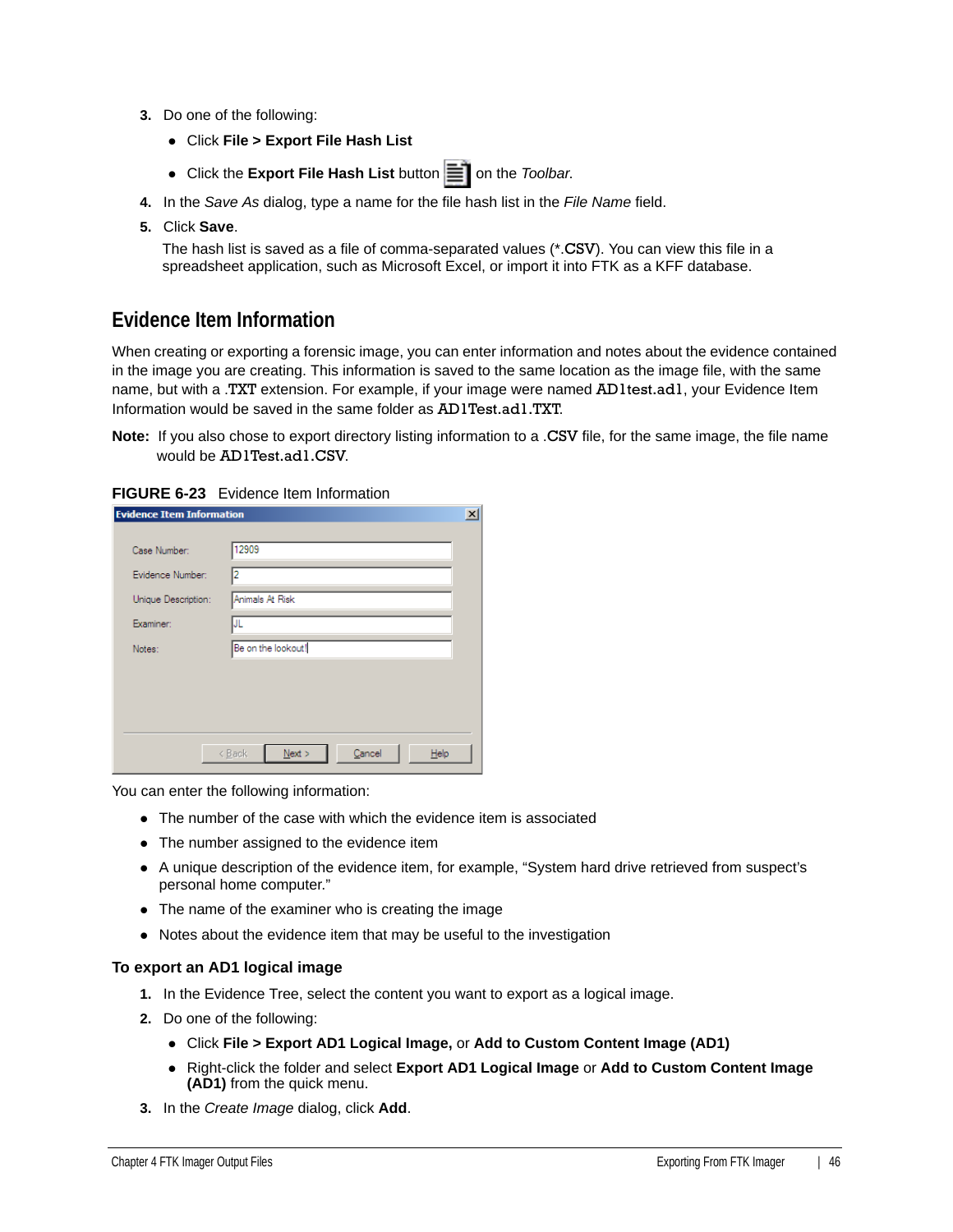- **4.** Enter the Evidence Item Information as discussed above.
- **5.** Click **Next**.
- **6.** In the Image Destination Folder field, do one of the following:
	- Type the path for the new image file
	- Click **Browse** to select the desired location.
- **Important:** If the destination folder you select is on a drive that does not have sufficient free space to store the entire image file, FTK Imager prompts for a new destination folder when all available space has been used in the first location. This works, however, all related image files must then be saved together in the same folder prior to being added to a case.
- **7.** In the *Image Filename* field, specify a name for the new image file, but do not specify an extension.
- **8.** In the *Image Fragment Size* field, specify the maximum size in MB for each fragment of the new image file. Image Fragment Size has no maximum size limit, except available drive space.
- **Note:** If you want to copy the image file(s) to CD, specify a fragment size of 650 MB.
	- If a large image is split over multiple drives, it must be verified manually by placing all image segments in the same directory. For image file(s) that will fit on a DVD, specify a 4GB segment size.
- **9.** Click **Finish** to save these settings and exit to the Create Image dialog.
	- **9a.** To add another image destination (i.e., a different, additional saved location), click **Add** and repeat steps 4-7.
	- **9b.** To change an image destination, select the destination to change and click **Edit**.
	- **9c.** To delete an image destination, select the destination and click **Remove**.
- **10.** Mark the additional options as desired:
	- Check **Verify Images after they are created** to check the image hash signature. This detects whether the content of the original data has changed since it was copied to the image.
	- Check **Create directory listings of all files in the image** to record the file names and paths of the image contents. This record will be saved in Microsoft Excel format, and often functions as evidence.
	- Check **Precalculate Progress Statistics** to see approximately how much time and storage space creating the custom image will require before you start, and as the imaging proceeds.
- **11.** Click **Start** to begin the export process. A progress dialog appears that shows the following:
	- The source image file that is being exported
	- The location where the new image is being saved
	- The status of the export process
	- A graphical progress bar
	- The amount of data in MB that has been copied and the total amount to be copied
	- Elapsed time since the export process began
	- Estimated time left until the process is complete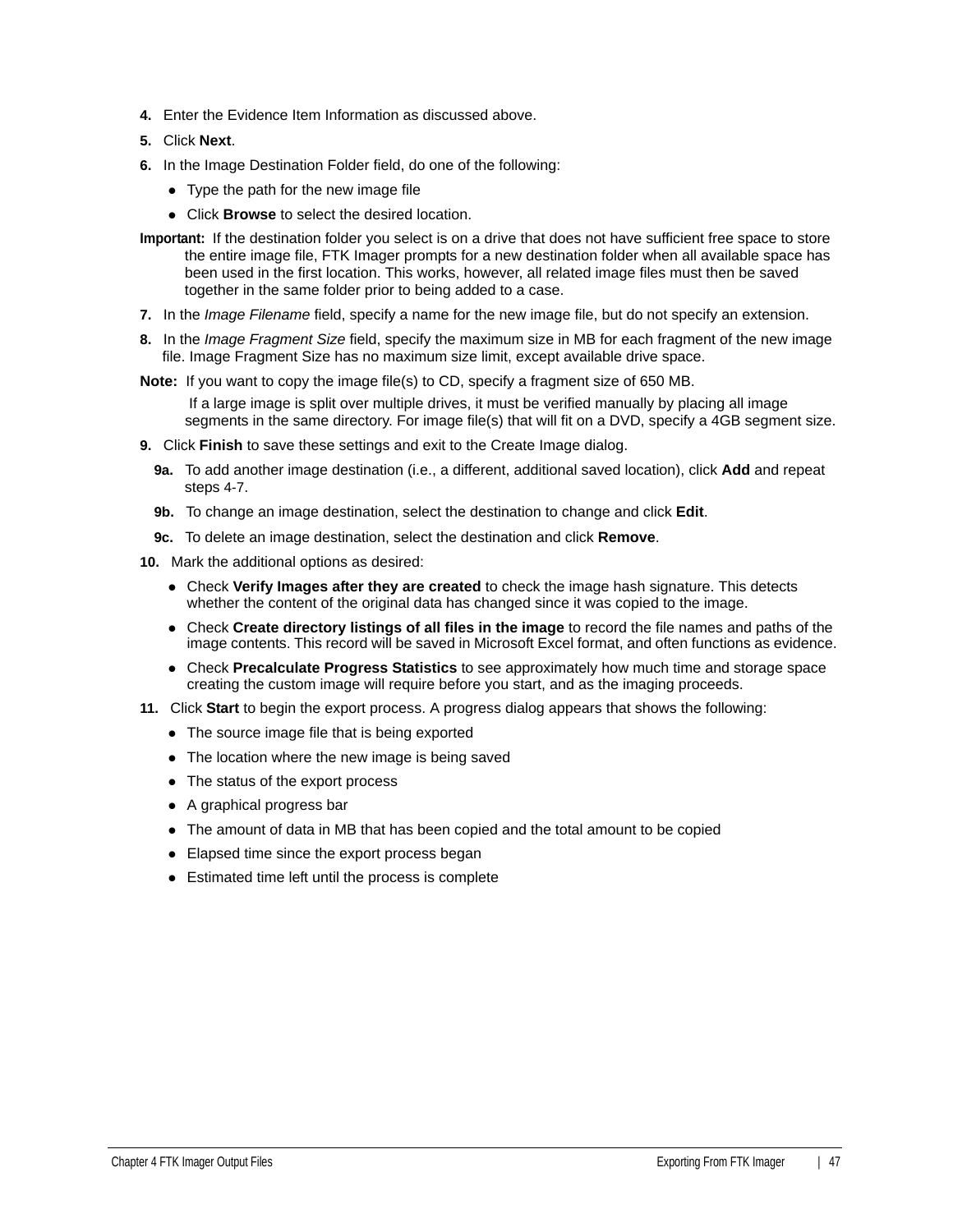**FIGURE 6-24** Creating Image (Progress Dialog Box)

| Creating Image [100%] |                            |                                                       |  |
|-----------------------|----------------------------|-------------------------------------------------------|--|
| Image Source:         | The Precious [NTFS]        |                                                       |  |
| Destination:          |                            | C: \Images from Imager 2.9\AD1 Image \Precious_Case_1 |  |
| Status:               | Image created successfully |                                                       |  |
| Progress              |                            |                                                       |  |
|                       |                            |                                                       |  |
|                       |                            | 83.80 of 83.80 MB (3.809 MB/sec)                      |  |
|                       | Elapsed time:              | 0:00:22                                               |  |
|                       | Estimated time left:       | 0:00:00                                               |  |
| Image Summary         |                            | lose                                                  |  |

- **12.** By default, when the image creation is complete, a status box opens to display a window showing the files and the hashes (MD5 and SHA1) of your custom image.
- **13.** Click **Close** when you are done viewing the hash information.
- **14.** Click **Close** again to return to the Creating Image dialog. At this point, the Status window will say Image Created Successfully.
- **15.** Click **Image Summary** to open the Image Summary window that displays the *Image Creation Log* showing the Evidence Item Information you entered at the beginning.
- **16.** Click **OK** to return to the Creating Image dialog.
- **17.** Click **Close** to exit back to Imager.

### <span id="page-47-0"></span>**Exporting Directory Listings**

You can export a list of folders and their file content on the selected drive or partition.

#### **To export a directory listing**

- **1.** Select the directory you want to export.
- **2.** Do one of the following:
	- Click **File > Export Directory Listing**.
	- **Click the Export Directory Listing button DIR**
- **3.** Select the location for the saved file, and type in a file name.
- **4.** Click **Save**.

### <span id="page-47-1"></span>**Decrypting AD1 Images**

You can use Imager to decrypt AD1 images that have AccessData encryption.

#### **To decrypt AD1 images**

- **1.** Open AccessData FTK Imager.
- **2.** Click **File > Decrypt AD1 Image**.
- **3.** In the *Choose a file/image to encrypt or decrypt* dialog, browse to the location of the AD1 encrypted image, select it, and click **Open**.
- **4.** In the *Save decrypted file/image* to dialog, browse to the location where you want to store the decrypted AD1 image and click **Save**.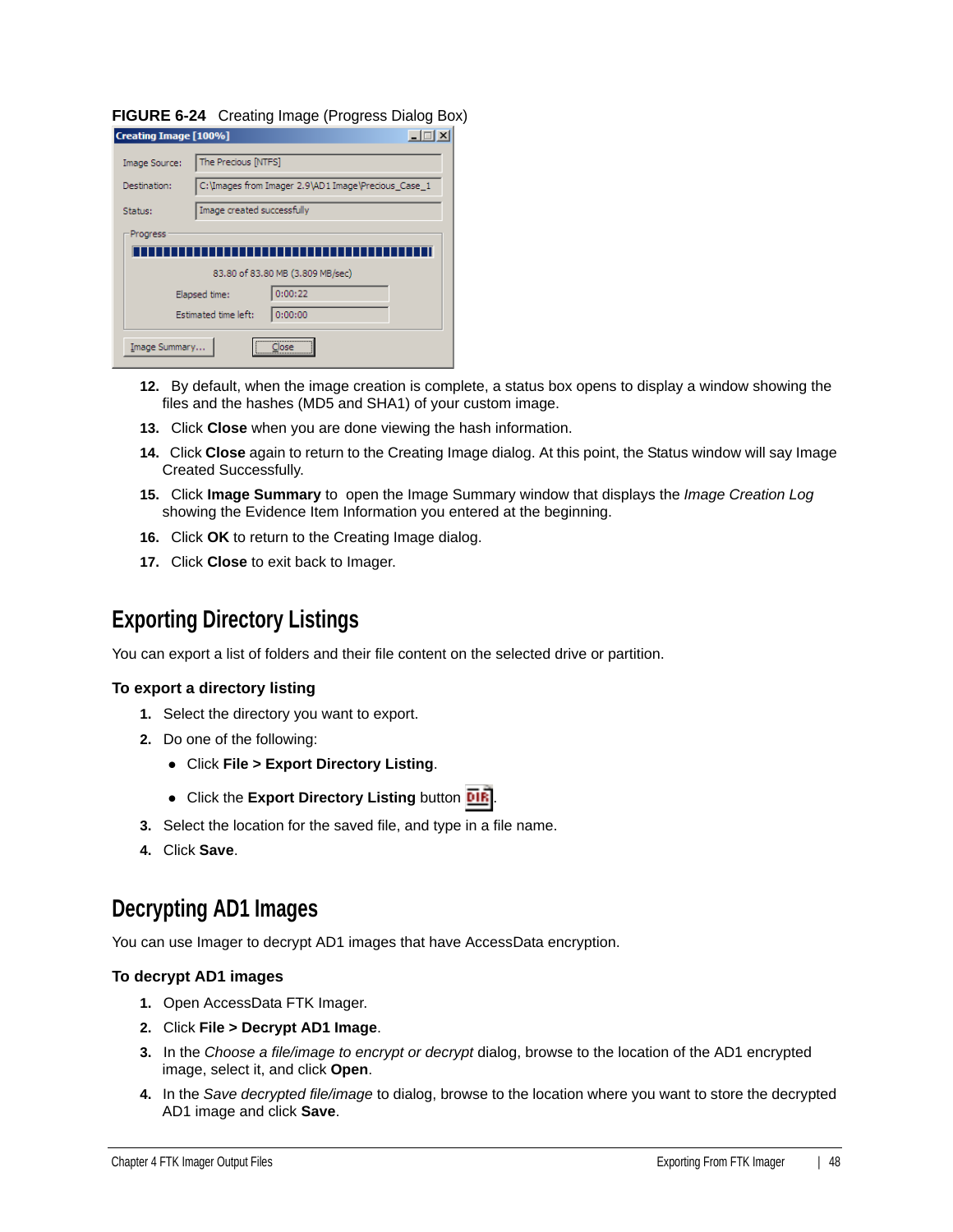- **5.** In the *AD Encryption Credentials* dialog, enter the password for the encrypted image and click **OK**.
- **6.** After the decryption process completes, in the *AD Encryption Decryption* dialog, click **OK**.

### <span id="page-48-0"></span>**Verifying Drives and Images**

FTK Imager allows you to calculate MD5 and SHA1 hash values for entire drives and images to verify that copies of evidence items have not been altered in any way from the originals.

#### **To verify a drive or image**

- **1.** In the *Evidence Tree*, select the drive or image you want to verify.
- **2.** Do one of the following:
	- Click **File > Verify Drive/Image**.
	- Click the **Verify Drive/Image** button **or the** *Toolbar***.**

A progress dialog appears, showing:

- The name of the drive or image you are verifying
- A graphical progress bar
- The amount of data (in MB) that has been verified and the total amount to be verified
- Elapsed time since the verification process began
- Estimated time remaining until the process is complete
- **3.** Once the verification process has successfully completed, the *Drive/Image Verify Results* summary screen appears, showing the following: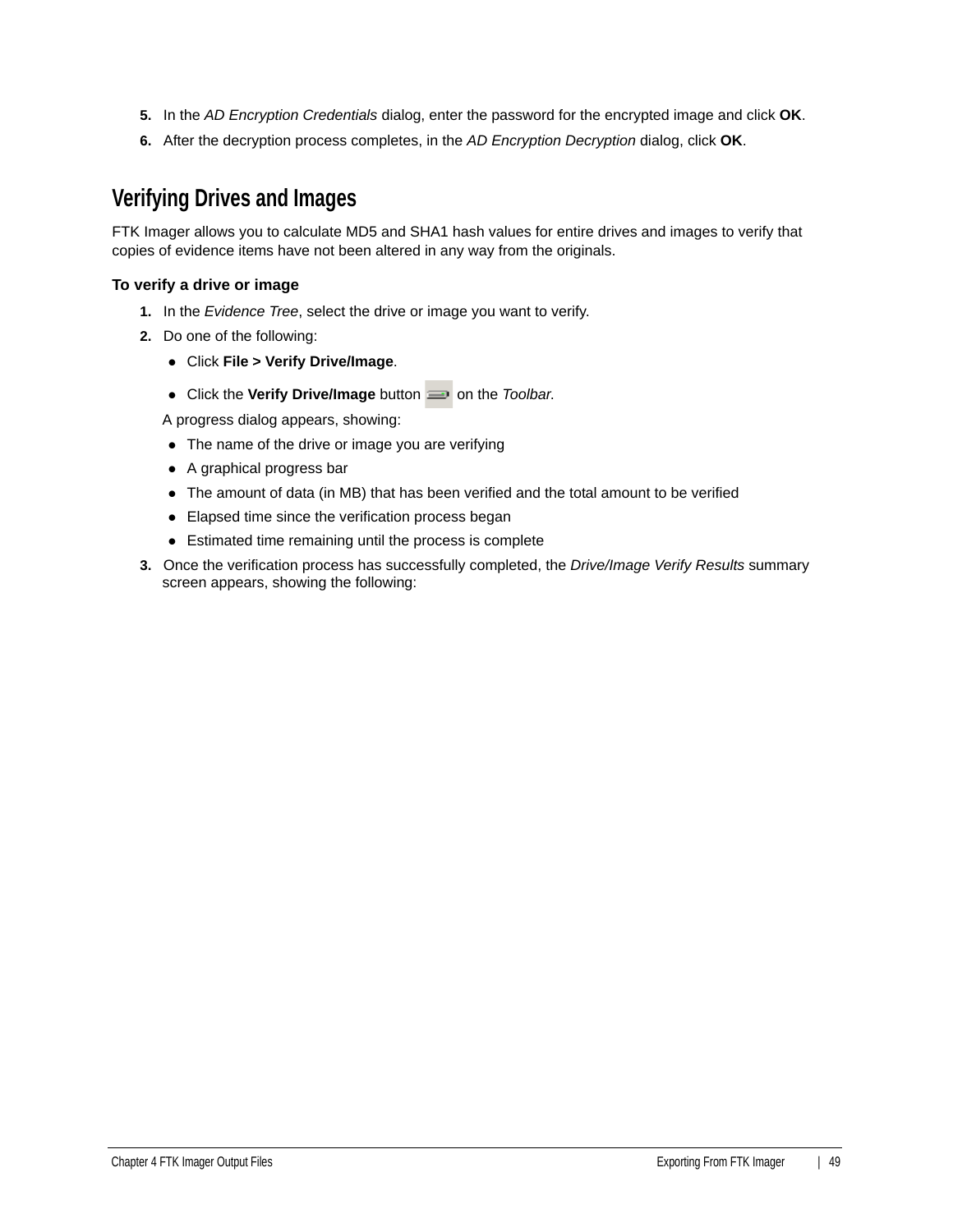#### **FIGURE 6-25** Drive/Image Verify Results

| <b>D</b> Drive/Image Verify Results | $ \Box$ $\times$                        |
|-------------------------------------|-----------------------------------------|
| 日 General                           |                                         |
| Name                                | precious.E01                            |
| Sector count                        | 250879                                  |
| F MD5 Hash                          |                                         |
| Computed hash                       | 8e54fc1a861c072ca5c54ba8fb0cbc77        |
| Stored verification hash            | 8e54fc1a861c072ca5c54ba8fb0cbc77        |
| Verify result                       | Match                                   |
| 日 SHA1 Hash                         |                                         |
| Computed hash                       | 582c4968ed321a4e22da7fa1e5723dd0c684afa |
| □ Bad Sector List                   |                                         |
| Bad sector(s)                       | No bad sectors found                    |
|                                     |                                         |
|                                     |                                         |
|                                     |                                         |
|                                     |                                         |
|                                     | <br>lose                                |

- Name of the drive or image that was verified
- Number of sectors in the drive or image
- MD5 hash computed for the drive or image
- If you verified an image that contains its own hash value, such as a .S01 (SMART) or .E01 (EnCase) image, the hash value stored inside the image is also displayed.
- Whether the hash value stored in the image matches the hash value computed by FTK Imager
- SHA1 hash computed for the drive or image
- Number of bad sectors found

You can copy any of the results on the Verify Results screen (for example, the MD5 or SHA1 hash values).

#### **To copy data from the Verify Results screen**

- **1.** Click the result to highlight it
- **2.** Right-click and select **Copy** from the quick menu.
- **3.** Paste the copied result into a text editor.

### <span id="page-49-0"></span>**Importing Sets of Files**

You can save a set of folders and files to a directory, then create custom images of those folders and files from other drives.

For example, if you're tracking a folder of graphics throughout several drives, you would create a Custom Content image of those folders and files and export it to a drive. When creating an image of a new device, you would then import the folders and files from the drive, and Imager will make a Custom Content image of those folders and files as they occur on the next device you image.

#### **To create a folder and file set to image**

- **1.** List the files and folders to include with the *Create Custom Content Image* dialog.
- **2.** Click **Export** to save the folders and files to a drive.
- **3.** Start an image on a new device.
- **4.** Open the **Create Custom Content Image** dialog, and click **Import**.
- **5.** Navigate to the folders and files you exported.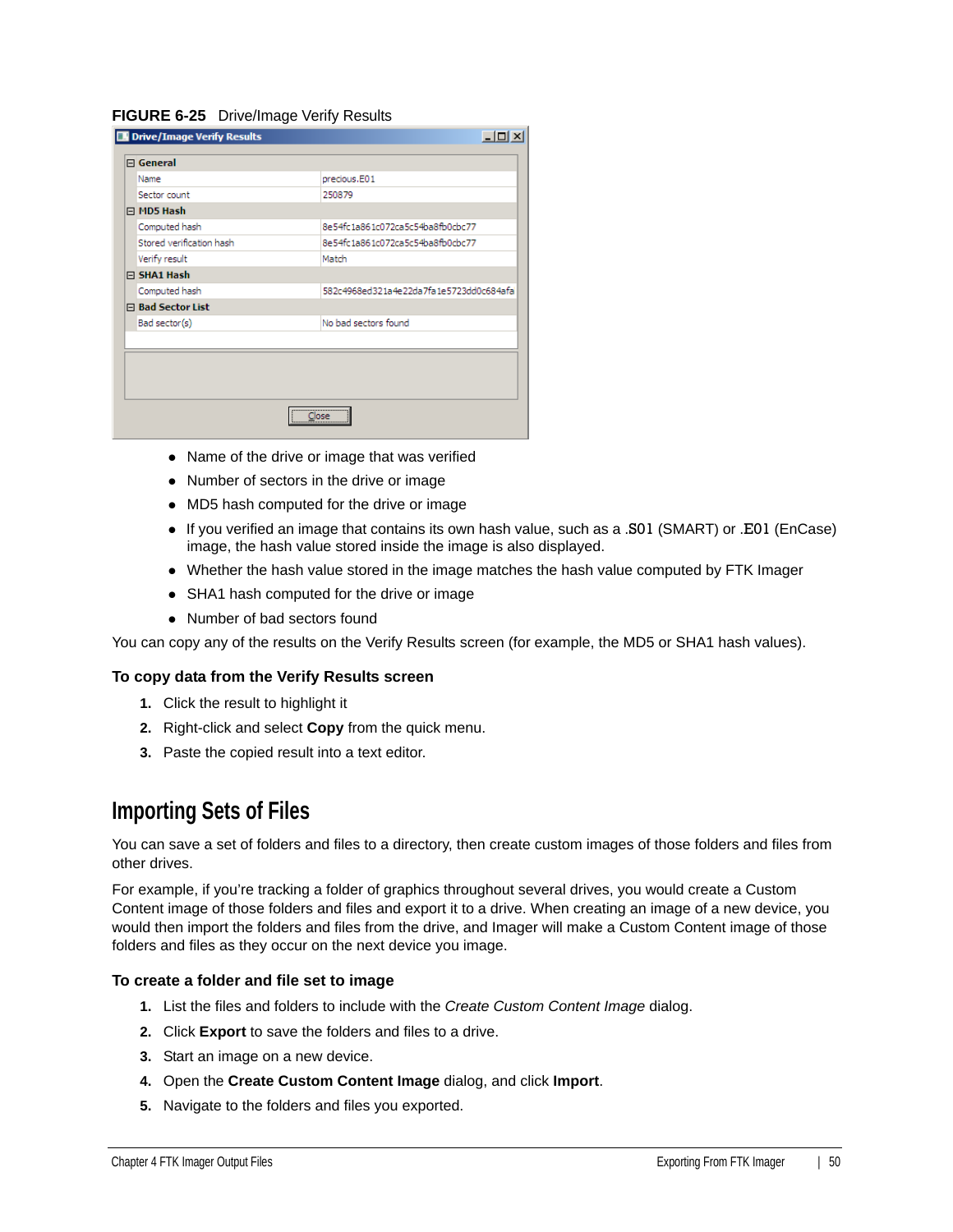- **6.** Select the files you want to include in the new image, and click **Add**.
- **7.** On the *Create Custom Content Image* dialog, click **Create Image**.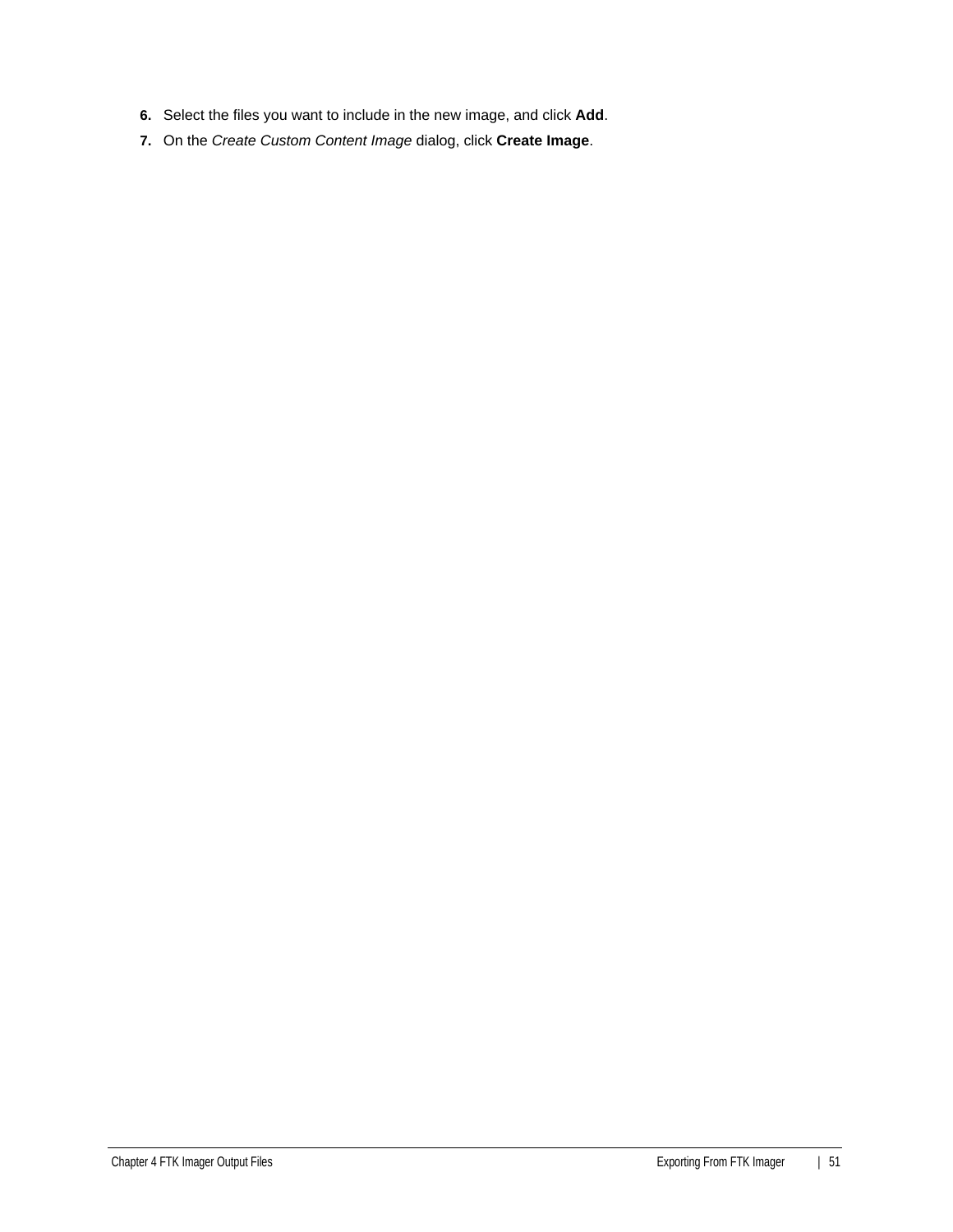# <span id="page-51-0"></span>**Appendix A File Systems and Drive Image Formats**

This appendix lists the file systems and image formats that AD Imager recognizes.

# <span id="page-51-1"></span>**File Systems**

The following table lists AccessData Imager-identified and analyzed file systems:

| <b>TABLE A-1</b> Identified and Analyzed File Systems |  |  |  |  |
|-------------------------------------------------------|--|--|--|--|
|-------------------------------------------------------|--|--|--|--|

| $\bullet$ FAT 12, FAT 16, FAT 32 | • NTFS         |
|----------------------------------|----------------|
| $\bullet$ Ext2FS                 | $\bullet$ HFS  |
| $\bullet$ Ext3FS                 | $\bullet$ HFS+ |
| $\bullet$ Ext4FS                 | $\bullet$ CDFS |
| • ReiserFS3                      | • VXFS         |
| exFAT                            |                |

# <span id="page-51-2"></span>**Whole Disk Encrypted**

The following table lists AccessData Imager-identified and analyzed Whole Disk Encryption (WDE) decryption products (these all require the investigator to enter the password, AccessData forensic products don't "crack" these):

| <b>TABLE A-2</b> Recognized and Analyzed Whole Disk Encryption Formats |  |
|------------------------------------------------------------------------|--|
|                                                                        |  |

| $\bullet$ PGP® | • Utimaco       |
|----------------|-----------------|
| • Credant      | • Guardian Edge |
| • SafeBoot     | $\bullet$ EFS   |
| $\bullet$ JFS  | $\bullet$ LVM   |
| • VMware       | $\bullet$ LVM2  |
| $\bullet$ UFS1 | $\bullet$ UFS2  |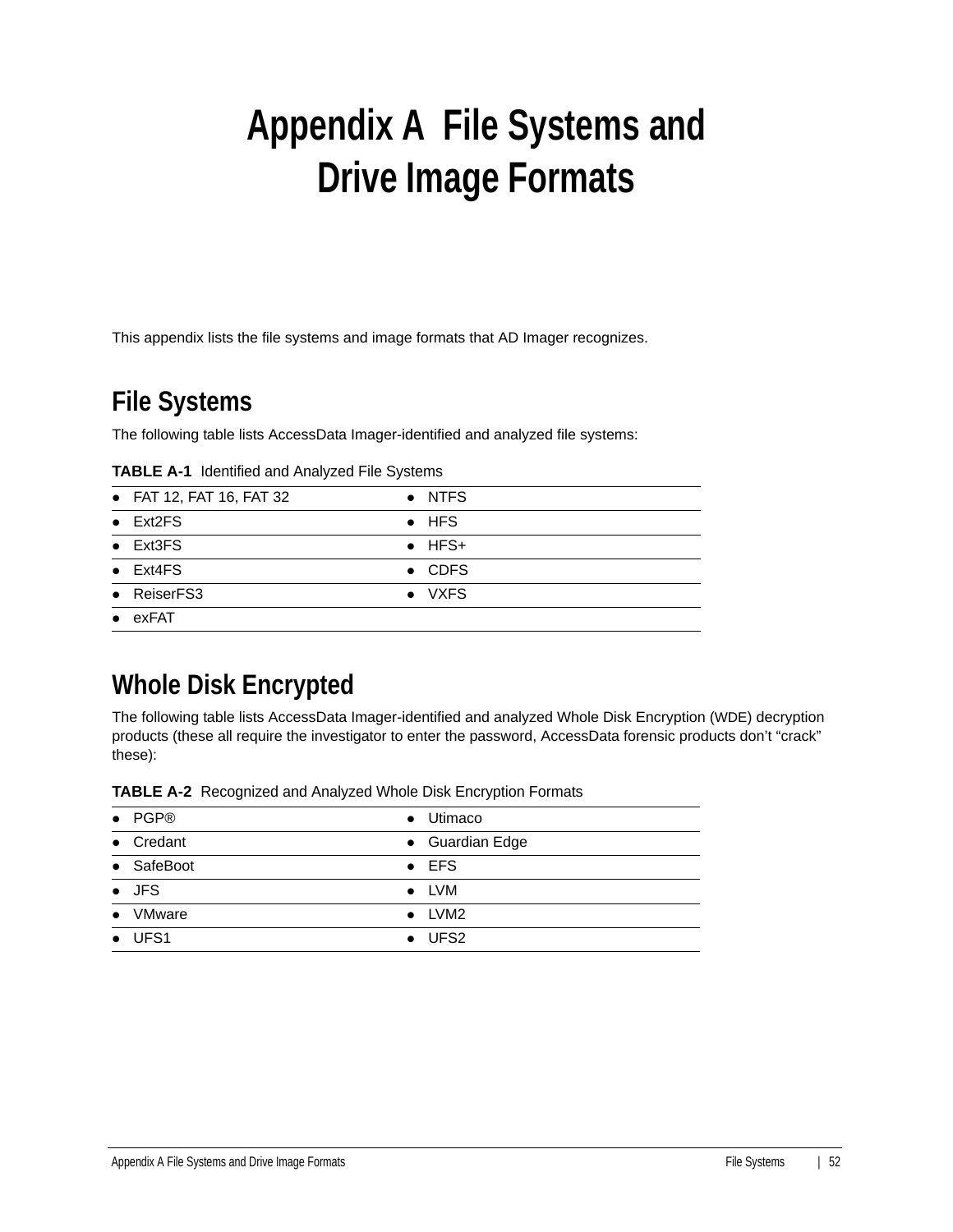# <span id="page-52-0"></span>**Hard Disk Image Formats**

The following table lists AccessData Imager-identified and analyzed hard disk image formats:

| $\bullet$ Encase, including 6.12 | $\bullet$ SnapBack                |
|----------------------------------|-----------------------------------|
| • Safeback 2.0 and under         | • Expert Witness                  |
| $\bullet$ Linux DD               | $\bullet$ ICS                     |
| • Ghost (forensic images only)   | SMART                             |
| • AccessData Logical Image (AD1) | • Advanced Forensics Format (AFF) |

**TABLE A-3** Identified and Analyzed Hard Disk Image Formats

# <span id="page-52-1"></span>**CD and DVD Image Formats**

The following table lists AccessData Imager-identified and analyzed CD and DVD image formats:

| Alcohol (*.mds)     | <b>IsoBuster CUE</b><br>$\bullet$ |
|---------------------|-----------------------------------|
| PlexTools (*.pxi)   | CloneCD (*.ccd)<br>$\bullet$      |
| Nero (*.nrg)        | Roxio (*.cif)<br>$\bullet$        |
| <b>ISO</b>          | Pinnacle (*.pdi)<br>$\bullet$     |
| Virtual CD (*.vc4)  | CD-RW,<br>$\bullet$               |
| <b>VCD</b>          | CD-ROM<br>$\bullet$               |
| DVD+MRW             | <b>DVCD</b><br>$\bullet$          |
| DVD-RW              | DVD-VFR<br>$\bullet$              |
| DVD+RW Dual Layer   | DVD-VR<br>$\bullet$               |
| <b>BD-R SRM-POW</b> | <b>BD-RDL</b><br>$\bullet$        |
| <b>BD-R SRM</b>     | CloneCD (*.ccd)<br>$\bullet$      |
| HD DVD-R            | HD DVD-RW DL<br>$\bullet$         |
| <b>SVCD</b>         | HD DVD<br>$\bullet$               |
| HD DVD-RW           | DVD-RAM,<br>$\bullet$             |
| <b>CD-ROM XA</b>    | CD-MRW,<br>$\bullet$              |
| DVD+VR              | DVD+R<br>$\bullet$                |
| DVD+R Dual Layer    | <b>BD-RE</b><br>$\bullet$         |
| DVD-VRW             | <b>BD-ROM</b><br>$\bullet$        |
| HD DVD-R DL         | <b>BD-R RRM</b><br>$\bullet$      |
| <b>BDAV</b>         | Pinnacle (*.pdi)<br>$\bullet$     |
| <b>HD DVD-RAM</b>   | <b>ISO</b><br>$\bullet$           |
| CD-R                | Virtual CD (*.vc4)<br>$\bullet$   |
| <b>SACD</b>         | DVD+RW<br>$\bullet$               |
| DVD-ROM             | VD-R<br>$\bullet$                 |
| DVD-VM              | DVD-R Dual Layer<br>$\bullet$     |
| DVD+VRW             | <b>BD-R SRM+POW</b><br>$\bullet$  |
| BD-R                | <b>BD-REDL</b><br>$\bullet$       |

**TABLE A-4** Identified and Analyzed CD and DVD File Systems and Formats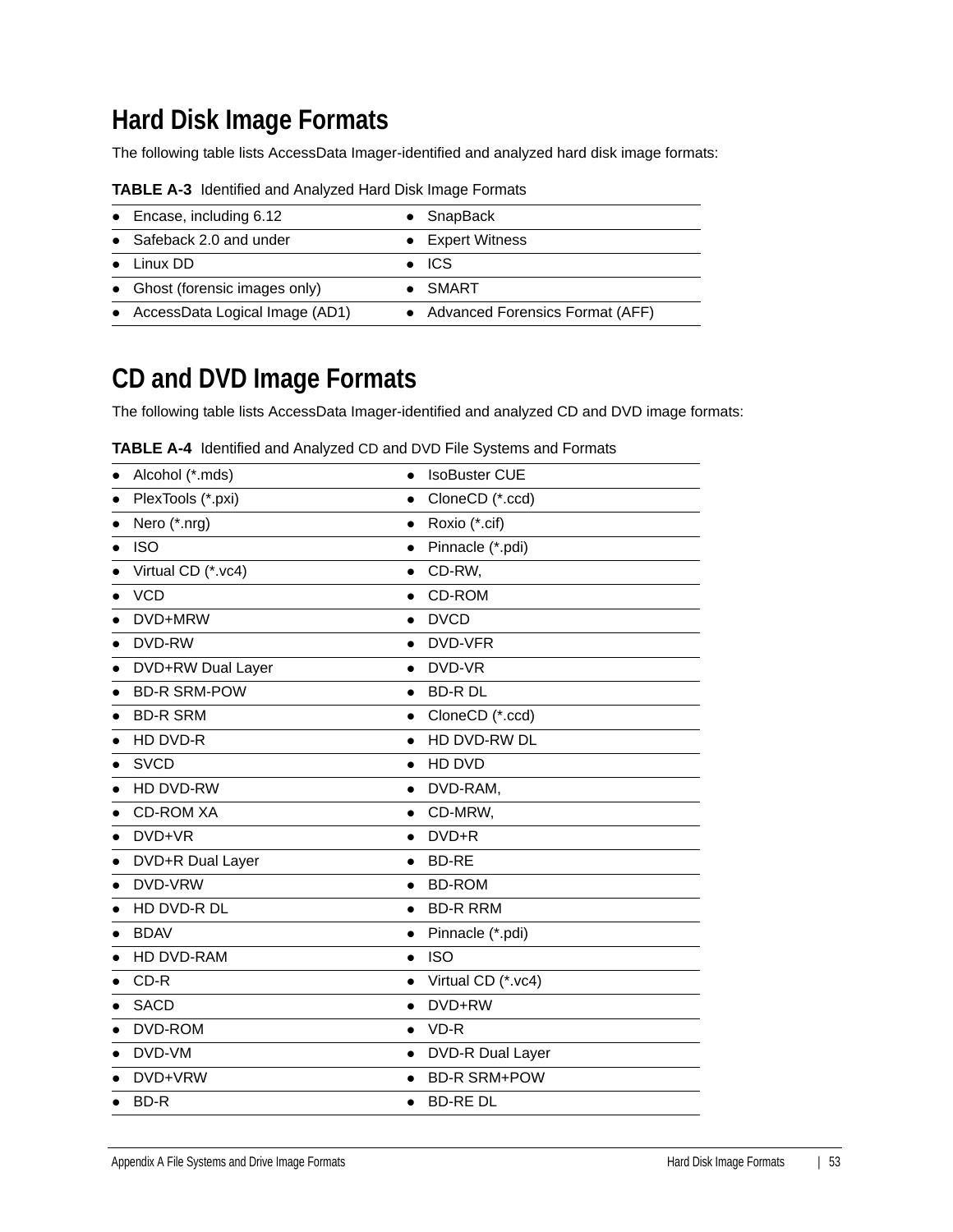# <span id="page-53-0"></span>**Appendix B Using a Logicube Device**

# <span id="page-53-1"></span>**Integrating a Logicube Forensic MD5**

With FTK Imager, you can connect to and control a Logicube Forensic MD5 imaging device through the FTK Imager interface. For additional information on using the Logicube Forensic MD5 device, including explanations of specific options, see the Logicube Forensic MD5 documentation.

### **To integrate the Logicube Forensic MD5 with FTK Imager**

- **1.** Connect the Logicube Forensic MD5 to your computer's parallel port and turn on the device.
- **2.** Start FTK Imager. The Tools menu opens only if the Logicube Forensic MD5 is connected to your computer and turned on before you start FTK Imager.
- **3.** From the menu, select **Tools > Logicube Forensic MD5**.
- **4.** In the Logicube MD5 dialog box, you can perform the following functions:
	- Create an image file of an external drive connected to the Logicube Forensic MD5
	- Format the Logicube Forensic MD5 internal destination drive
	- Access the Logicube Forensic MD5 internal drive as a USB drive
	- Access the Logicube Forensic MD5 compact flash drive as a USB drive
	- View hardware information about the Logicube Forensic MD5.
- **5.** To exit the Logicube MD5 dialog, click **OK**.

### <span id="page-53-2"></span>**Creating an Image File with the Logicube Forensic MD5**

Using FTK Imager, you can create an image file of an external drive connected to the Logicube Forensic MD5. The image file is saved on the Forensic MD5 internal drive.

### **To create an image file of an external drive**

- **1.** In the Logicube MD5 dialog, click **Image Source Drive**. The Image Parameters dialog appears.
- **2.** In the File Size drop-down list, select the maximum size for each fragment of the image file.
- **3.** In the Filename field, type a name for the image file, but do not specify a file extension. Filenames must be eight characters or fewer, and alphanumeric characters only.
- **4.** From the **Verify Mode** drop-down list, select the type of data checking you want to use.
- **5.** From the **Speed** drop-down list, select the data transfer speed.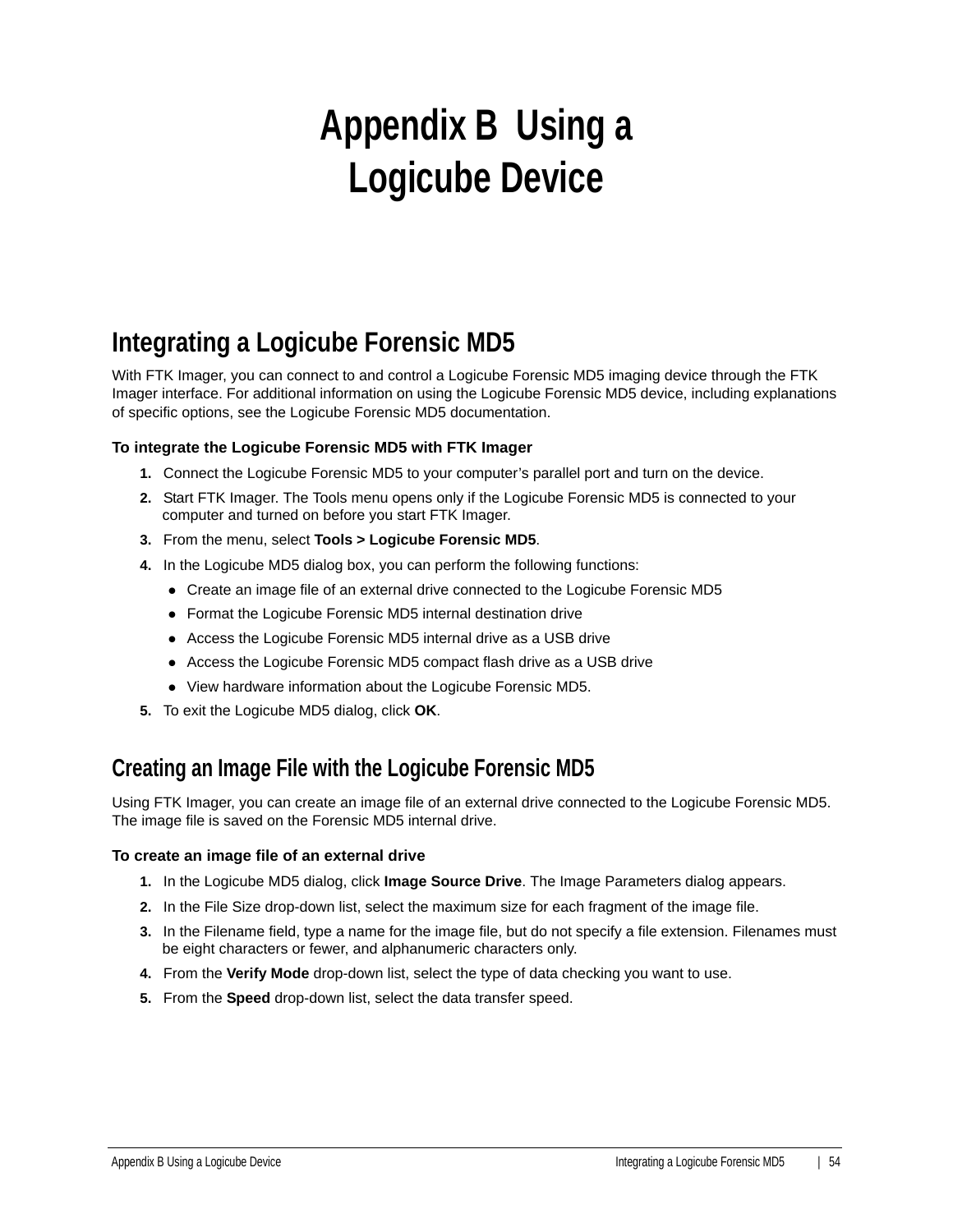- **6.** Click **OK** to begin the imaging process. Progress information is displayed in the Image Parameters dialog and includes the following:
	- A graphical progress bar
	- The amount of data in MB copied per minute
	- Estimated time remaining until the process is complete
	- The number of sectors copied

### <span id="page-54-0"></span>**Formatting the Logicube Forensic MD5 Internal Hard Drive**

FTK Imager allows you to format the Logicube Forensic MD5's internal hard drive to erase previously-stored data and ensure there is enough room for a new image file to be stored.

### **To format the Forensic MD5 internal drive**

Click **Format Destination Drive** in the Logicube MD5 dialog. The drive is formatted using the FAT32 file system.

### <span id="page-54-1"></span>**Using the Logicube Forensic MD5 Internal Drive as a USB Drive**

Using FTK Imager, you can access information stored on the Logicube Forensic MD5 internal drive through a USB connection.

### **To access the Forensic internal drive as a USB drive**

- **1.** In the Logicube MD5 dialog, click **USB Internal Drive**. The Logicube Forensic MD5 switches to USB mode.
- **2.** Connect the USB cable from the Logicube Forensic MD5's dock to your USB port. Windows assigns a drive letter to the Forensic MD5's internal drive, allowing you to access it as a logical drive.
- **3.** When finished, use Window's *Safely Remove Hardware* feature to disconnect the drive.
- **4.** In the FTK Imager dialog, click **OK** to switch the Logicube Forensic MD5 out of USB mode.

### <span id="page-54-2"></span>**Accessing the Logicube Forensic MD5 Compact Flash Drive as a USB Drive**

FTK Imager also lets you access the Logicube Forensic MD5 compact flash drive through a USB connection.

### **To access the Forensic MD5's compact flash drive as a USB drive**

- **1.** In the Logicube MD5 dialog, click **USB Compact Flash**. The Logicube Forensic MD5 switches to USB mode.
- **2.** Connect the USB cable from the Logicube Forensic MD5's dock to your USB port. Windows assigns a drive letter to the Forensic MD5's compact flash drive, allowing you to access it as a logical drive.
- **3.** When finished, use Window's *Safely Remove Hardware* feature to disconnect the drive.
- **4.** In the FTK Imager dialog, click **OK** to switch the Logicube Forensic MD5 out of USB mode.

### <span id="page-54-3"></span>**Viewing the Logicube Forensic MD5 Hardware Information**

To view the Logicube Forensic MD5's hardware information, click **Hardware Version Info** in the Logicube MD5 dialog.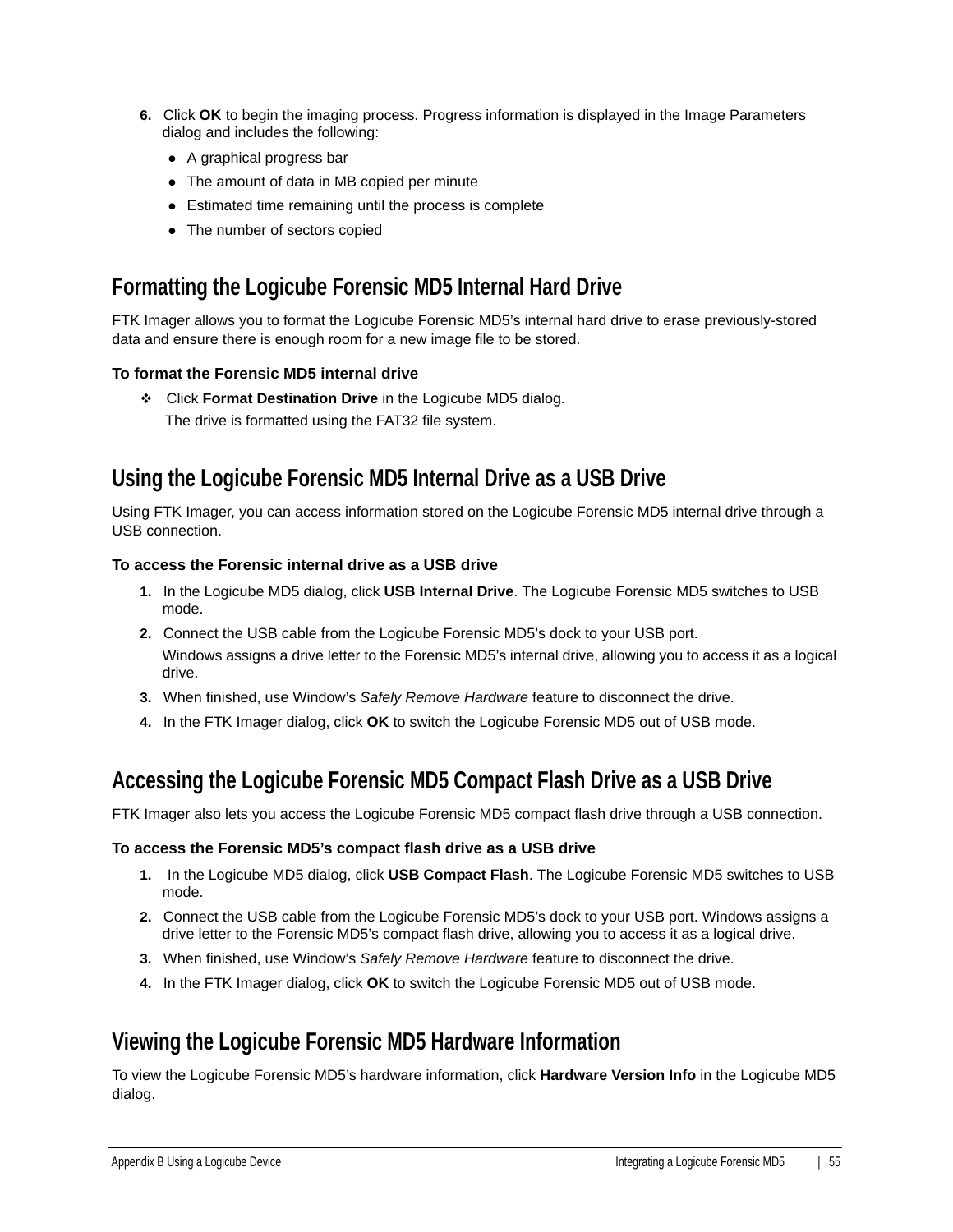# <span id="page-55-0"></span>**Appendix C Using a Fernico Device**

# <span id="page-55-1"></span>**Integrating a Fernico FAR System**

The Fernico FAR® system backs up forensic data from network locations or from locally attached hard drives, automatically spanning the content over a series of discs. Backups include integral MD5 verification and full chain-of-evidence reporting.

### <span id="page-55-2"></span>**Accessing the Fernico FAR System from Imager**

If you have a Fernico FAR System installed, the source selection dialog will list the Fernico device as a source evidence type when you are adding evidence to a case.

| <b>Select Source</b>                                                                              |  |
|---------------------------------------------------------------------------------------------------|--|
| Please Select the Source Evidence Type                                                            |  |
| <b>O</b> Physical Drive                                                                           |  |
| O Logical Drive                                                                                   |  |
| O Image File                                                                                      |  |
| O Contents of a folder<br>(logical file-level analysis only; excludes deleted, unallocated, etc.) |  |
| O Fernico Device (multiple CD/DVD)                                                                |  |
|                                                                                                   |  |
|                                                                                                   |  |
| Next ><br>Cancel<br>Help<br><back< td=""><td></td></back<>                                        |  |

### **To access the Fernico FAR system**

**1.** Select the Fernico Device (multiple CD/DVD), and then click Next. The Fernico Device dialog opens.